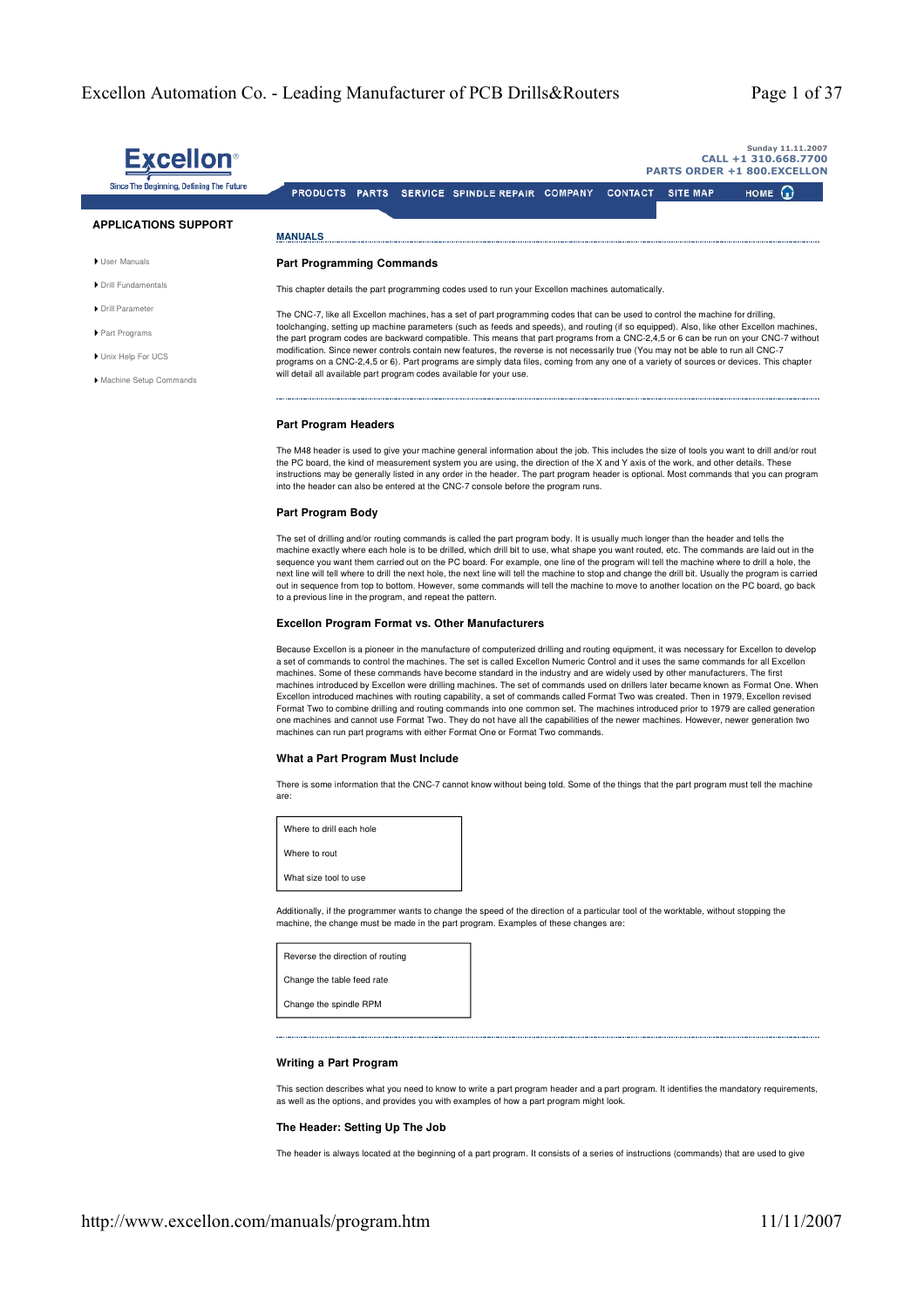your machine general information about the job. This includes the size and speed of tools, the kind of measurement system you are using, the direction of the X and Y axis of the work, and other details. The header can have just a few commands, or dozens of them, depending on your needs. Most of these commands may be placed in any order. But one thing the header may NOT include is machine motion commands such as JOG or HOME. Do you remember that we said the header is optional? This does not mean that the commands you write into a header are optional. If you choose not to use a header, then you must either write the commands into the part program or enter them at the CNC-7 console before the program runs. Entering them manually can lead to problems. Suppose that you get an order to produce a set of the same PC boards every two or three months. Each time the program is loaded into the CNC-7, you must be given instructions on all the commands that have to be entered before the job can begin. If you put the commands in the header instead, you are assured of consistent settings for the machine.

#### **Example of a Header**

Below is a sample of a header. The PURPOSE shown to the right of the COMMAND is not part of the command, but is shown for your benefit to explain the command:

| <b>COMMAND</b> | <b>PURPOSE</b>                                                             |
|----------------|----------------------------------------------------------------------------|
| M48            | The beginning of a header                                                  |
| INCH,LZ        | Use the inch measuring system with leading zeros                           |
| VER,1          | Use Version 1 X and Y axis layout                                          |
| FMAT,2         | Use Format 2 commands                                                      |
| 1/2/3          | Link tools 1, 2, and 3                                                     |
| T1C.04F200S65  | Set Tool 1 for 0.040" with infeed rate of 200 inch/min Speed of 65,000 RPM |
| DETECT.ON      | Detect broken tools                                                        |
| M95            | End of the header                                                          |

# **Beginning of a Part Program Header**

#### **M48**

M48 Defines the start of an M48 part program header. This command must appear on the first line of the part program header. This tells the CNC-7 that the program has a header. Please note that comment lines and blank lines are permitted in the M48 header and are ignored. Comment lines are lines of text beginning with the semicolon (;) character.

See also: Part Program Headers

#### **End of a Part Program Header**

#### **M95**

M95 Defines the end of a part program header. Either this command or the % command must follow the last header command in the part program header. This tells the CNC-7 where the header ends. When this command is used, the machine will immediately start to execute the part program body commands following the M95 command.

See also: Part Program Headers, M48

#### **Rewind Stop**

**%**

% Defines the end of a part program header. Either this command or the M95 command must follow the last header command in the part program header. This tells the CNC-7 where the header ends. When this command is used, the machine will stop at the end of the header and await your action. You may enter any appropriate Keyboard commands and/or press CYCLE START to continue. Note: This command has a different meaning when used in the part program body.

See also: Part Program Headers, M48, M49

# **Commands Used in a Header**

The following table provides you with a list of commands which (not a complete list) are the most used in a part program header. Some Operating System commands, which are discussed in the chapter on System Software, are not included here. If other commands are used, the CNC-7 will display a message when you try to run the part program. Most of the commands between the M48 and M95 or % commands may be arranged in any order, but there are some common sense exceptions. For example, the INCH/METRIC command must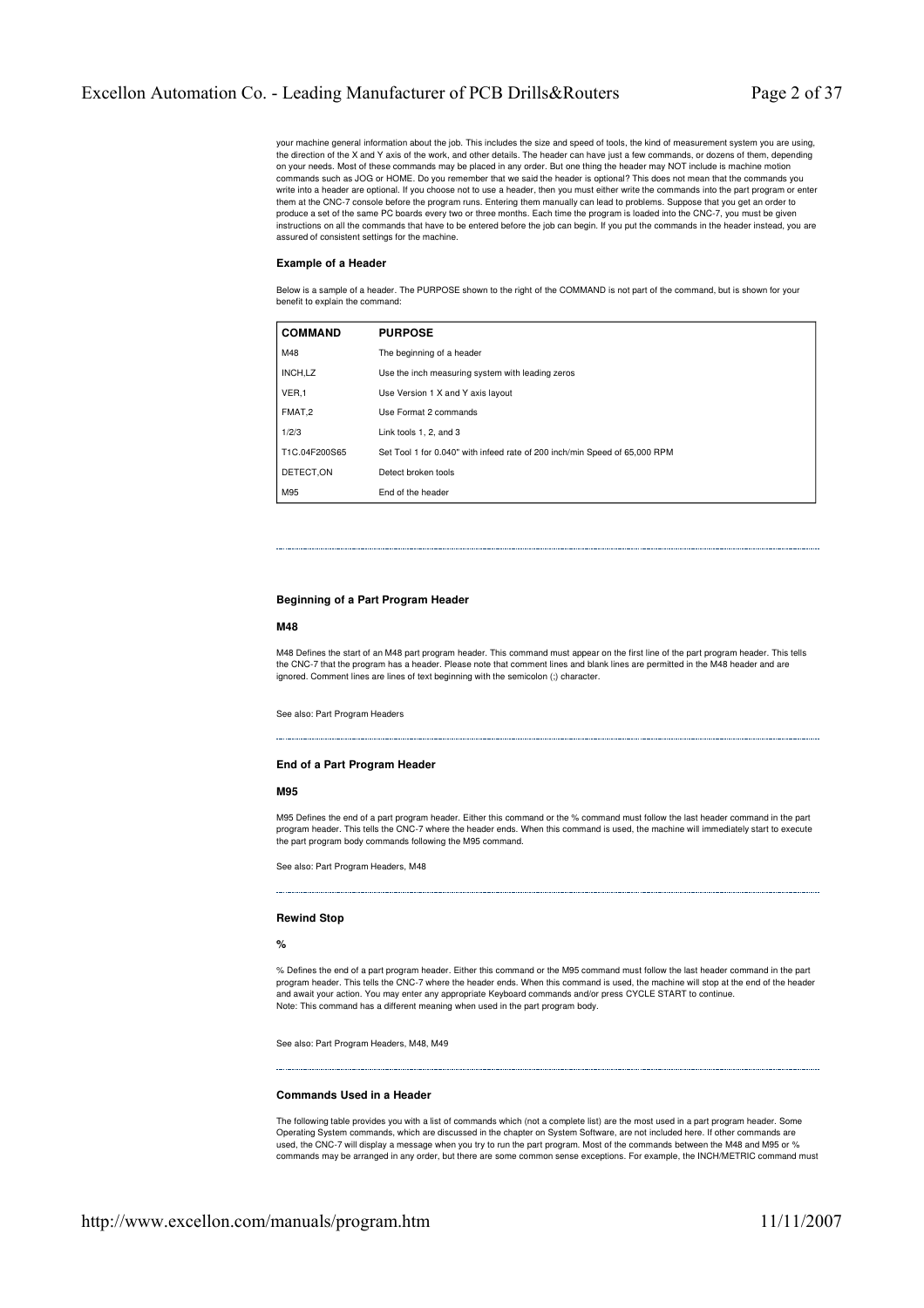| be specified before any commands with dimensions. |  |
|---------------------------------------------------|--|
|---------------------------------------------------|--|

| <b>COMMAND</b>   | <b>DESCRIPTION</b>                                        |
|------------------|-----------------------------------------------------------|
| <b>AFS</b>       | Automatic Feeds and Speeds                                |
| <b>ATC</b>       | Automatic Tool Change                                     |
| <b>BLKD</b>      | Delete all Blocks starting with a slash (/)               |
| <b>CCW</b>       | Clockwise or Counterclockwise Routing                     |
| СP               | <b>Cutter Compensation</b>                                |
| <b>DETECT</b>    | <b>Broken Tool Detection</b>                              |
| DN               | Down Limit Set                                            |
| <b>DTMDIST</b>   | Maximum Rout Distance Before Toolchange                   |
| <b>EXDA</b>      | <b>Extended Drill Area</b>                                |
| <b>FMAT</b>      | Format 1 or 2                                             |
| <b>FSB</b>       | Turns the Feed/Speed Buttons off                          |
| <b>HPCK</b>      | Home Pulse Check                                          |
| ICI              | Incremental Input of Part Program Coordinates             |
| <b>INCH</b>      | Measure Everything in Inches                              |
| <b>METRIC</b>    | Measure Everything in Metric                              |
| M48              | Beginning of Part Program Header                          |
| M95              | End of Header                                             |
| <b>NCSL</b>      | NC Slope Enable/Disable                                   |
| OM48             | Override Part Program Header                              |
| OSTOP            | Optional Stop Switch                                      |
| <b>OTCLMP</b>    | Override Table Clamp                                      |
| PCKPARAM         | Set up pecking tool, depth, infeed and retract parameters |
| PF               | Floating Pressure Foot Switch                             |
| PPR              | Programmable Plunge Rate Enable                           |
| <b>PVS</b>       | Pre-vacuum Shut-off Switch                                |
| R, C             | <b>Reset Clocks</b>                                       |
| R,CP             | Reset Program Clocks                                      |
| R,CR             | Reset Run Clocks                                          |
| R, D             | Reset All Cutter Distances                                |
| R,H              | Reset All Hit Counters                                    |
| R,T              | Reset Tool Data                                           |
| <b>SBK</b>       | Single Block Mode Switch                                  |
| SG               | Spindle Group Mode                                        |
| <b>SIXM</b>      | Input From External Source                                |
| т                | Tool Information                                          |
| <b>TCST</b>      | <b>Tool Change Stop</b>                                   |
| UP               | Upper Limit Set                                           |
| <b>VER</b>       | Selection of X and Y Axis Version                         |
| z                | Zero Set                                                  |
| ΖA               | Auxiliary Zero                                            |
| ZC               | Zero Correction                                           |
| ZS               | Zero Preset                                               |
| $Z+$ # or $Z-$ # | Set Depth Offset                                          |
| $\%$             | <b>Rewind Stop</b>                                        |
| #/#/#            | Link Tool for Automatic Tool Change                       |
|                  | Clear Tool Linking                                        |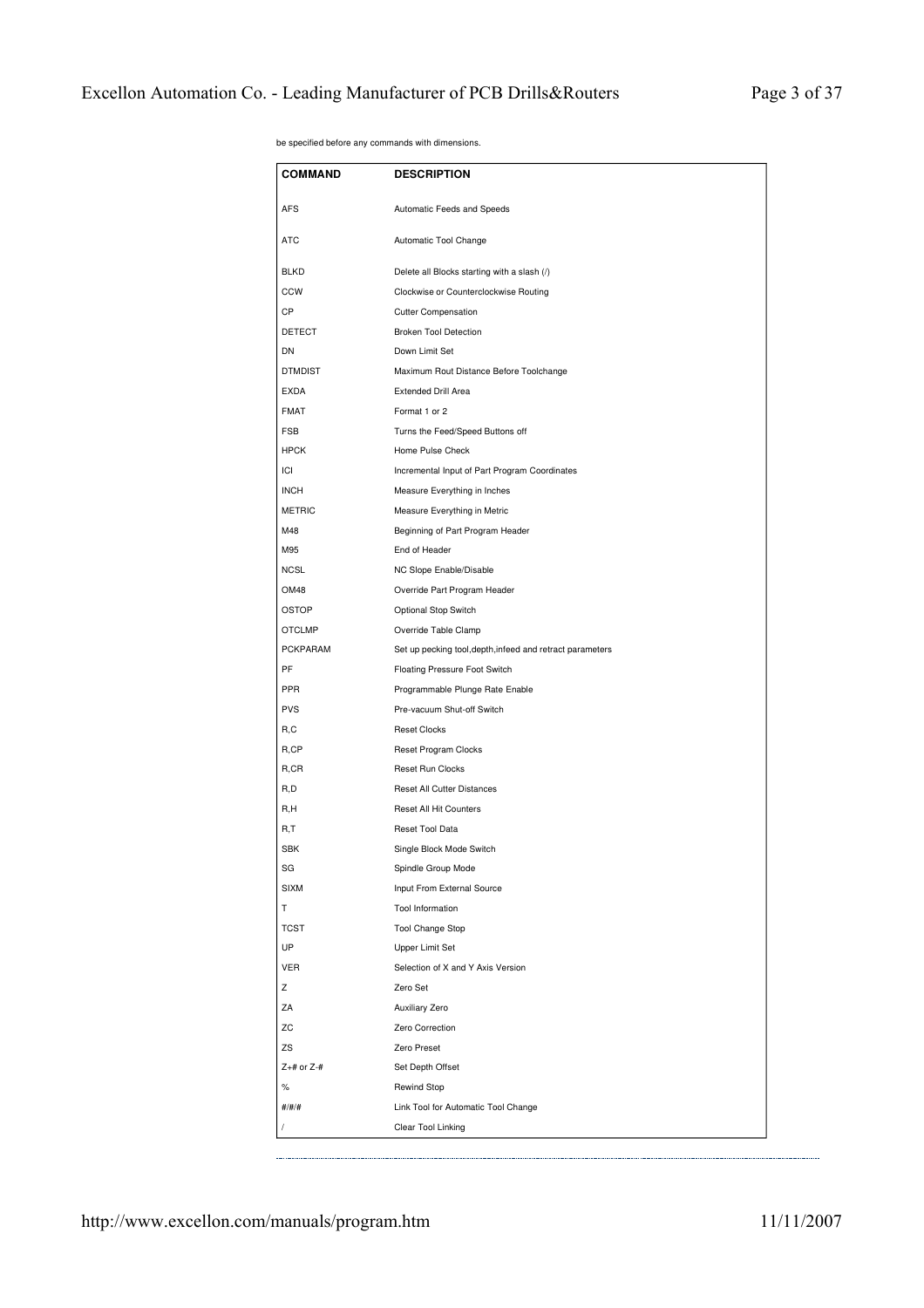# **Duplicate Commands**

If you have a command in the header and the exact same command in the part program body, there is no harm done. Nor will it matter if you enter the exact same command from the keyboard. In each case, because the commands do not contradict each other, the performance of the machine will not be affected.

# **Keyboard and Header Commands vs. Body Commands**

Some commands allow you to specify optional information. When the options in the part program body are different from the options in the header or console, the body options are not used. Suppose you specify in the header which spindle speed you want for a particular tool.<br>Then you repeat the tool command in the part program body and specify a different spee in the body. You could change the speed ten times in the program, but the spindle will rotate at the speed you specified in the header, each and every time.

# **Keyboard vs. Header Commands**

Commands entered by you at the keyboard will also override duplicate commands in the part program body. Keyboard entered commands and header commands have the same authority, and they can conflict with each other. But system software uses the latest one entered as<br>the governing authority. After a part program has been loaded, any commands entered at the header. But if the command is entered at the keyboard, and then the part program is loaded, the header overrides the keyboard.

| <b>COMMAND</b>         | <b>DESCRIPTION</b>                                             |
|------------------------|----------------------------------------------------------------|
| A#                     | Arc Radius                                                     |
| B#                     | <b>Retract Rate</b>                                            |
| C#                     | <b>Tool Diameter</b>                                           |
| F#                     | Table Feed Rate; Z Axis Infeed Rate                            |
| G00X#Y#                | Route Mode                                                     |
| G01                    | Linear (Straight Line) Mode                                    |
| G02                    | Circular CW Mode                                               |
| G03                    | Circular CCW Mode                                              |
| G04                    | X# Variable Dwell                                              |
| G05                    | Drill Mode                                                     |
| G07                    | Override current tool feed or speed                            |
| G32X#Y#A#              | Routed Circle Canned Cycle                                     |
| CW G33X#Y#A#           | Routed Circle Canned Cycle                                     |
| $CCW$ G34,# $($ ,# $)$ | Select Vision Tool                                             |
| G35(X#Y#)              | Single Point Vision Offset (Relative to Work Zero)             |
| G36(X#Y#)              | Multipoint Vision Translation (Relative to Work Zero)          |
| G37                    | Cancel Vision Translation or Offset (From G35 or G36)          |
| G38(X#Y#)              | Vision Corrected Single Hole Drilling (Relative to Work Zero)  |
| G39(X#Y#)              | Vision System Autocalibration                                  |
| G40                    | <b>Cutter Compensation Off</b>                                 |
| G41                    | <b>Cutter Compensation Left</b>                                |
| G42                    | <b>Cutter Compensation Right</b>                               |
| G45(X#Y#)              | Single Point Vision Offset (Relative to G35 or G36)            |
| G46(X#Y#)              | Multipoint Vision Translation (Relative to G35 or G36)         |
| G47                    | Cancel Vision Translation or Offset (From G45 or G46)          |
| G48(X#Y#)              | Vision Corrected Single Hole Drilling (Relative to G35 or G36) |
| G82(G81)               | Dual In Line Package                                           |

# **Beyond The Header: The Part Program Body**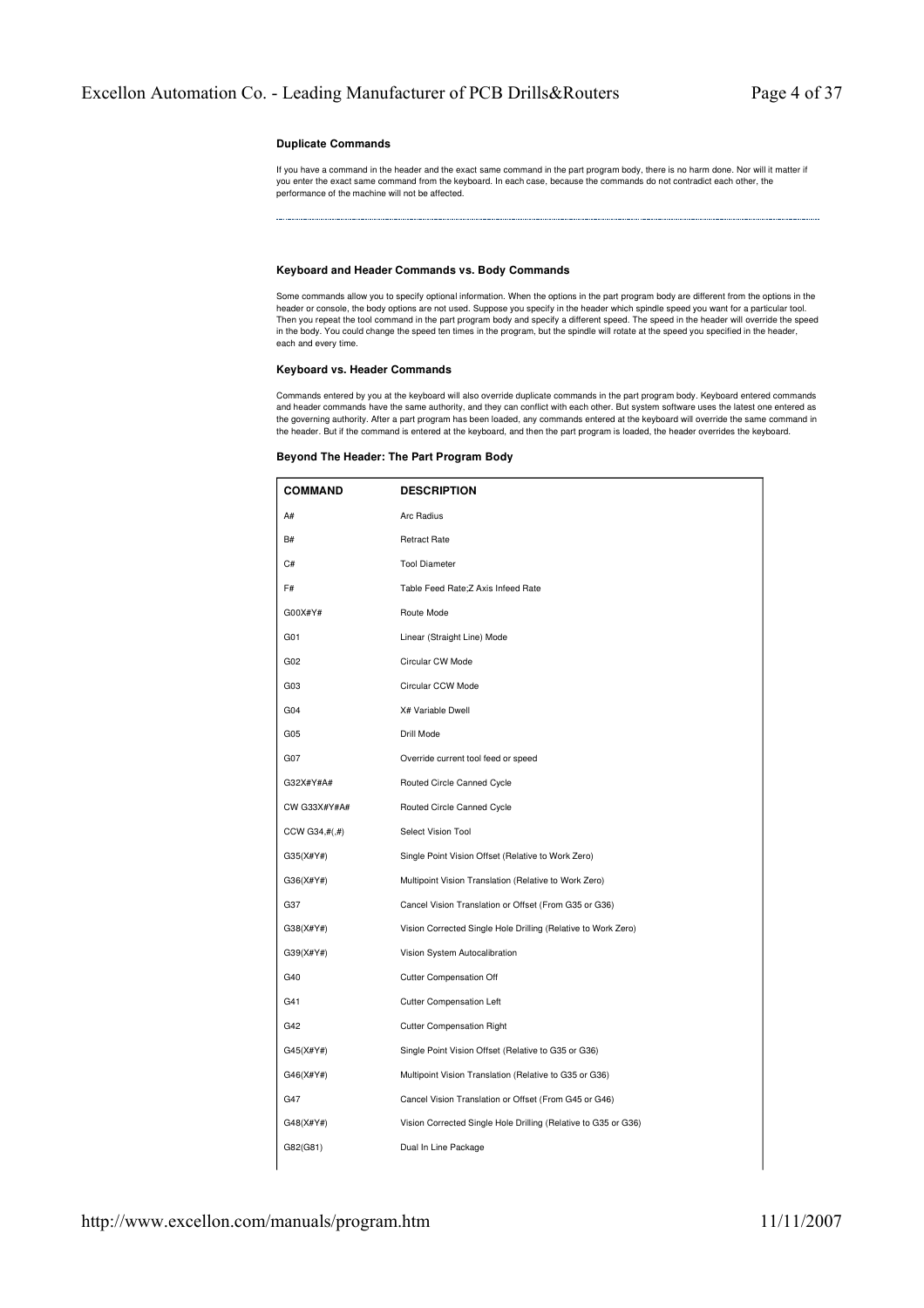| G83                | Eight Pin L Pack                                       |
|--------------------|--------------------------------------------------------|
| G84                | Circle                                                 |
| G85                | Slot                                                   |
| G87                | Routed Step Slot Canned Cycle                          |
| G90                | Absolute Mode                                          |
| G91                | Incremental Input Mode                                 |
| G93X#Y#            | Zero Set                                               |
| H#                 | Maximum hit count                                      |
| I#J#               | Arc Center Offset                                      |
| $M00(X\#Y\#)$      | End of Program - No Rewind                             |
| M01                | End of Pattern                                         |
| M02X#Y#            | Repeat Pattern Offset                                  |
| M06(X#Y#)          | Optional Stop                                          |
| M08                | End of Step and Repeat                                 |
| M09(X#Y#)          | Stop for Inspection                                    |
| M14                | Z Axis Route Position With Depth Controlled Contouring |
| M15                | Z Axis Route Position                                  |
| M16                | <b>Retract With Clamping</b>                           |
| M17                | <b>Retract Without Clamping</b>                        |
| M18                | Command tool tip check                                 |
| M25                | Beginning of Pattern                                   |
| M30(X#Y#)          | End of Program Rewind                                  |
| M45, long message\ | Long Operator message on multiple\ part program lines  |
| M47, text          | Operator Message                                       |
| M50,#              | Vision Step and Repeat Pattern Start                   |
| M51,#              | Vision Step and Repeat Rewind                          |
| M52(#)             | Vision Step and Repeat Offset Counter Control          |
| M02XYM70           | Swap Axes                                              |
| M60                | Reference Scaling enable                               |
| M61                | Reference Scaling disable                              |
| M62                | Turn on peck drilling                                  |
| M63                | Turn off peck drilling                                 |
| M71                | Metric Measuring Mode                                  |
| M72                | Inch Measuring Mode                                    |
| M02XYM80           | Mirror Image X Axis                                    |
| M02XYM90           | Mirror Image Y Axis                                    |
| M97, text          | <b>Canned Text</b>                                     |
| M98, text          | <b>Canned Text</b>                                     |
| M99,subprogram     | User Defined Stored Pattern                            |
| P#X#(Y#)           | Repeat Stored Pattern                                  |
| R#M02X#Y#          | Repeat Pattern (S&R)                                   |
| R#(X#Y#)           | Repeat Hole                                            |
|                    |                                                        |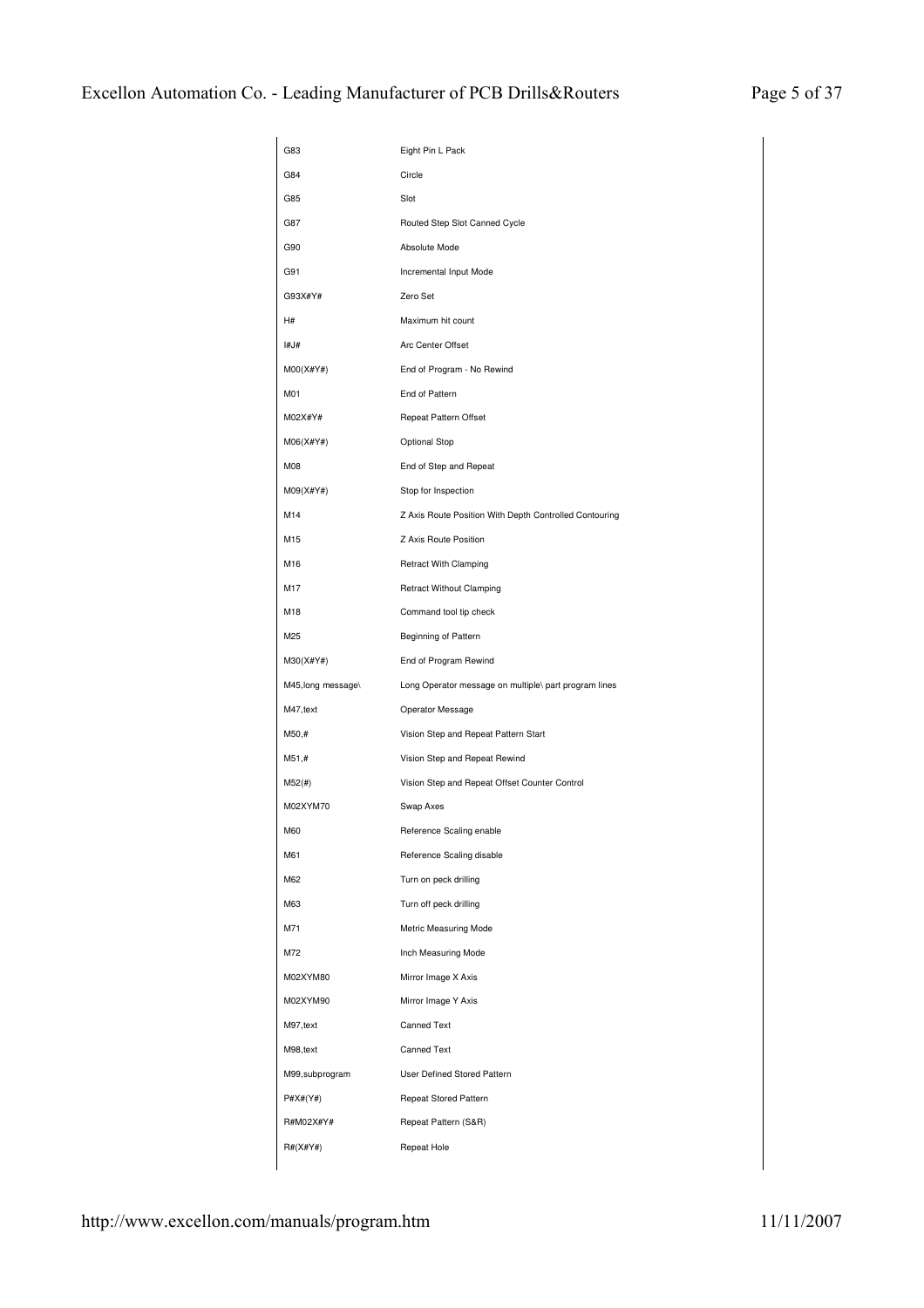| S#               | Spindle RPM                            |
|------------------|----------------------------------------|
| T#               | Tool Selection; Cutter Index           |
| $Z+$ # or $Z-$ # | Depth Offset                           |
| $\%$             | Beginning of Pattern (see M25 command) |
|                  | <b>Block Delete</b>                    |

# **List of Equivalent Format One Commands**

| <b>FORMAT TWO COMMAND</b> | <b>EQUIVALENT FORMAT ONE COMMAND</b> |
|---------------------------|--------------------------------------|
| G <sub>05</sub>           | G81                                  |
| M <sub>0</sub>            | M02                                  |
| M01                       | M24                                  |
| M02                       | M26                                  |
| M06                       | M01                                  |
| <b>M08</b>                | M27                                  |
| M09                       | M <sub>0</sub>                       |
| M02X#Y#M70                | M26X#Y#M23                           |
| M72                       | M70                                  |
| M02X#Y#M80                | M26X#Y#M21                           |
| M02X#Y#M90                | M26X#Y#M22                           |
| R#M02                     | <b>R#M26</b>                         |

# **X and Y Coordinates**

The location on the PC board where a hole is to be drilled or a router begins or ends a move is called a coordinate. A coordinate is a pair of measurements used to locate that point. It is measured along an axis which runs from the front to the back of the machine, and an axis which runs from left to right. These axes are perpendicular to each other and are known as the X and Y axis. When the machine is not in the routing mode, the coordinate is also the command for a drill bit to plunge into the panel and drill a hole. The coordinate tells the CNC-7 to move the spindle to the location and drill. There are two ways to move from coordinate to coordinate and you must choose one of them when you are programming. The two ways are absolute and incremental. Absolute means that every coordinate is measured to the same<br>location on the board. This location is called work zero. Incremental means that every coord Unless you specify otherwise, the CNC-7 runs in the absolute mode, and part programs must be programmed for absolute. When you program in the incremental mode, include the ICI,ON command in the part program header, or in the MACH.DAT file. The following<br>illustrates how a set of holes are programmed in either absolute or incremental mode. Note that change from one hole to another, it does not have to be repeated.

| <b>ABSOLUTE</b> | <b>INCREMENTAL</b> |
|-----------------|--------------------|
| XΥ              | XY                 |
| Y01             | Y01                |
| Y02             | Y01                |
| X012Y032        | X012Y012           |
| X024Y044        | X012Y012           |
| X034            | X01                |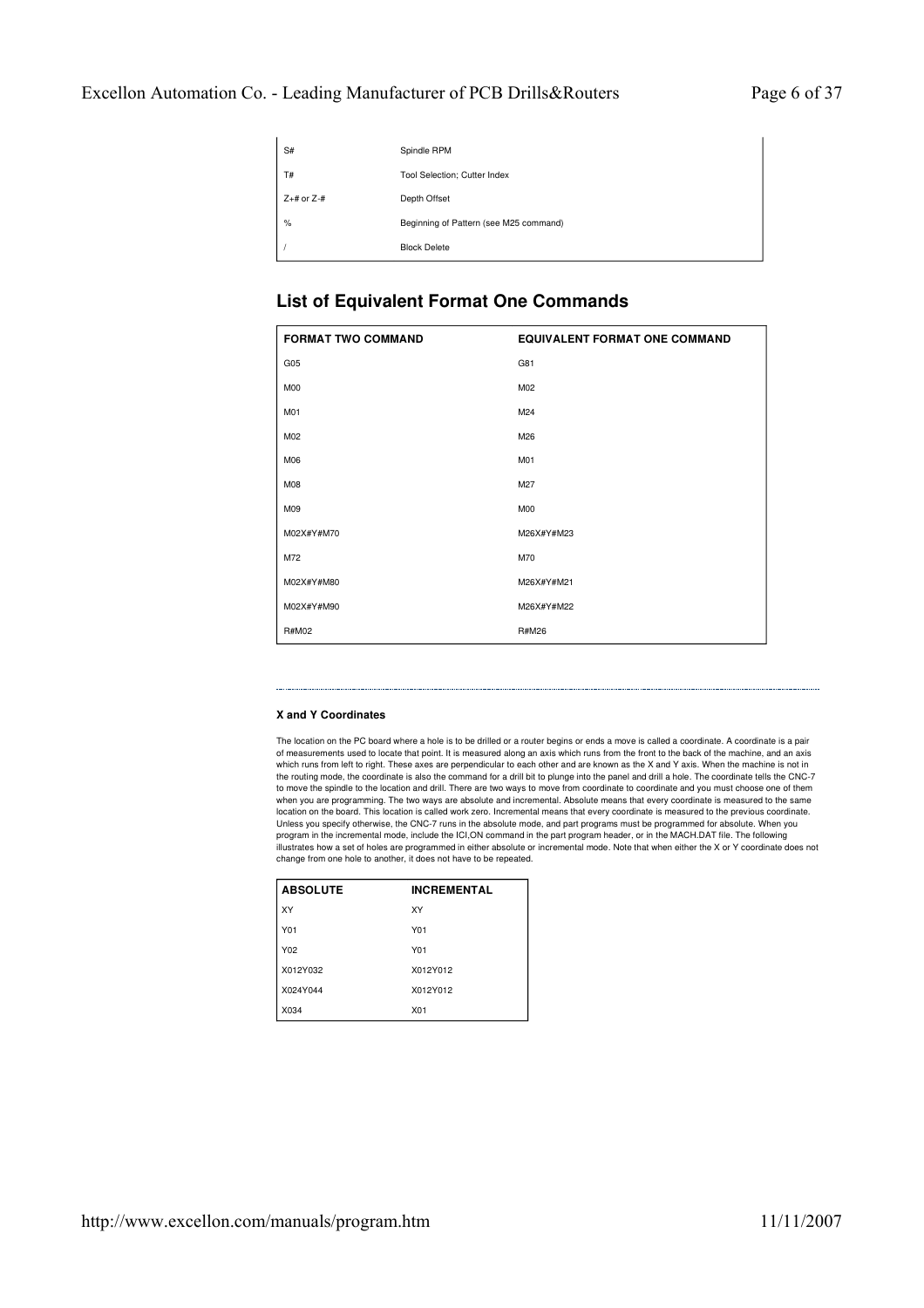



#### **Inch vs. Metric**

Coordinates are measured either in inch or metric (millimeters). Inch coordinates are in six digits (00,0000) with increments as small as 0.0001 (1/10,000). Metric coordinates can be measured in microns (thousandths of a millimeter) in one of the following three ways:

| Five digit 10 micron resolution (000.00) |  |
|------------------------------------------|--|
| Six digit 10 micron resolution (0000.00) |  |
| Six digit micron resolution (000.000)    |  |

You specify the coordinate measurement you want by using the METRIC or INCH command in the program header. When the program is running on the machine, all X and Y coordinates will be displayed on the screen in the form you have chosen. Additionally, all other measurements will be displayed in this form, including the following:

| Feed Rate                     |
|-------------------------------|
| <b>Tool Diameter</b>          |
| Spindle Upper and Lower Limit |
| <b>Rout Depth</b>             |
| Spindle Retract Rate          |
| All Zero Locations            |
| Depth Offset                  |
| <b>Routing Distance</b>       |

# **Leading and Trailing Zeros**

When you type coordinates into the CNC-7, it is important that you understand leading and trailing zeros. The previous section explains that the CNC-7 uses inches in six digits and metric in five or six digits. The zeros to the left of the coordinate are called leading zeros (LZ).<br>The zeros to right of the coordinate are called trailing zeros (TZ). The CN part program or the console. You can do so with the INCH/METRIC command discussed later in this chapter. If you don't specify leading or trailing zeros, the CNC-7 will automatically use the last setting. With leading zeros, when you type in a coordinate, the leading zeros must always be included. If you don't, the CNC-7 will misinterpret the coordinate and move to the wrong location on PC board. Trailing zeros are<br>unneeded and may be left off. The CNC-7 will automatically add them. This allows y selected trailing zeros, the reverse of the above is true. You must show all zeros to the right of the number and can omit all zeros to the left of the number. The CNC-7 will count the number of digits you typed and automatically fill in the missing zeros. Here are some examples of using the leading zero inch mode:

| X0075   | Correct                                             |
|---------|-----------------------------------------------------|
| X007500 | Incorrect, the two trailing zeros are unnecessary   |
| Y014    | Correct                                             |
| Y014000 | Incorrect, the three trailing zeros are unnecessary |

Here are some examples of using the trailing zero inch mode: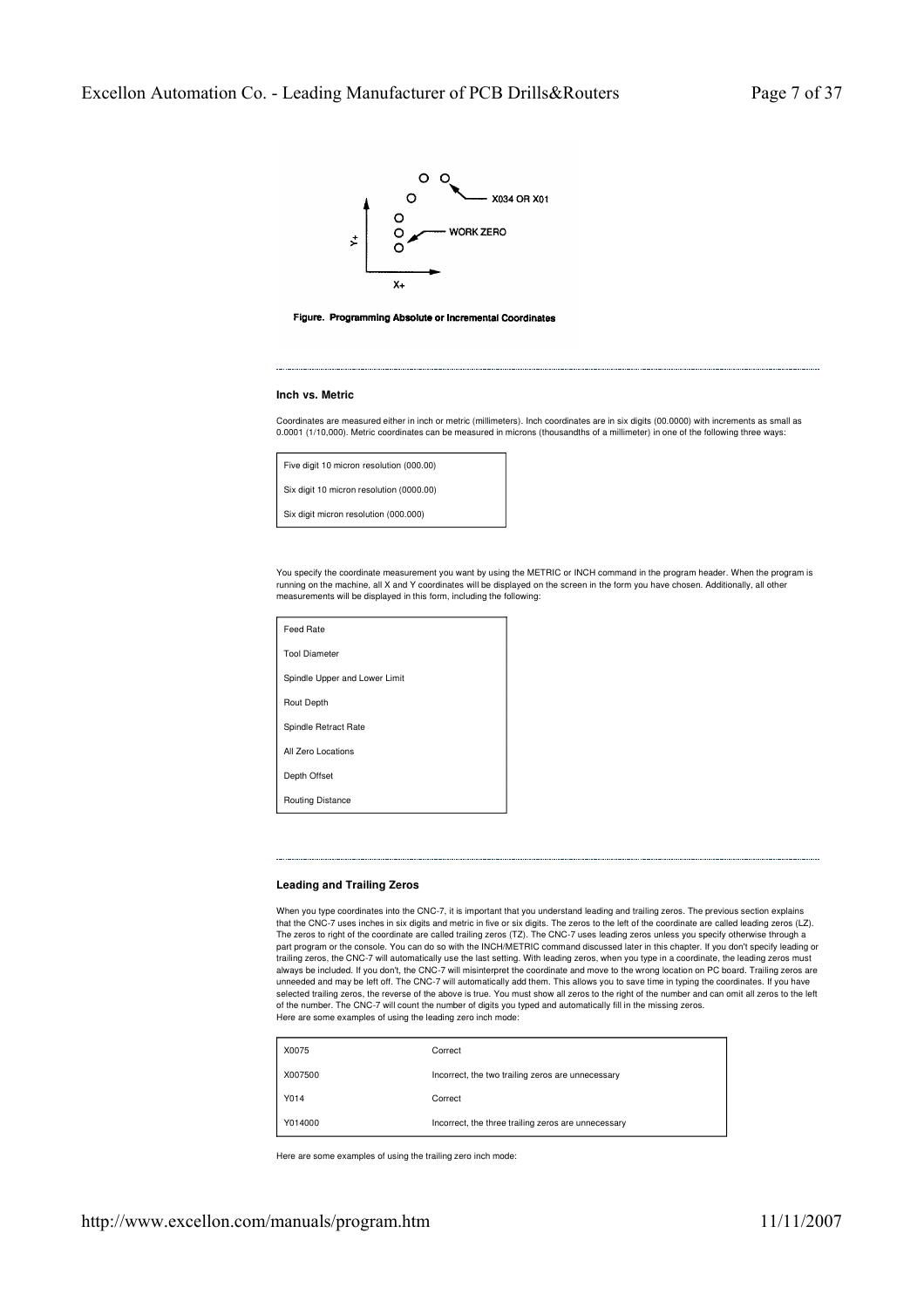| $X7500 = 0.75$ inch |  |
|---------------------|--|
| $X75 = 0.0075$ inch |  |

The rules for typing leading and trailing zeros for other commands are discussed under each command.

#### **Decimal Places**

Decimals are not needed in either INCH or METRIC modes. But if you do use them, the decimal point will automatically override leading zero or trailing zero mode. Coordinates can be typed with or without the decimal. If you use the decimal and the coordinate distance is less than one inch or one centimeter, you can eliminate the zeros to the left of the decimal. For example, in the INCH format:

| $\mid$ X.075 | Correct                                  |
|--------------|------------------------------------------|
| X00.075      | Incorrect, the two zeros are unnecessary |

The same applies to the METRIC format with three and four zeros to the left of the decimal. But in either case, if you have a whole number to the left of the decimal, it must be included. For example:

| Y1.45    | Correct                                    |
|----------|--------------------------------------------|
| V0001.45 | Incorrect, the three zeros are unnecessary |

If you choose to type coordinates without the decimal, all zeros to the left of the decimal must be shown. For example:

 $X00093 = 0.093$  inch in inch format

 $Y00093 = 93$  micron in metric format 000.00

# **Tool Commands**

There are several commands used to select and control tools. Some are used separately and others are combined to form a single command. Whenever tool commands are used in the header, they are strictly for loading tool data into the CNC-7. When tool commands<br>are intended for tool changing or for machine movements, they must be in the body of the pr a number is to be used to designate quantity, distance, speed, etc. From one to six digits are used, depending on the command. The number of the tool specified with the tool command is the same as the tool number on the Tool Data Page.

#### **Tool Commands**

#### **Tool Selection**

**T#**

T# is used to specify which tool is to be used next in the manual or automatic tool change mode. It may be used in the part program header or body, or an M02 block step and repeat patterns. On machines with automatic tool change, the spindle will put away the tool it is using, pick up the tool number you specify in the place of #, and move to the next coordinate in the part program. On machines with manual tool change, the worktable will move to the part position and stop. The screen will display the message in the Machine Status box. After changing the tool, you press the CYCLE START button and the machine resumes operation. Tool numbers 1 through 9 may be specified with or without a leading zero. (e.g. 01 or 1)

Examples of usage:

| Τ1              | Tool number one |
|-----------------|-----------------|
| T01             | Tool number one |
| T <sub>10</sub> | Tool number ten |

# **Tool Selection with Compensation Index**

T#(#) is used to select a specific tool and to set the Compensation Index for that tool. This command allows you to specify four digits. The last two are for the index number. If you omit the last two digits, or specify zeros, the index will be set equal to the tool number in the first two digits.

Compensation value is used in routing operations. Routing tools can bend and deflect away from the work, especially when moved in the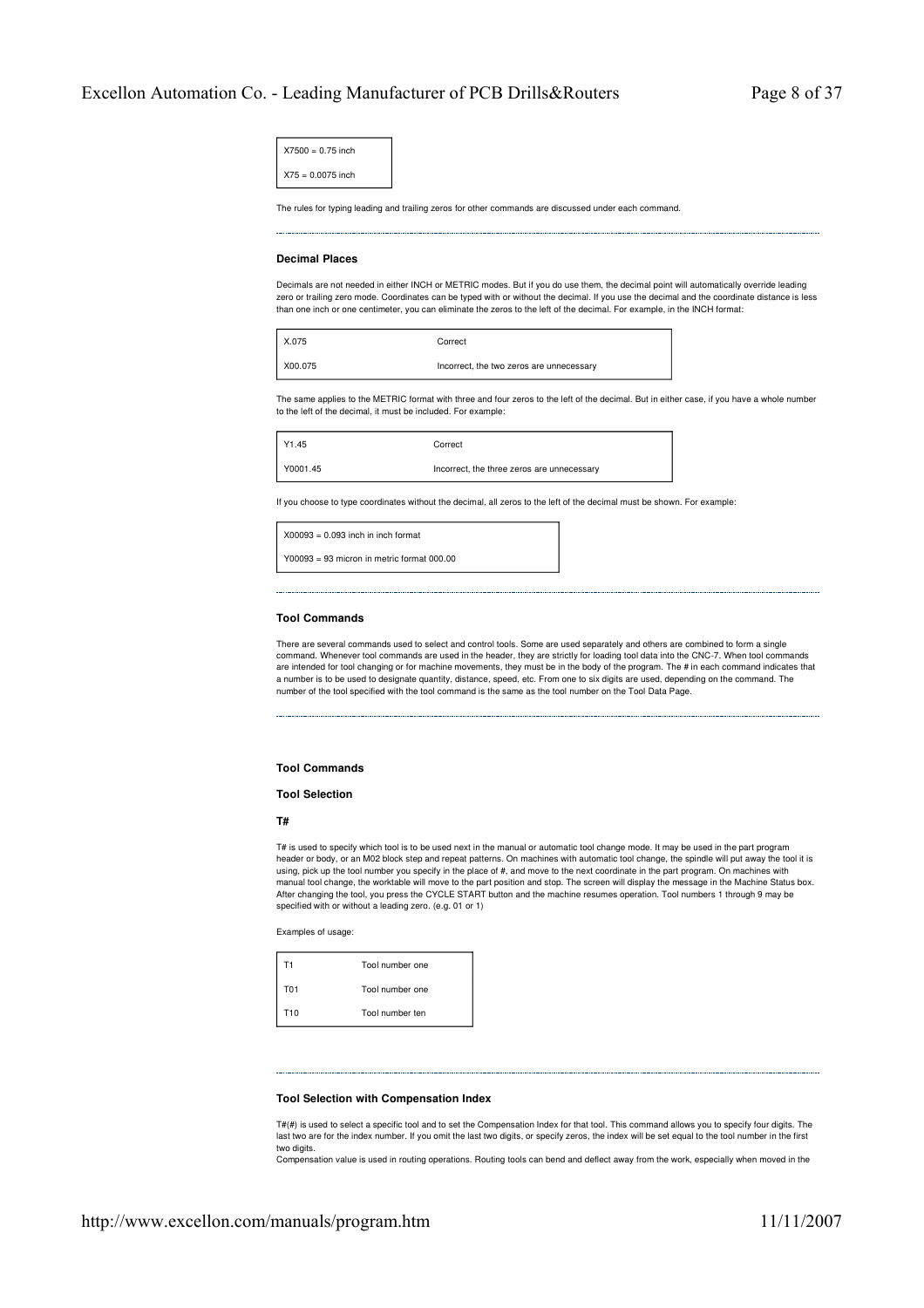counterclockwise direction. The Compensation value offsets the path of the tool to compensate for the size and deflection of the tool. For example, a tool of 0.092" diameter might be specified for a clockwise direction. In the counterclockwise direction, however, you might need to use a diameter of 0.094". But you may not have such a diameter, or it may not be possible or practical to switch tools. Instead, you can assign an index number for a tool with a diameter of 0.094" (Refer to the CP,#,#.# command in the Keyboard Commands chapter). When you identify the index number with your 0.092" diameter routing tool, the CNC-7 will offset the path of the tool as though it were 0.094" diameter.

The Compensation Index value must be entered before the rout mode is turned on (G00 command), and may not be changed during routing moves.

Example of usage:

T0302 Tool number 3 with Compensation Index 2

See also:  $CP # #$ 

#### **Z-Axis Infeed**

#### **F#**

F# is used within a routing sequence to set the worktable feed rate, or in a drilling sequence to set the spindle (Z-axis) infeed rate. Feed rate values are always entered in leading zero format, e.g.: F2 means 200 inches per minute, and F02 means 20 inches per minute. The value you assign in place of #, indicates inches per minute (IPM) or millimeters per second (mm/s). Decimals are not to be used with this command. They will produce a message when the part program runs on the machine. Drilling feed rates must be given to the CNC-7 or the machine will not run. The rate may be specified in the Tool Data Page, or through the F# command. The F# command may also be entered at the Tool Data Page to change the infeed rate for a particular tool.

The drilling feed rate can be set from 10 to 500 IPM (4 to 212 mm/s), in increments of 1 IPM (1mm/s). The routing table feed rate can be set from 10 to 150 IPM (4 to 63 mm/s), in increments of 1 IPM (1 mm/s). If you do not set a feed rate, the CNC-7 will use a maximum rate of 100 IPM for any router.

Examples of usage:

| 1 T01F2 | Tool number one with a spindle infeed rate of 200 IPM or 200 mm/s |
|---------|-------------------------------------------------------------------|
| F07     | Worktable feed rate of 70 IPM or 70 mm/s for routing              |
| F03     | Worktable feed rate of 30 IPM or 30 mm/s for routing              |

# **Retract Rate**

# **B#**

B# is used to set the spindle (Z-axis) retract rate, e.g., the speed at which the tool is withdrawn from the work. Retract values are always entered in leading zero format, e.g.: B02 means 200 inches per minute, and B002 means 20 inches per minute. The value you assign in place of # indicates inches per minute (in/min) of millimeters per second (mm/s). Decimals are not to be used with this command. They will produce a message when the part program runs on the machine. The B# command may also be entered at the Tool Data Page to change the retract rate for a particular tool. A default retract rate is established when the CNC-7 is started. If NO B# command is specified for a tool, the default retract rate will be used. The default rate may be changed using the RTR keyboard command. The retract rate can be set from 10 to 1000 IPM (5 to 425 mm/s), in increments of 1 IPM (1 mm/s). Unless altered by the RTR command, the default retract rate is 1000 in/min (425 mm/s).

Example of usage:

T01B02 Tool number one with a spindle retract rate of 200 IPM or 200 mm/s.

See also: RTR

# **Spindle RPM**

# **S#**

S# Sets the speed of spindle rotation. The value you assign in place of # indicates RPM in thousands. Trailing zeros are not shown. The S# command may also be entered at the Tool Data Page to change the rate for a particular tool. The spindle speed on most machines may be programmed from a minimum of 14,000 RPM to a maximum of 60,000 RPM for routers and 80,000 RPM for drilling tools. Some machines have spindles speeds greater than 100,000 RPM. When you specify a speed of six digits on these machines, use a decimal point, followed by a number to indicate hundreds of RPM's. This command may not be used by itself, but must be included in a tool selection block (T#S#).

Examples of usage:

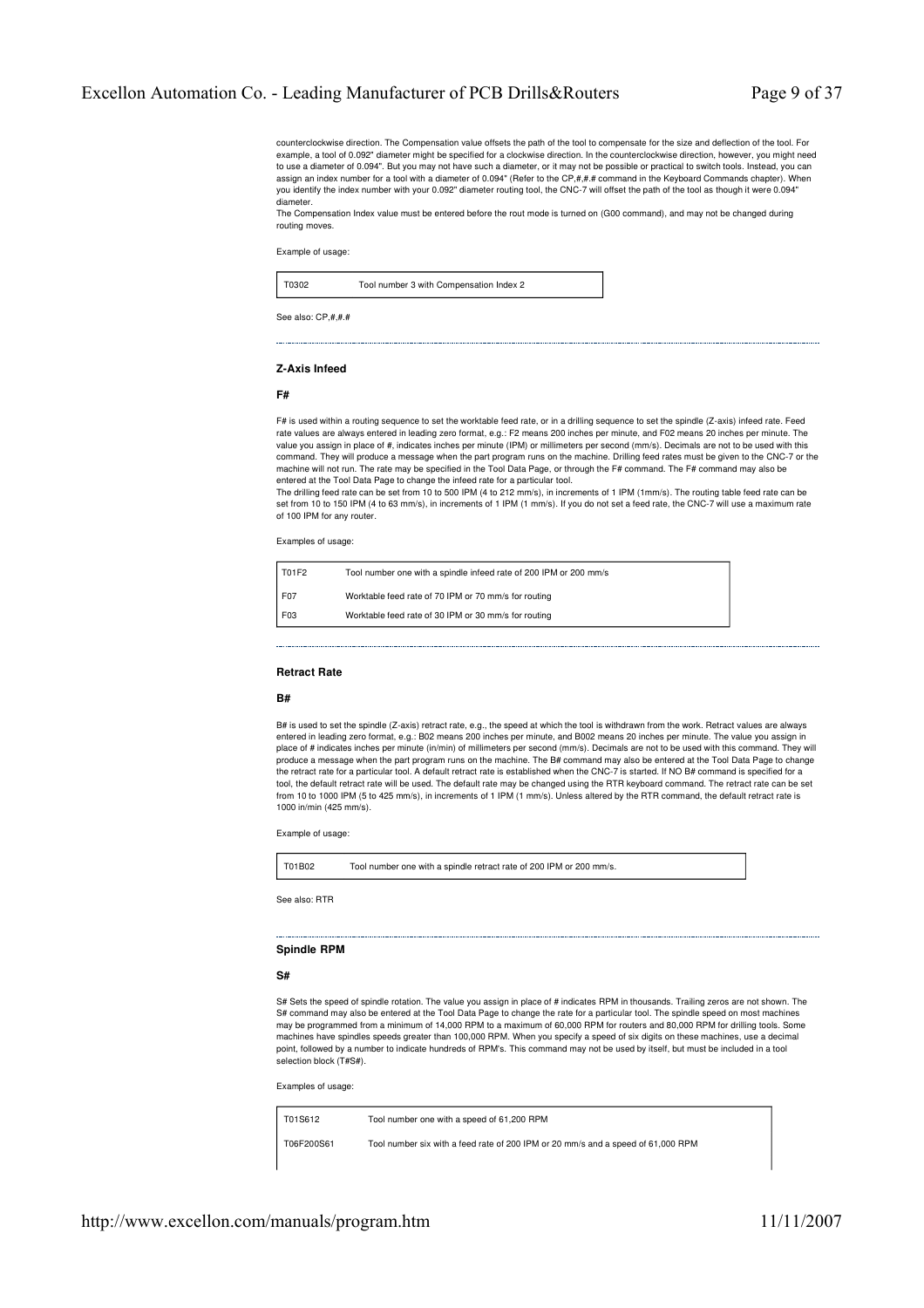| T03S6     | Tool number three with a speed of 60,000 RPM |
|-----------|----------------------------------------------|
| T04S110.5 | Tool number four with a speed of 110,500 RPM |

# **Override Current Tool Feed OR Speed**

#### **G07**

When G07 is used inside the part program, the tool feed or speed can be changed after G07 command. It only affects the current part program.

# **Tool Diameter**

# **C#**

C# is used to select the tool diameter necessary for certain machine canned cycles. When feed and speeds are not specified with Tool Diameter, the CNC-7 will load them from the tool diameter table if a tool diameter table has been loaded. The value you specify in place of # indicates the diameter in thousandths of an inch, or microns, depending on which measurement mode the machine is set for. Trailing zeros are not shown. The C# command may also be entered at the Tool Data Page to change the diameter of a particular tool. This command should not be used by itself but must be included in a tool selection command block (T#C#).

Examples of usage:

| T1C.04        | Set Tool number one to .040" diameter (with feed and speed from the<br>tool diameter page).          |
|---------------|------------------------------------------------------------------------------------------------------|
| T1C.04F200S65 | Set Tool number one to .040" diameter with an infeed rate of 200 and<br>spindle speed of 65,000 RPM. |

See also: Canned Cycle Commands

#### **Set Maximum Hit Count**

#### **H#**

H# is used to make sure that only sharp drill bits are used to drill holes. You set the maximum number of times that a drill tool may drill a hole (hit) by specifying a number in place of #. Hit counters keep track of the number of times each tool bit drills a hole. When the counter equals the maximum set by this command, the tool bit is considered to be expired, and the machine stops drilling. If other tools are linked to the expired tool, the machine will automatically change tools and continue drilling. Otherwise, the worktable will move to the park position and stop. The H# command may also be entered at the Tool Data Page to change the maximum number of hits for a particular tool. This command should not be used by itself, but must be included in a tool selection command block (T#H#). Leading and trailing zeros do not apply and decimals are not allowed. This command can also be used to turn off a hit counter so that the drill bit continues drilling. Type the H by itself without a number and the hit counter for that tool will be turned off.

Examples of usage:

| T03H2000 | Tool number three set at 2,000 hits maximum       |
|----------|---------------------------------------------------|
| $I$ T01H | Tool number one maximum hit counter is turned off |

# **Depth Offset**

#### **Z+# or Z-#**

Z+# (or Z-#) Sets the Depth Offset for tools. This command is used in conjunction with T# command. Depth Offset may be programmed for each logical tool. A mean depth, common to all tools, can be supplied through the part program header, or by you through the keyboard, or through the LOWER LIMIT or ROUT DEPTH switches on the Touch Screen. The Depth Offset is programmed as a deviation or offset from the mean depth. You supply the offset in place of #.

The offset value will be in inch or metric, LZ or TZ, depending on how the machine is set. The offset can be supplied in increments of 0.001" (0.01mm). Decimal mode may be used. Plus signs (+) may be omitted, but minus signs (-) must be used to indicate negative<br>values. A positive value offsets the depth of the tool above the mean depth set by you or the represents a distance below the mean depth. Depth Offset permits control of drill penetration depth into the backup material. A large tool Depth Offset, requires a greater penetration depth than does an intermediate size tool, or a small tool. Accurate penetration depth is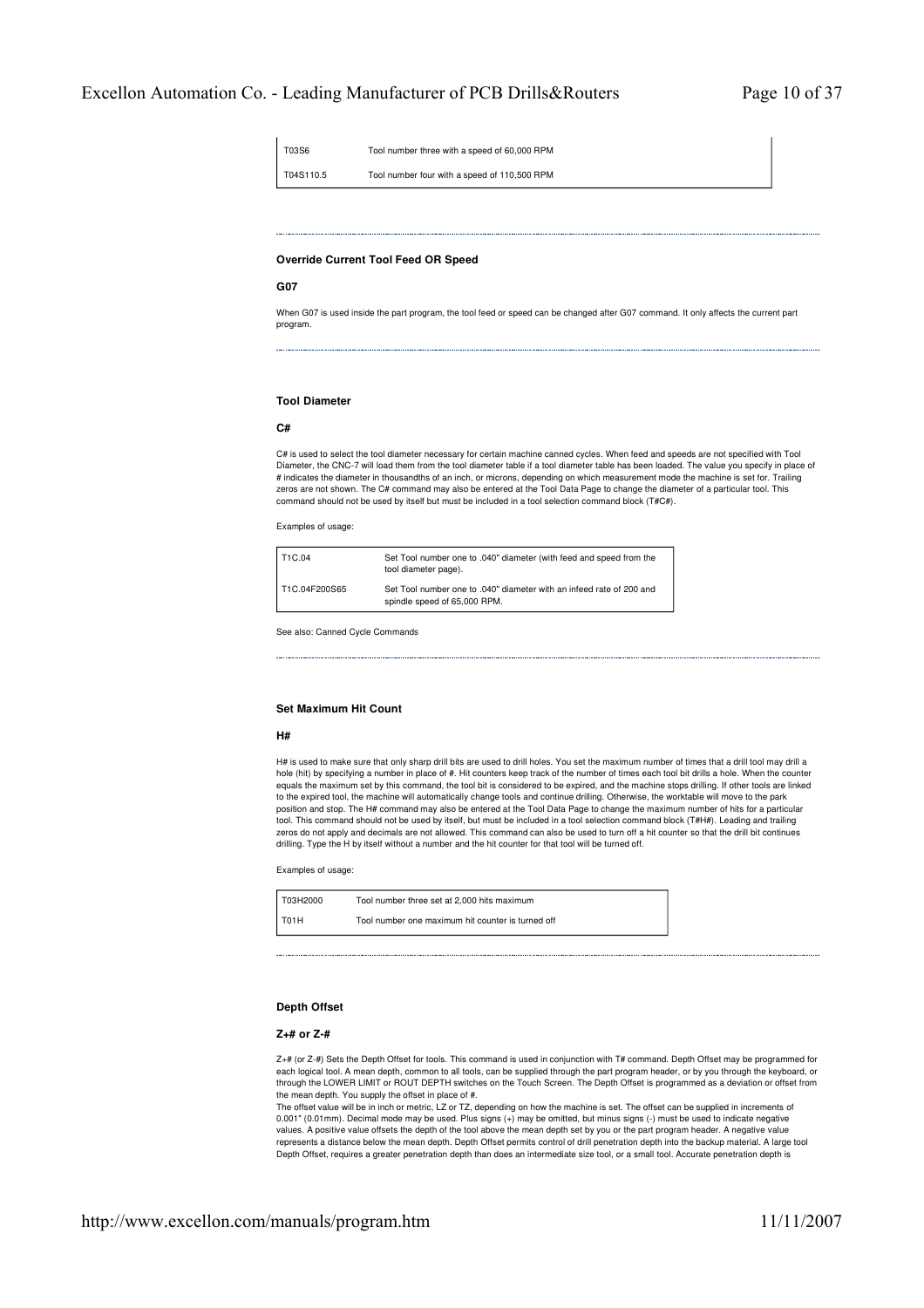necessary to ensure that the tool chamfer clears the back of the last circuit board in the stack being drilled. The mean depth, plus the programmed Depth Offset, gives you the actual depth for that tool. The resulting actual depth must not be less than zero because this represents the lower limit of Z-axis (spindle) travel. A minimum Z-axis stroke length must be maintained. Therefore, the actual depth must be at least 0.125" (3.18mm) lower than the Upper Limit set.

The Z# command may also be entered at the Tool Data Page to change the depth offset for a particular tool. Depth Offsets may be included with preprogrammed infeed and speed information through the keyboard or a part program header. Offsets can also be stored on the Diameter Page. The Depth Offset may also be included in a part program as part of an integral feed and speed block.

#### Examples of usage:

| T01C00125Z-00001 | Sets drill penetration depth for tool 01 to 0.001" below the mean depth |
|------------------|-------------------------------------------------------------------------|
| T02C0009Z        | Sets drill penetration depth for tool 02 to the mean depth              |
| T03C00008Z00002  | Sets drill penetration depth for tool 03 to 0.002" above the mean depth |



#### **Link Tools for Automatic Tool Changers**

#### **#/#/#**

#/#/# links tools together so that when one tool expires (too dull to drill anymore), the machine will automatically change tools and continue drilling. Naturally, all the tools linked together must be the same size. You select the tools to be linked by specifying a tool number in place of #. You may link as many of the same size tools together as you need. When the CNC-7 reads this command in your part program, it will update the Tool Data Page to show which tools are linked together.

Tools will be used in sequence from left to right, as you specify in the command.

The tool linking command may also be entered at the Tool Data Page to change the linking arrangement. Tool linking does not apply to the Tool Management System (TMS). The maximum hit counter tells the CNC-7 when it is time to replace a worn-out tool, and tool linking tells the CNC-7 which tool is to be used next. Tool linking is used in conjunction with Automatic Tool Change (ATC). When ATC is OFF, the CNC-7 will PARK the worktable and instruct you to replace the tool in the collet. If ATC is ON, but tool linking is disabled, the machine will put the tool away and request a replacement. Example of usage:



# **Clearing Tool Linking**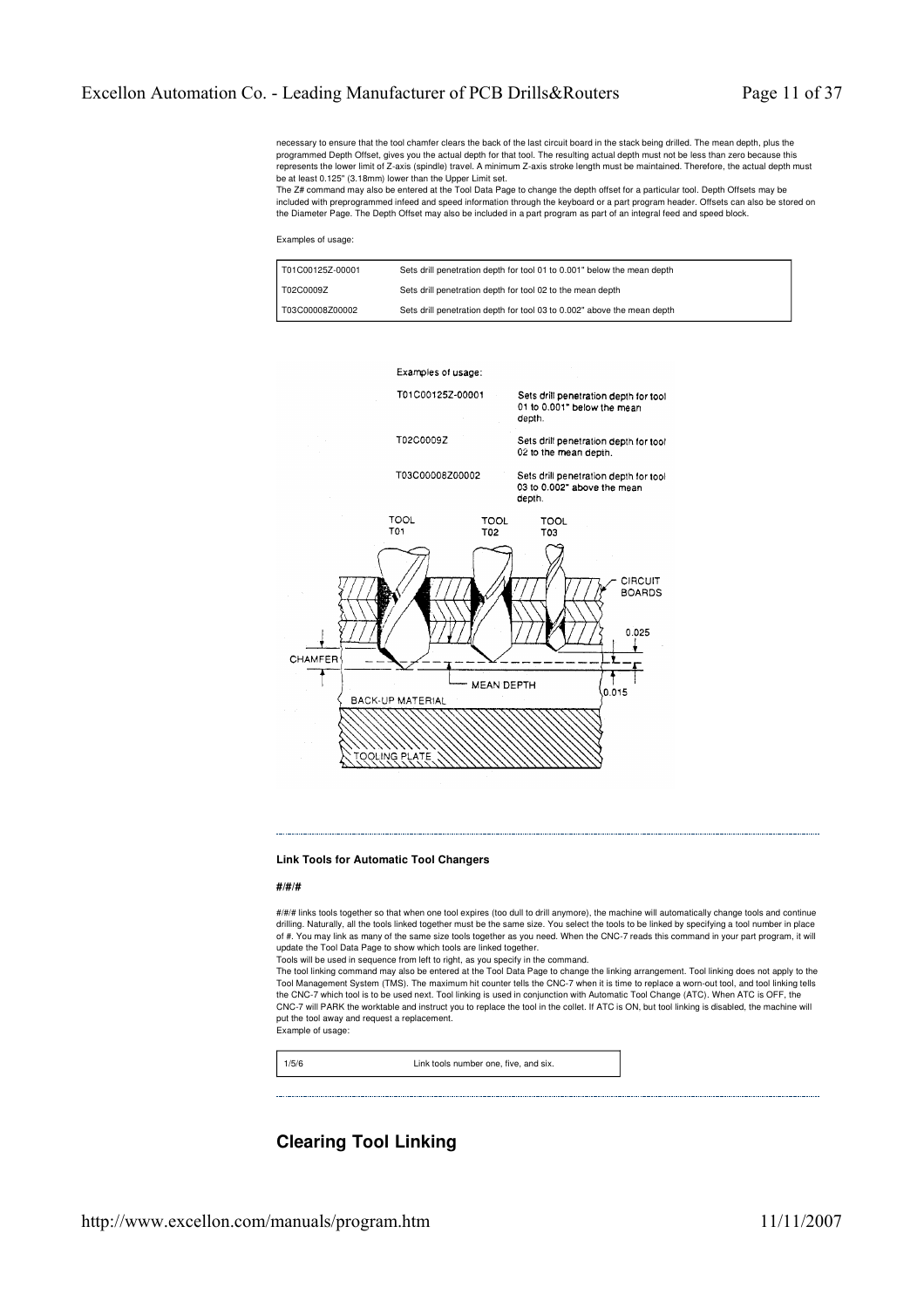**A slash, all by itself in a block, will clear any previous tool linking performed by the Tool Linking command described above. When the CNC-7 reads this command in your part program, it will clear the links, which are displayed on the Tool data page if your machine is equipped with an ATC Toolchanger.**

#### **Hierarchy of Tool Commands**

When several tool commands are combined into one, the order of their appearance in the combined command can be very important. The CNC-7 reads the command from left to right. The commands on the left can be overridden by the commands to the right. For example, look at the following two sample commands:

| T01F190S73C.038 | T01C.038F190S73 |
|-----------------|-----------------|
|-----------------|-----------------|

Both commands contain the same information, but in a different order. In the first example, the CNC-7 selects tool 01, sets the feed at 190 IPM, sets the spindle speed at 73,000 RPM, and then is told that the diameter of the bit is 0.0038". The CNC-7 will now look at the Tool Diameter Page and use the feed and speed listed, if any, in the table. It may ignore the feed and speed you specified in the command. In the second sample, the opposite is true. The CNC-7 selects tool 01, looks in the Tool Diameter Page for a drill bit of 0.0038" diameter, then sets the feed at 190 IPM and the speed at 73,000 RPM. The feed and speed in the Diameter Page will be ignored.

#### **Tool Changing**

If you have only manual tool changing on your machine, then you must specify in the part program when you want to change the tool. If you have automatic tool change on your machine, you need to specify not only when to change tools, but which tool the spindle is to pick up. Changing a tool is a simple matter. When you get to the point in the program where the tool is to be changed, just type in a tool command and specify which tool is to be used for the next operation. Nothing has to be said about the tool that you are dropping. If you need to have a special RPM or infeed rate used with the tool, include it with the tool command.

# **Drilling and Routing Commands**

When you switch from a drill bit to a router, or vice versa, the CNC-7 needs to know what mode it is in: drilling or routing. This is done with the G00 or G05 commands, which are described later in this chapter. As soon as the CNC-7 encounters one of these commands in the part program, it knows which mode it is in. Several other commands will also tell the CNC-7 whether it is in drilling or routing mode. These are the canned cycles commands which are described in the next section.

# **Rout Mode**

#### **G00**

G00 turns the routing mode on and the drilling mode off. This command is required before any routing can be performed. An X and Y coordinate must be provided to move the worktable to a starting point for routing. When the CNC-7 encounters this command, the coordinate must be provided to move the worktable to a starting point for routing. When the CNC worktable moves to the X,Y coordinate. The spindles will not plunge into the work until a plunge command (e.g. M15) is given. Compensation is automatically turned off during the move and can be turned on again after the move. The G00 command remains in effect until another G00 command, or a G01, G02, G03, or G05 command is encountered. Do not use this command when the Z-axis is in the rout position. The tool can be damaged by a high speed move.

Format: G00X#Y#

# **Drill Mode**

#### **G05**

G05 turns the routing mode off and returns to the default drill mode. This command is programmed in a block by itself and remains in effect until a G00 is encountered. G05 is not needed if routing has not been turned on by any rout command in the part program. Any coordinates following the G05 command will cause the worktable to move at maximum velocity to the command position and perform a drill stroke. The spindles will start to rotate above the tool holders with Automatic Tool Change (ATC) ON, and at the Drill Ready position with ATC OFF.

Special note: The G81 command, when used in Format 1, is equivalent to the G05 command. The G81 command, when used in Format 2, becomes equivalent to the G82 command.

# **Routing Commands**

Excellon has developed a series of fourteen commands which are used strictly for routing. Each of these commands are presented here.

#### **Linear Move**

**G01**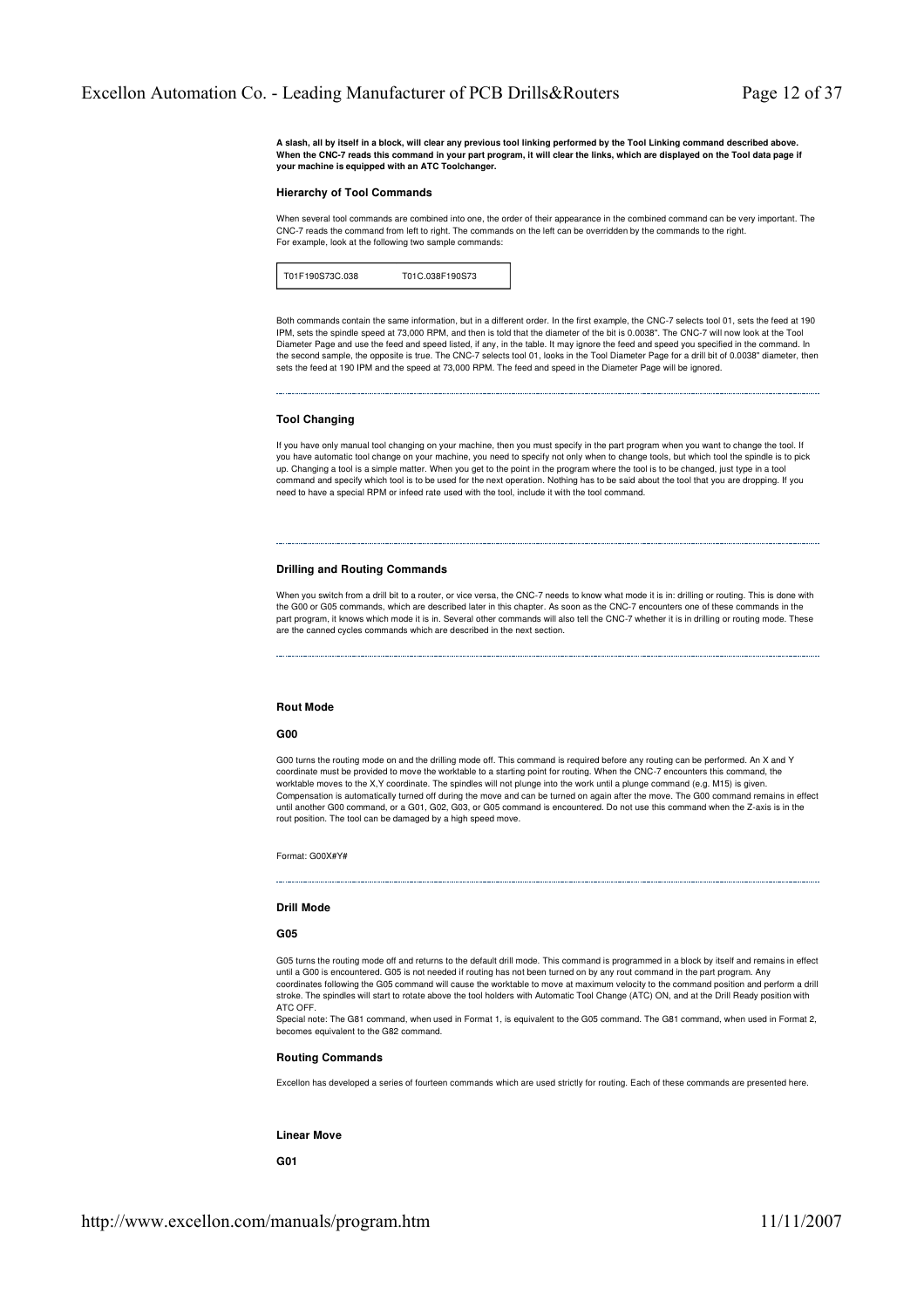G01 turns on linear interpolation mode. This means that the machine will begin routing in a straight line. If you supply an X and/or Y coordinate with the command, the machine will rout a straight line from the current position to the coordinate position. If you do not supply coordinates, the CNC-7 will look for coordinates in a succeeding block, and rout to the first coordinate found. Unless a different rate has been set, linear movement will occur at a default rate of 100 IPM (42.3 mm/s) at 100% feed rate. This can be overridden with the F# command, described in the Tool Commands section of this chapter, or with the FEED RATE buttons on the Touch Screen.

Format: G01(X#)(Y#)

#### **Circular Clockwise Move**

# **G02**

G02 turns on circular interpolation mode and sets clockwise direction of travel. If you supply an X and/or Y coordinate with the command, the worktable will move to that coordinate position. The move will be made along an arc in a clockwise direction at a controlled velocity. If you do not supply coordinates, the CNC-7 will look for coordinates in a succeeding block, and rout to the first coordinate found. The arc must be equal to or less than 180 degrees. The arc radius or the arc center offset is specified either by the A# command or the I#J# command. These commands are indicated as optional. If they are not included in the G02 command, they must be included in a previous block of the program, either alone or with another routing command. The A# and I#J# commands are discussed in the next sections.<br>Unless a different rate has been set, movement will occur at a default rate of 100 IPM (42.3 overridden with the F# command, described in the Tool Commands section of this chapter, or with the FEED RATE switches on the Touch Screen.

Examples of usage (these are three separate examples):

| <b>EXAMPLE NUMBER</b> | <b>COMMAND</b>                   | <b>DESCRIPTION</b>                                                 |
|-----------------------|----------------------------------|--------------------------------------------------------------------|
|                       | G02X0245Y021A00075               | Sets radius to 0.075"                                              |
| $\overline{2}$        | G02X0245Y021A00075               | Sets radius to 0.075"                                              |
|                       | X025567Y020567                   | Circular clockwise move with<br>$0.075"$ radius                    |
| 3                     | G02X0245Y021A00075X025567Y020567 | Sets radius to 0.075"Circular<br>clockwise move with 0.075" radius |
|                       | X0246Y0154A0015                  |                                                                    |
|                       |                                  | Circular clockwise move with<br>0.15" radius                       |

Format: G02(X#)(Y#)(A#) G02(X#)(Y#)(I#J#)

# **Circular Counterclockwise Move**

# **G03**

G03 turns on circular interpolation mode and sets counterclockwise direction of travel. If you supply an X and/or Y coordinate with the command, the worktable will move to that coordinate position. The move will be made along an arc in a counterclockwise direction at a controlled velocity. If you do not supply coordinates, the CNC-7 will look for coordinates in a succeeding block, and rout to the first coordinate found. The arc must be equal to or less than 180 degrees. The arc radius or the arc center offset is specified either by the A# command or the I#J# command. If they are not included in the G03 command, they must be included in a previous block of the program, either alone or with another routing command. The A# and I#J# commands are discussed in the next sections. Unless a different rate has been set, movement will occur at a default rate of 100 IPM (42.3 mm/s) at 100% feed rate. This can be overridden with the F# command, described in the Tool Commands section of this chapter, or with the FEED RATE switches on the Touch Screen.

| <b>EXAMPLE NUMBER</b> | <b>COMMAND</b>                   | <b>DESCRIPTION</b>                                          |
|-----------------------|----------------------------------|-------------------------------------------------------------|
|                       | G03X0245Y021A00075               | Sets radius to 0.075"                                       |
| 2                     | G03X0245Y021A00075               | Sets radius to 0.075"                                       |
|                       | X025567Y020567                   | Circular counterclockwise move<br>with 0.075" radius        |
| 3                     | G03X0245Y021A00075X025567Y020567 | Sets radius to 0.075"Circular<br>counterclockwise move with |
|                       | X0246Y0154A0015                  | $0.075"$ radius                                             |
|                       |                                  | Circular counterclockwise move<br>with 0.15" radius         |

Format: G03(X#)(Y#)(A#) G03(X#)(Y#)(I#J#)

#### **Arc Radius**

**A#**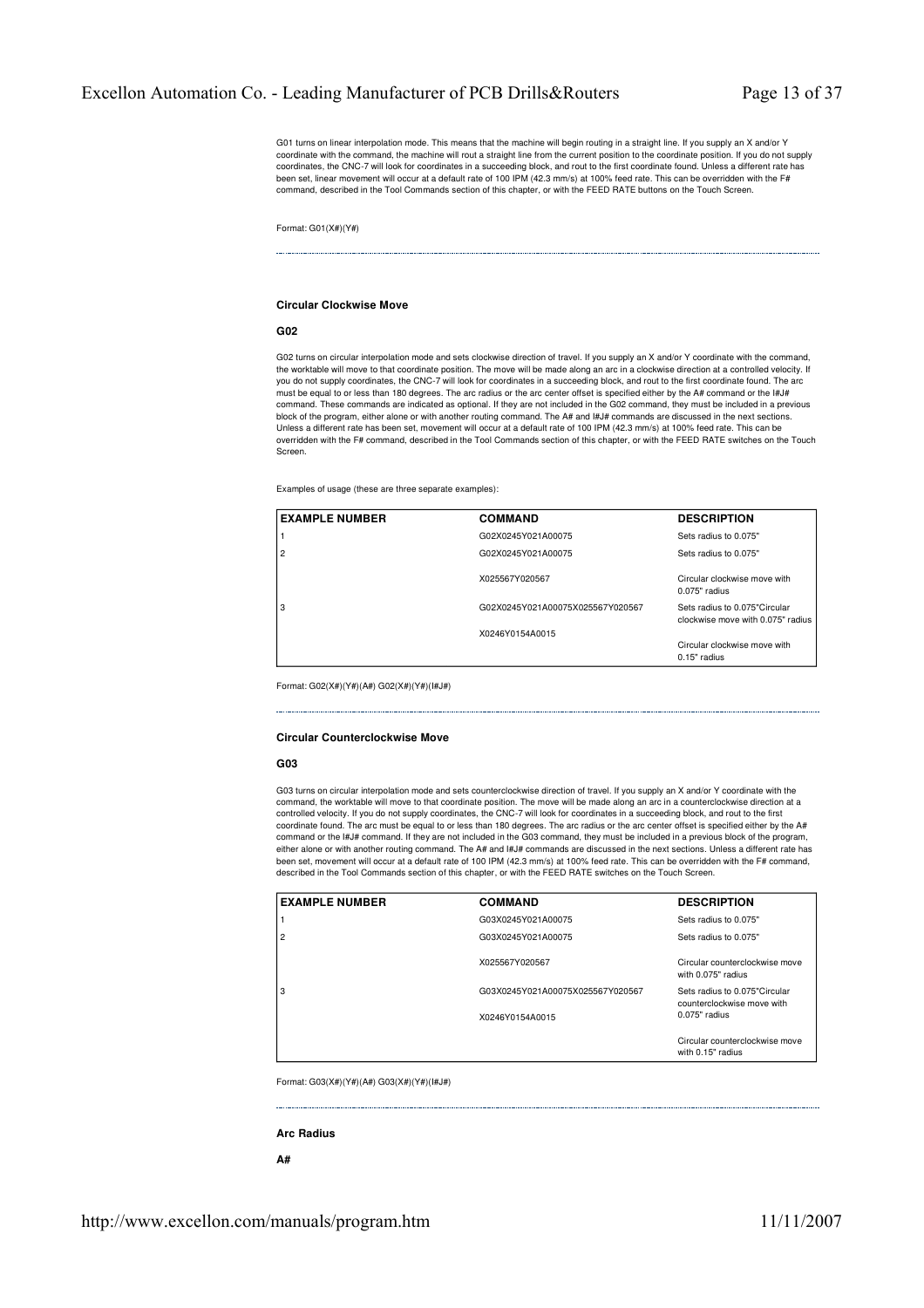A# Specifies the arc radius of a circular move. You specify a radius in place of #. The digits you supply will be in inch or in metric mode, however the system is set. The arc radius command is used in conjunction with the G02, G03, G32, or G33 commands discussed in this<br>section. If the radius you specify does not fit the X,Y coordinates supplied with these com coordinates. The following figure shows how the arc is adjusted.



#### **Arc Center Offset**

#### **I#J#**

I#J# Specifies the distance from the arc center to the starting point of the arc to be routed. I# specifies the offset distance along the X axis and J# specifies the offset distance along the Y axis. I and J distances are measured from the arc center, not from work zero.

# **Routed Circle Canned Cycle CW or CCWG32**

# **G33**

G32 or G33 is used to rout out an inside circle. The G32 command routs in a clockwise (CW) direction, and the G33 command routs in a counterclockwise (CCW) direction. These commands provide automatic plunge, retract, and compensation with plunge and retract points off the circle to prevent gouging. You supply the coordinates for the center of the circle in place of X#Y#, and a radius in place of A#. A# may be omitted if the radius is the same as the previous rout move. The minimum radius size is one half of the Compensation Index value, plus 0.01" (0.254 mm). Anything less results in a message. A# can be omitted if the radius is the same as one specified several rout moves back, with no radius being specified in between. Note: Cutter compensation is always used. Commands G32 and G33 must be used for each inside circle to be cut. The pattern repeat code P cannot be used with these two commands. The G32 and G33 commands cause the machine to plunge 0.01 inch (0.254mm) off the edge of the circle, rout 540 degrees in the appropriate direction, end up 0.1 inch (2.54mm) off the edge of the opposite side of the circle, and retract. The Feed command (F#) may be entered in the block prior to the G32 or G33 commands to set the Table Feed Rate.

For example:

| G <sub>00</sub> |
|-----------------|
| F <sub>02</sub> |
| G32X04Y04A005   |

The G32 command will generate the following sequence internally:

| G00X#Y#                                                   |
|-----------------------------------------------------------|
| M15                                                       |
| $GO2X1Y1Ac$ (where Ac = A# - one half compensation value) |
| Y2                                                        |
| Y1                                                        |
| XrYr                                                      |
| M17                                                       |

Note: If a specific controlled table feed rate is desired, the G32 or G33 must be preceded with a G00 block containing the feed rate.

Format: G32X#Y#A# G33X#Y#A#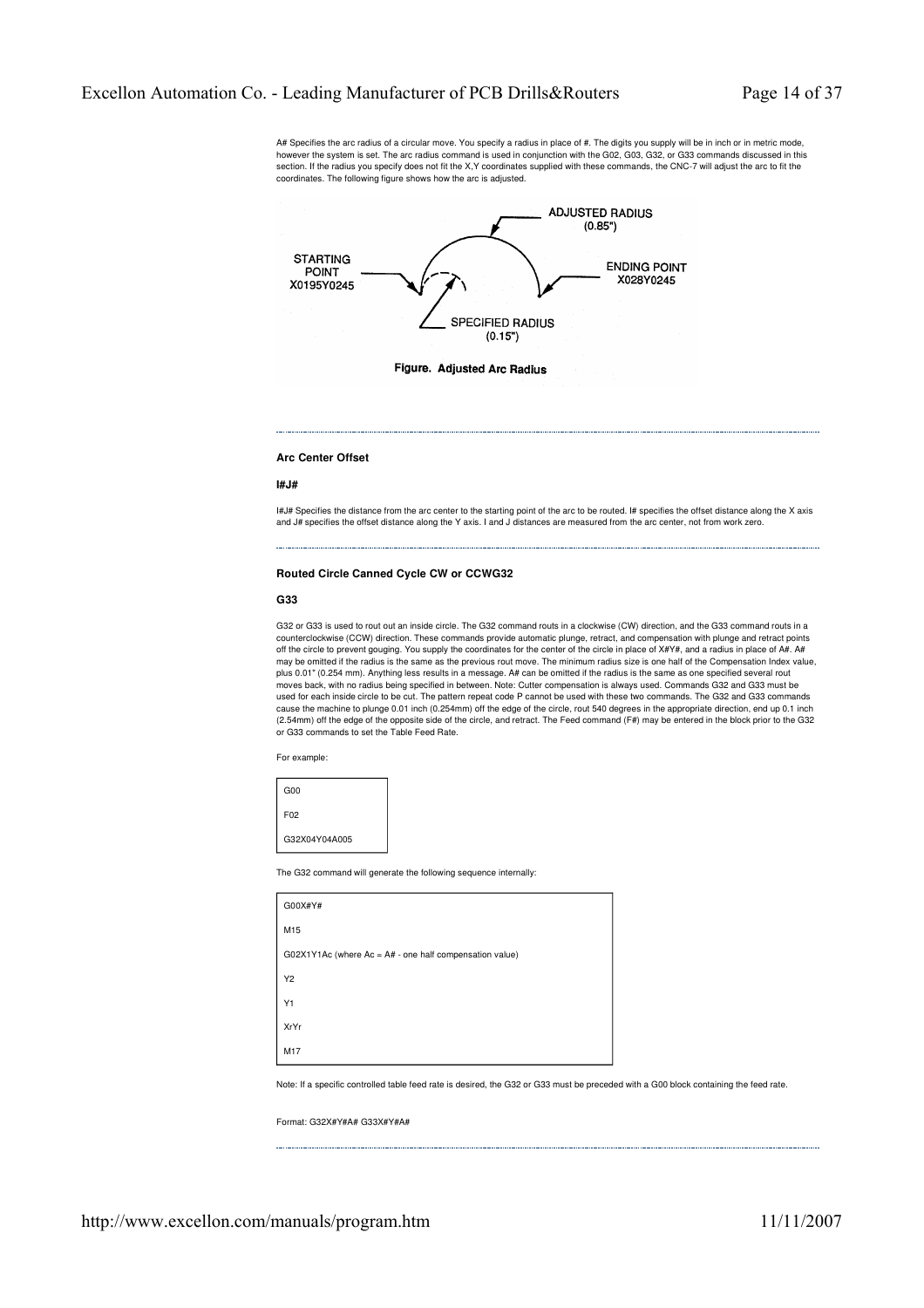# **Cutter Compensation Off**

#### **G40**

G40 turns cutter compensation off. This command is programmed in a block by itself. Cutter compensation is discussed with the G41 and G42 commands below, and with the Cutter Compensation Page. THIS COMMAND MUST NOT BE USED WHILE PLUNGED! Example of usage:  $G40$ 

See also: G41, G42, Cutter Compensation Page

# **Cutter Compensation Left**

#### **G41**

G41 turns cutter compensation on for the tool being used to rout. The compensation path is left of the part relative to the direction that the

tool is moving. THIS COMMAND MUST NOT BE USED WHILE PLUNGED! A Compensation Index must be specified on the Cutter Information Page for the tool being used. Without an Index there will be no compensation applied to the tool after compensation is turned on. A value must be assigned to the index number. Compensation will continue for all routing moves until a G00, G40, or G42 command is encountered, or the part program ends. The command must be programmed in a block by itself. Example of usage: G41

See also: G40, G42, Cutter Compensation Page, Compensation Index

# **Cutter Compensation Right**

# **G42**

G42 turns cutter compensation on for the tool being used to rout. The compensation path is right of the part relative to the direction that the

tool is moving. THIS COMMAND MUST NOT BE USED WHILE PLUNGED! A Compensation Index must be specified on the Cutter Information Page for the tool being used. Without an index there will be no compensation applied to the tool after compensation is turned on. A value must be assigned to the index number. Compensation will continue for all routing moves until a G00, G40, or G41 command is encountered, or the part program ends. This command must be programmed in a block by itself. Example of usage: G42

See also: G00, G40, G41

# **Z Axis Rout Position with Depth Controlled Contouring**

#### **M14**

M14 is provided for routing machines equipped with the optional router depth control scale. The M14 command performs the same function as the M15 command and also enables Depth Control Contouring. The command causes the spindle to plunge to the Rout Down position,<br>the position from which rout moves are made. The vacuum is turned on and Depth Controlled Co Controlled Contouring, depth control must be enabled and the tool must be declared as a depth controlled tool. A depth controlled plunge will be performed, where the machine senses the touchdown of the pressure foot to determine the proper depth. Throughout the cut, the height of the material is continuously monitored. The spindle height is adjusted automatically to maintain a constant depth into the material. Depth Controlled Contouring is turned off by G32/G33 and M15 commands, and at End of Program. With the exception of the G32 and G33 commands, a rout position command must be used before any rout moves are made. When a rout move is complete, the spindles are retracted, and the worktable moves to another rout position. A rout position command must then be used again before starting the rout move.

# **Z Axis Rout Position**

# **M15**

M15 causes the spindle to plunge to the Router Down position. This is the position from which rout moves are made. The vacuum is turned on and the spindle clamps are applied. For machines so equipped, if depth control is enabled and the tool is declared as a depth control tool, a depth controlled plunge will be performed. This is where the machine senses the touchdown of the pressure foot to determine the proper depth. This depth is then maintained for the duration of the cut. With the exception of the G32 and G33 commands, a rout position command must be used before any rout moves are made. When a rout move is complete, the spindles are retracted, and the worktable moves to another rout position. A rout position command must then be used again before starting the rout move.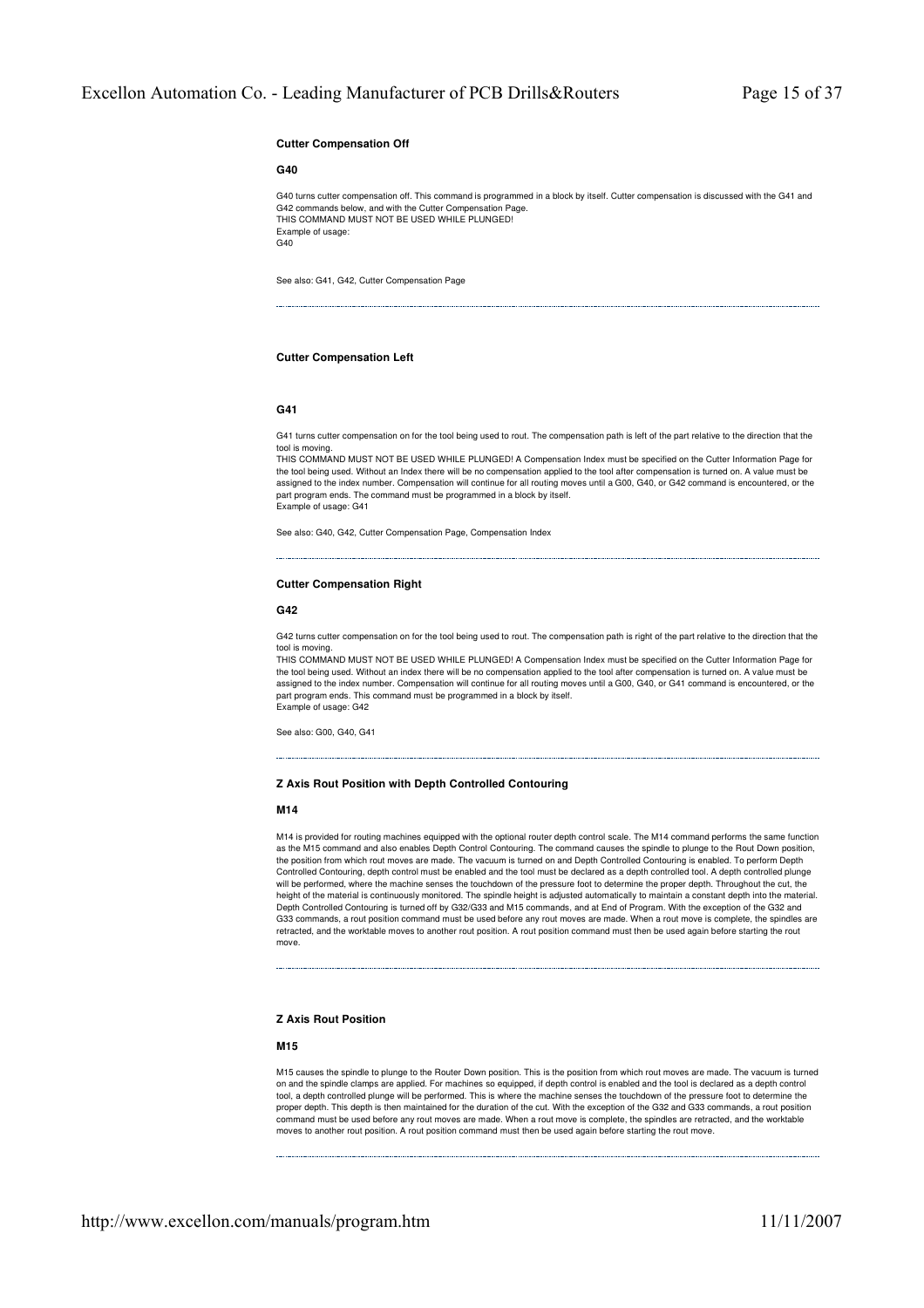# **Retract with Clamping**

# **M16**

M16 turns off vacuum, releases the spindle clamps, and causes the spindle to retract out of the Router Down position to the Upper Limit position.

The Floating Pressure Foot is activated 0.2" (5mm) before the end of the line segment preceding the M16 Retract command, unless the Pressure Foot Switch is off. The M16 command is programmed in a block by itself.

# **Retract without Clamping**

#### **M17**

M17 turns off vacuum, releases the spindle clamps, and causes the spindle to retract out of the Router Down position to the Upper Limit position.

The Floating Pressure Foot is not activated by this command. The M17 command is programmed in a block by itself.

#### **Canned Cycle Commands**

Most PC boards have integrated circuits installed in them. These circuits use a pin pattern that is standard throughout the electronics industry. By using a simple command, you can type the coordinates of two pin holes and the CNC-7 will automatically drill the rest. This is<br>called a "canned cycle". Excellon has supplied you with commands for drilling a la These are also canned cycles.

# **Excellon Supplied Stored Patterns**

Excellon has built five canned cycles into system software for your use: Dual In Line Package 8 Pin Circular L Package Drill a large hole with a drill bit Drill a slot with a drill bit Each of these cycles is described below.

# **Dual In Line Package**

# **G82**

G82 Drills a dual in line integrated circuit hole pattern. The optional X and Y values in the first block of the command determine the space between the holes and the space between the rows of holes. The X value determines the spacing between the holes, and Y value determines the space between the two rows. If these parameters are omitted, the X and Y values will be 0.100 and 0.300 respectively. The next two blocks in the command contain X and Y coordinates specifying the two opposite corners of the desired pattern. The CNC-7 uses the two coordinates to determine the number of pins, and locations of the pattern, and the direction of the pattern. The G82 command drills a Dual In Line Package in both Format 1 and Format 2. The G81 and G82 commands both do the same thing in Format 2. The G81 command in Format 1 however, is equivalent to the G05 command.

| Format 2      | Format 1  |
|---------------|-----------|
| G82/G81(X#Y#) | G82(X#Y#) |
| X#Y#          | X#Y#      |
| X#Y#          | X#Y#      |

Note: Do not use the G82 command to program square packages. Since the G82 command is only given the two corners of the pattern, it will not know which side to put the pins on. You may also see different results from one machine type to another. Use the repeat hole commands to generate square patterns where necessary.

# **Eight Pin L Pack**

# **G83**

G83 Drills a circular eight pin package with pin spacing of 0.400 inch. You supply the coordinates for two opposite holes. They are on either the vertical or horizontal centerline of the pattern, whichever you choose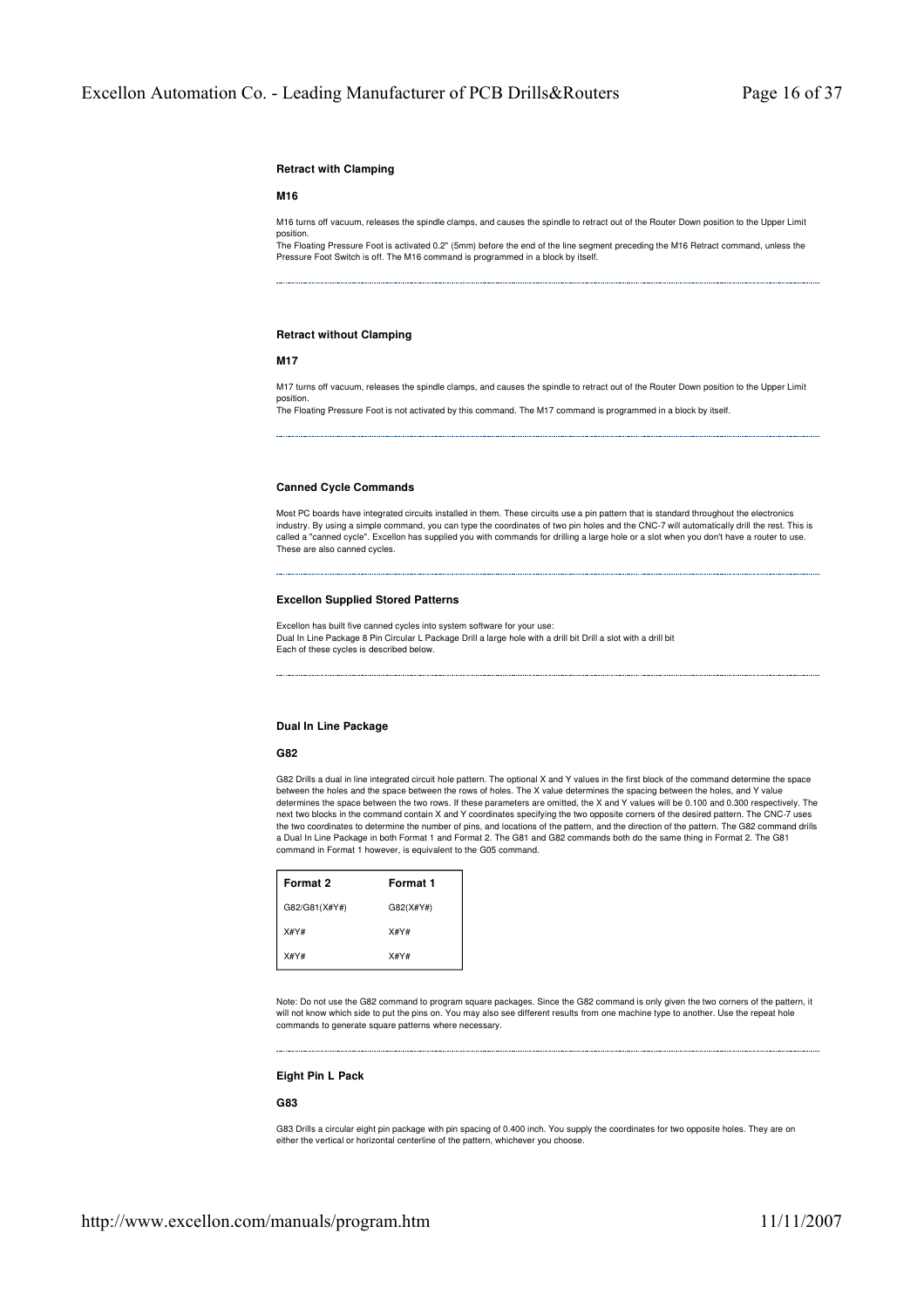Format: G83 X#Y# X#Y#

# **Canned Circle**

# **G84**

G84 Cuts a hole by drilling a set of overlapping holes around the circumference of a circle. The hole is programmed by specifying the center of the circle with an X and Y coordinate, followed by another G84 command, followed by an X dimension which specifies the diameter of the circle in thousandths of an inch or microns. This command must be in one block. It may not be broken up onto different lines (blocks) of the part program. The smallest hole diameter allowed is twice the tool diameter. If a smaller diameter is specified, the CNC-7 will display a message on the screen. The CNC-7 will use the drill size found in the tool diameter table to compensate the cutting radius. If the size is zero (not specified), a 0.125 diameter will be assumed by the CNC-7. Drilling overlapping holes around the circle creates a hole. This leaves protrusions around the edge of the hole. The holes are spaced close enough that these protrusions are less than 0.0005".

Format: X#Y#G84X#

# **Slot**

**G85**

G85 Cuts a slot by drilling a series of closely spaced holes between two points. The start of the hole is programmed with an X and Y coordinate, followed by the command, followed by the ending X and Y coordinate. The tool is specified with a T command prior to the G85 command. The tool size MUST be specified prior to using this command. The size may be provided by the Operator through the console, in the part program body, or the part program (M48) header. The slot is as wide as the drill bit used. The slot is created by drilling a series of evenly spaced adjacent holes from one end of the slot to the other. This leaves protrusions around the edge of the hole. Then another set of spaced holes is drilled between the previous set. This continues until a smooth sided slot has been produced. The holes are spaced close enough that these protrusions are less than 0.0005".

# **Routed Step Slot Canned Cycle**

The G87 code is used to rout a slot by making multiple passes. Each pass cuts deeper into the slot by a specified amount until the desired depth is reached. The form of the G87 block is:



Where

X1Y1 - Start of slot X2Y2 - End of slot Z-# - Depth increment (must be a negative value) U# - Initial depth offset

The beginning and ending points (X1Y1, X2Y2) define the center of the slot at each end. Cutter compensation is NOT applied during step slot routing. The final depth of the slot must be specified according to the current depth mode, prior to the G87 block. This may be done either within or outside of the part program. G87 supports all depth modes, i.e. depth control and non-depth control routing. The initial<br>depth (U code) is given as a positive offset above the final depth. The depth increm the cutter will plunge each pass through the slot. Note that the final plunge distance may be reduced in order to complete the slot at the proper depth. The G87 command internally generates the following program sequence:

| G40             |
|-----------------|
| T#Z#            |
| G00X1Y1         |
| M <sub>15</sub> |
| G <sub>01</sub> |
| <b>X2Y2</b>     |
| G00X2Y2         |
| T#Z#            |
| G00X2Y2         |
| M <sub>15</sub> |
| G01X1Y1         |
|                 |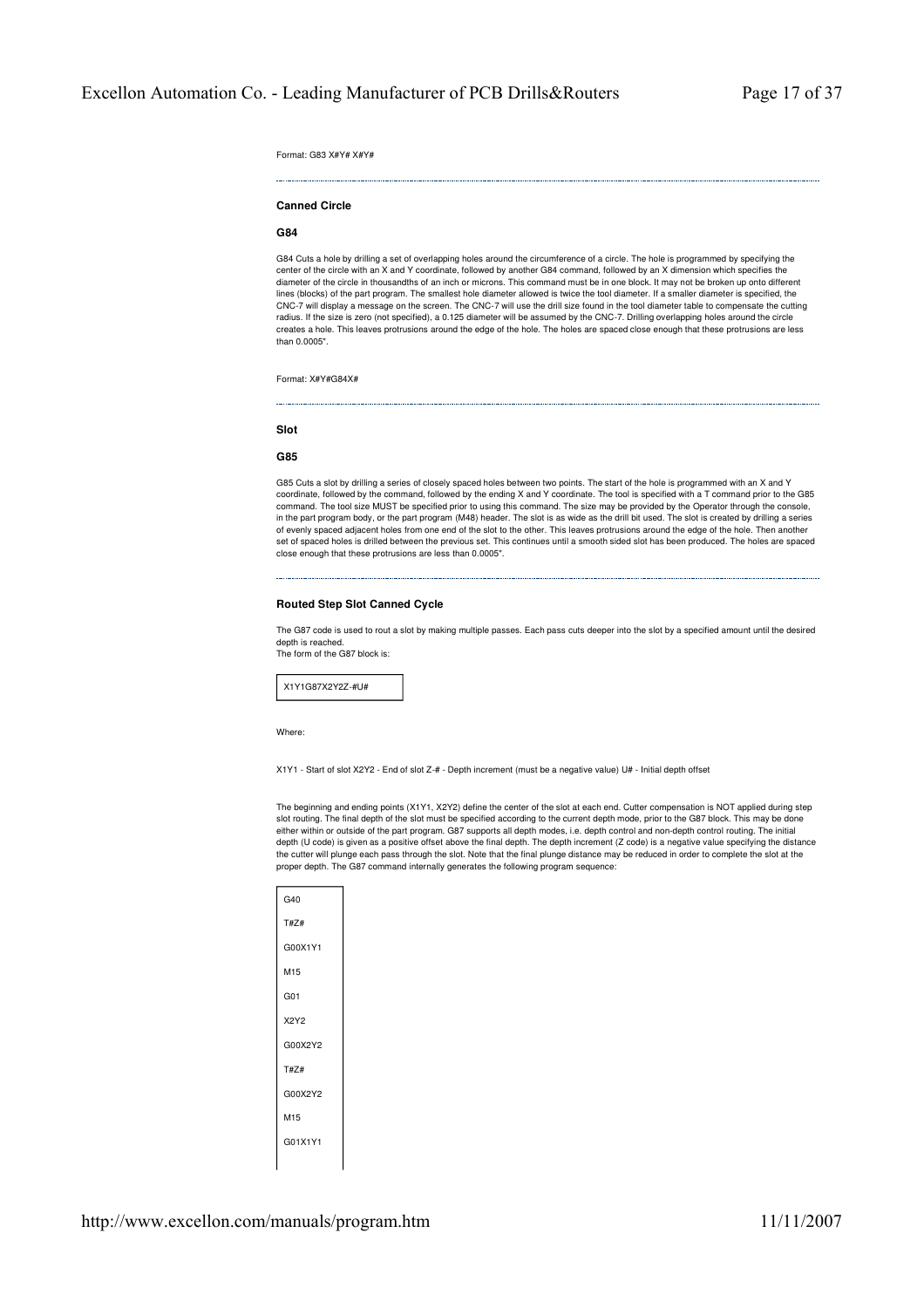G00X1Y1 . . . M17

Each M15 advances the cutter deeper into the slot until the desired depth is reached. Note that the spindle is not raised until the slot is completely routed.

Example of usage (Controlled penetration (Mode 3) routing):

| T6Z-.05                | Pick up tool 6 and set the rout depth at .05 inches into the backup                                                                                                                                                          |
|------------------------|------------------------------------------------------------------------------------------------------------------------------------------------------------------------------------------------------------------------------|
| X05Y06G87X05Y07Z-.1U.2 | Rout a 1 inch long slot (Y axis). The machine will rout the slot in 3 passes at the<br>following depths: 1st pass: .15 inches above the backup 2nd pass: .05 inches above<br>the backup 3rd pass: .05 inches into the backup |

Note: The pattern repeat 'P' code cannot be used with this command.

Format: X#Y#G87X#Y#Z-#I I#

See also: Setting up Depth Control

#### **User Defined Stored Patterns**

Most likely you will have many other patterns that you often use. Just imagine a board with 30 24-pin IC's. That's 720 holes to write coordinates for! It would be nice to have a simple command that would allow you to locate just one hole for each IC and let the CNC-7 figure out where the rest go. The M99 command is just such a command. It allows you to program patterns which you use frequently, store them on a device, and use them later in a part program. These are called user defined patterns. When you use the M99 command, you specify the name of the file containing the pattern, along with the XY coordinate of the first hole to be drilled. The CNC-7 copies the pattern from the file and drills the rest of the holes. User defined patterns are not just for drilling holes. They can be used to drill and/or rout, provide set-up information, and perform step-and-repeat patterns. Each of these is described in detail below.

#### **Creating a Pattern**

Patterns are created by using the Editor to type a set of X and Y coordinates. Drilling patterns locate the coordinates of each hole to be drilled. Routing patterns locate the coordinates of rout moves. Coordinates may be programmed in either absolute or incremental mode the same as the part program. For example, if the part program is written in the incremental mode, the user defined pattern must also be incremental. It is also important to know which version of X and Y coordinates are used by the part program. Version refers to the direction of X and Y coordinates. The version of your user defined pattern must be the same as your part program. Otherwise the worktable will move in the wrong direction when it drills or routs the pattern. Once you have programmed the set of coordinates, store them as a file on the system software disk. The following figure shows how to program the coordinates for 10 pin pattern. This is a sample to illustrate the form of a pattern and how to program it. The coordinates are shown in both absolute mode with leading zeros and incremental mode with trailing zeros.

# **Naming Your Patterns**

When you enter the Editor to program the coordinates of the pattern, you must first specify a name for your pattern. That name will be the name of the file on one of the system's devices. Along with the filename, specify the device to be used. You must specify which device you want the file stored on. Typically, you will want the M99 patterns stored with the non-replaceable data in USER (on the hard disk), or on the floppy disk containing the part program which calls the M99 file. Each file name must be different (unique), should relate to the purpose the file was created for, and should not be too long. Rules and guidelines for naming the files are covered later in this chapter.

#### **Using a User Defined Stored Pattern**

To use the User Defined Stored Pattern, type the M99 command, as described below. The CNC-7 will copy the pattern into memory from the device and drill or rout the rest of the pattern. This command requires two blocks in the part program. When the CNC-7 encounters an M99 command, it searches the device and copies the stored pattern file you identified with "name". Next the CNC-7 temporarily changes the work zero to the location specified by X#Y#. This temporary zero is dropped after M99 completion. The CNC-7 then carries out all the instructions in the pattern in the order they are presented. The X,Y coordinates in the pattern are relative to the X#Y# in the M99 mand. The machine moves from one coordinate to another in succession. Upon completion of the last instruction in the pattern, the CNC-7 returns to the part program and continues with the next command. The M99 pattern may include any part program commands except the M99 command itself. This includes set-up information, such as tool feed and speed or any of the commands used in the part program body.

Format: M99,name X#Y#

#### **Repeating Stored Patterns**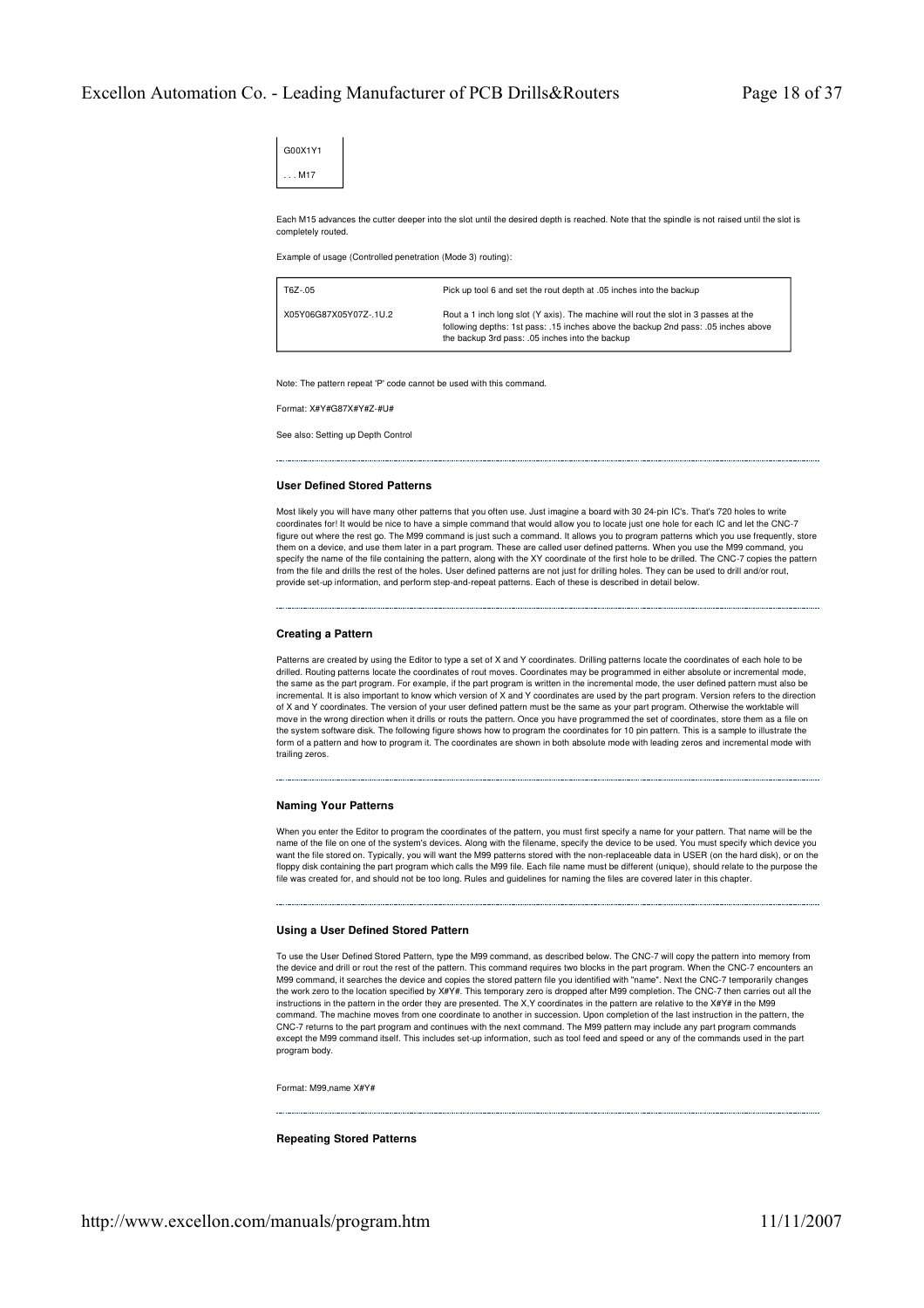Often you will need to repeat stored patterns. Earlier we presented a possible situation of a board with 30 24-pin chips. This situation lends itself to using the repeat pattern command saving time when writing programs.

#### **Repeat Stored Pattern**

#### **P#**

P tells the CNC-7 to repeat the previous Excellon supplied stored pattern. It can also be used to repeat M99 stored patterns. You specify the number of repeats (up to three digits) in place of # following the P. An X and/or Y coordinate must be used to define the spacing between the start of the patterns. These coordinates must be in the same block as the P; they may not be on a separate line. Examples of usage:

P9X3.23 Repeat nine times, spaced by X3.23 P03X# Repeat three times P20X#Y# Repeat twenty times P200X# Repeat two hundred times The following figure illustrates how to use the repeat pattern command in a part program. This illustration uses the 10-pin pattern which we created earlier in this chapter.

# **Repeating a Hole**

Some electrical components have so may variations of pin quantities that it would be highly impractical to create a user defined pattern for each one. As an alternative, the repeat hole command lets you locate the first pin hole and let the CNC-7 drill the rest without a stored pattern.

#### **Repeat Hole**

#### **R#**

This command drills a series of equally spaced holes from the previously specified hole. The number following the R (up to four digits) specifies the number of repeats. An X and/or Y coordinate must be used to define the spacing between hole centers. These coordinates must be in the same block as the R: they may not be on a separate line. Examples of usage:

| R9X001          | Repeat nine times on X axis every 0.100"          |
|-----------------|---------------------------------------------------|
| R03Y1.5         | Repeat three times on Y axis 1.5" apart           |
| R20X00075Y00103 | Repeat twenty times along a sloped line           |
| B200X000075     | Repeat two hundred times on X axis every 0.0075"  |
| R4000X0009      | Repeat four thousand times on X axis every 0.090" |

This method may be easier than developing a stored pattern with 32 coordinates.

Format: R#X#(Y#)

#### **Canned Text**

# **M97**

It is possible to drill a series of holes that spell out words or numbers. The M97 and M98 commands allow you to program the CNC-7 to write a message on the board. This feature can be used to:

| Identify a company or product. |
|--------------------------------|
| Supply a part number.          |
| Identify the machine operator. |
| Date the board.                |
|                                |

The machine will drill a series of holes to spell out the message you supply in place of text. M97 drills the text along the X+ axis and the M98 drills along the Y+ axis. The characters you can use are:

| A through Z          |  |
|----------------------|--|
| 0 through $9 + -$ /* |  |

Commas will be interpreted as spaces.

An asterisk (\*) will be replaced by text which has been identified with the OPID keyboard command. The OPID command can identify up to 20 characters. If you have entered an asterisk as part of an M97/M98 command, and either OPID,OFF has been entered, or no OPID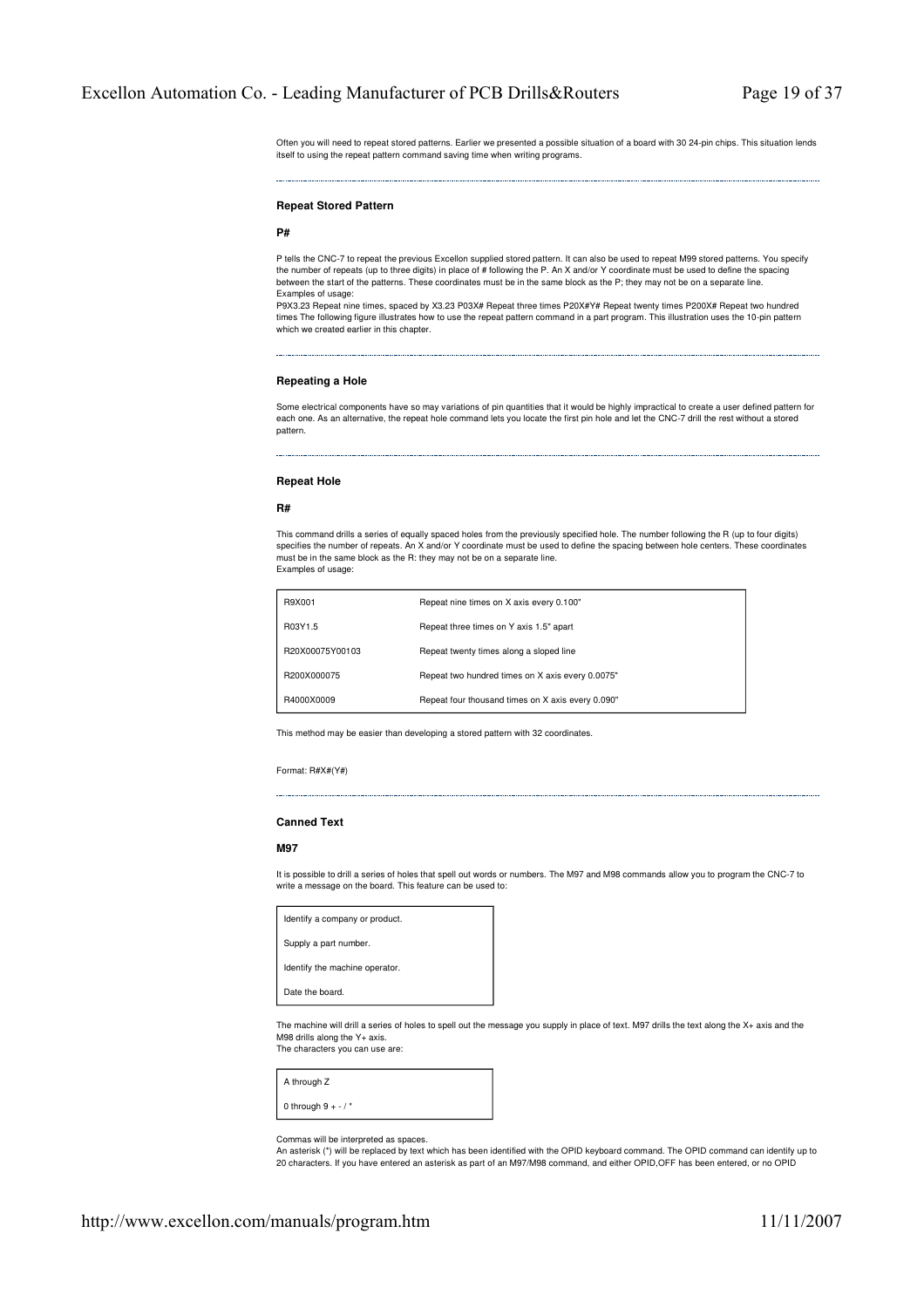command has been entered, the asterisk will be ignored. Any text after the asterisk in the M97/M98 command will be moved to the right to close up the gap left by the asterisk.

Both commands will start drilling at the X,Y coordinate which follows the command. If no tool diameter is specified in the Tool Page, the CNC-7 will use the default letter height of 0.25", and will drill the holes 0.0417" apart. If a diameter is specified, the holes that make up the characters will be spaced 1.2 diameters between hole centers. The characters are drilled on a 4x7 grid (4 columns in 7 rows). Format: M97,text X#Y# M98,text X#Y#

**See also: OPID**

# **Canned Text Offset**

# **CAN\_TEXT\_OFF**

It is possible to offset the original X, Y coordinate given by the M97 and M98 commands to shift the position of the text away from the edge clamps. This command will affect all M97/98 commands.

| CAN TEXT OFF,#,# | The first parameter is X coordinate, and the second parameter is Y coordinate. |
|------------------|--------------------------------------------------------------------------------|
| CAN TEXT OFF,#   | Modify the X coordinate only.                                                  |
| CAN TEXT OFF     | Show the current value of X, Y in machine status window.                       |

# **Step and Repeat Commands**

Step and Repeat means to drill or rout a pattern, move to another location and repeat the pattern. This feature is a great time saver for programmers. It can be used to repeat a large variety of patterns on the same board or to make several PC boards from one large panel. For example, let's say that you are making six boards out of one panel. You can load a tool and drill all the holes in one board for that size tool. Then step and repeat all the same size holes for the next five boards. Next, change the tool and return to the first board and repeat the procedure until all six boards are drilled with that tool. This procedure can be continued until the boards are completely finished. A Step and Repeat pattern begins with an M25 command and ends with an M01 command (M24 in Format 1). Two or more M02 commands are inserted after the pattern to identify how many repeats are to be made. The M02 commands also supply the coordinates where the repeats<br>are to begin. If you have commands that you don't want repeated, such as screening hole M25 command. The number of things you can do between the M25 and M01 commands is almost limitless:

| Repeat canned cycles                |
|-------------------------------------|
| Repeat user defined patterns        |
| Drill holes Rout Change tool        |
| Drill and rout Repeat holes         |
| Canned text                         |
| Turn things sideways or upside down |
|                                     |

Mirror image Repeat entire PC boards!

**Following are step and repeat commands with an explanation of how to use them.**

# **Beginning of Pattern**

# **M25**

M25 indicates the beginning of the part program section which is to be repeated. These commands do not actually cause a repeat action by themselves, but work in conjunction with the M01 and M02 commands. The M25 and % commands are equivalent, and are programmed in a block by themselves.

#### **End of Pattern**

#### **M01**

M01 indicates the end of the part program section which is to be repeated. This command is programmed in a block by itself.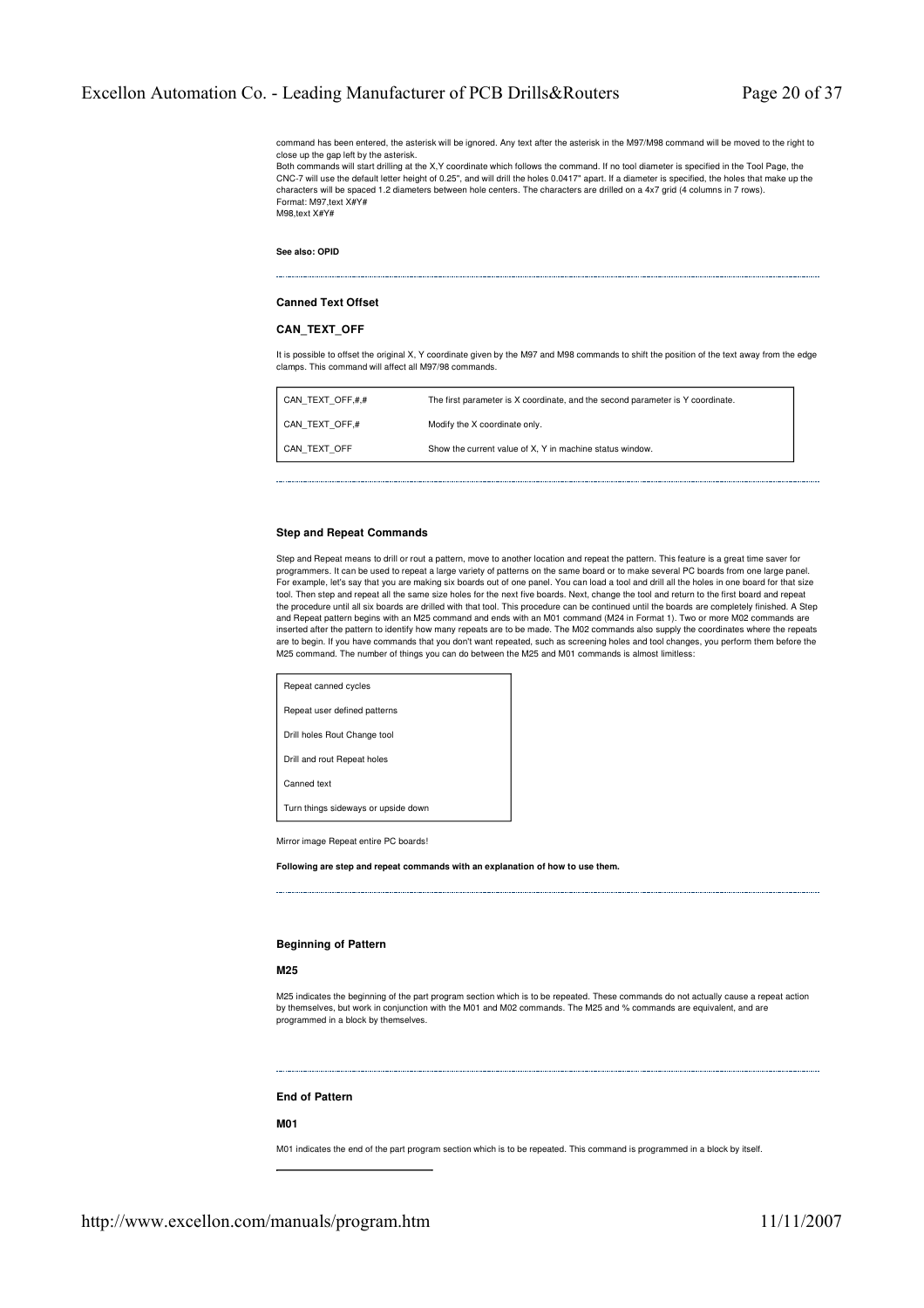| Format 2        | <b>Format 1</b> |
|-----------------|-----------------|
| M <sub>01</sub> | M24             |

# **Repeat Pattern Offset**

#### **M02**

The M02 command causes a repeat of all the commands between the M25 command and the M01 command. The M02 command is incremental. This means that the coordinate X#Y# is the distance from the beginning of the last pattern, not the distance from Work Zero. A separate M02 command is required for each repeat of the pattern of set of patterns. After the last M02 repeat command, an extra M02 command which requires no coordinates, must be added in a block by itself. This will clear a counter built into the system software. The M02 command must always occur after the M01 command discussed above, and before the M08 command discussed below.

| l Format 2 | Format 1 |
|------------|----------|
| M02X#Y#    | M26X#Y#  |

# **End of Step and Repeat**

# **M08**

M08 indicates the end of all step and repeat commands. If all M02 commands have not been completed, the CNC-7 will return to the last start of pattern command and repeat. When all patterns have been completed, the program will continue on past the M08, finding either an end of program command or more program information. An M30 end of program command may be combined with this command, otherwise it is programmed in a block by itself.

| Format 2 | Format 1 |
|----------|----------|
| M08      | M27      |

#### **Repeat Block**

# **R#M02**

R#M02 is used in place of the M02 command, discussed above, for a pattern which has the same X coordinate or the same Y coordinate as the previous pattern. It is useful when making a column of evenly spaced parts. The number following the R indicates the number of repetitions of the pattern. You specify the coordinate (X# or Y#) which changes. The X or Y coordinate which does not change can be left out of the command, at your option. The Repeat Block command may be used with the mirror image or swap axis commands which are discussed in the next section. The following figure illustrates the use of this command to produce a column of patterns with the same Y coordinate. The repeat pattern offset M02 command is also shown for comparison. They will both produce the same column of patterns.

| l Format 2 | Format 1  |
|------------|-----------|
| R#M02X#Y#  | R#M26X#Y# |

See also: Mirror Image, Swap Axis

#### **Swap AxisM70**

#### **Mirror Image and Swap Axis**

You can make better use of PC board materials and reduce setup time by turning the axis of the boards by 180 degrees, or by reversing the axis to create a mirror image, or both. Excellon provides you with three commands which enable you to reverse and/or rotate the axis of a pattern, or an entire PC board. These commands are step and repeat commands and must be used in combination with the M25 and M01 commands, described earlier in this chapter. The swap rotates the pattern 90 degrees and makes a mirror image by changing the X axis to Y, and the Y axis to X. This command is used in a step and repeat offset block only, as shown.

| Format 2   | Format 1   |
|------------|------------|
| M02X#Y#M70 | M26X#Y#M23 |

#### **Mirror Image X Axis**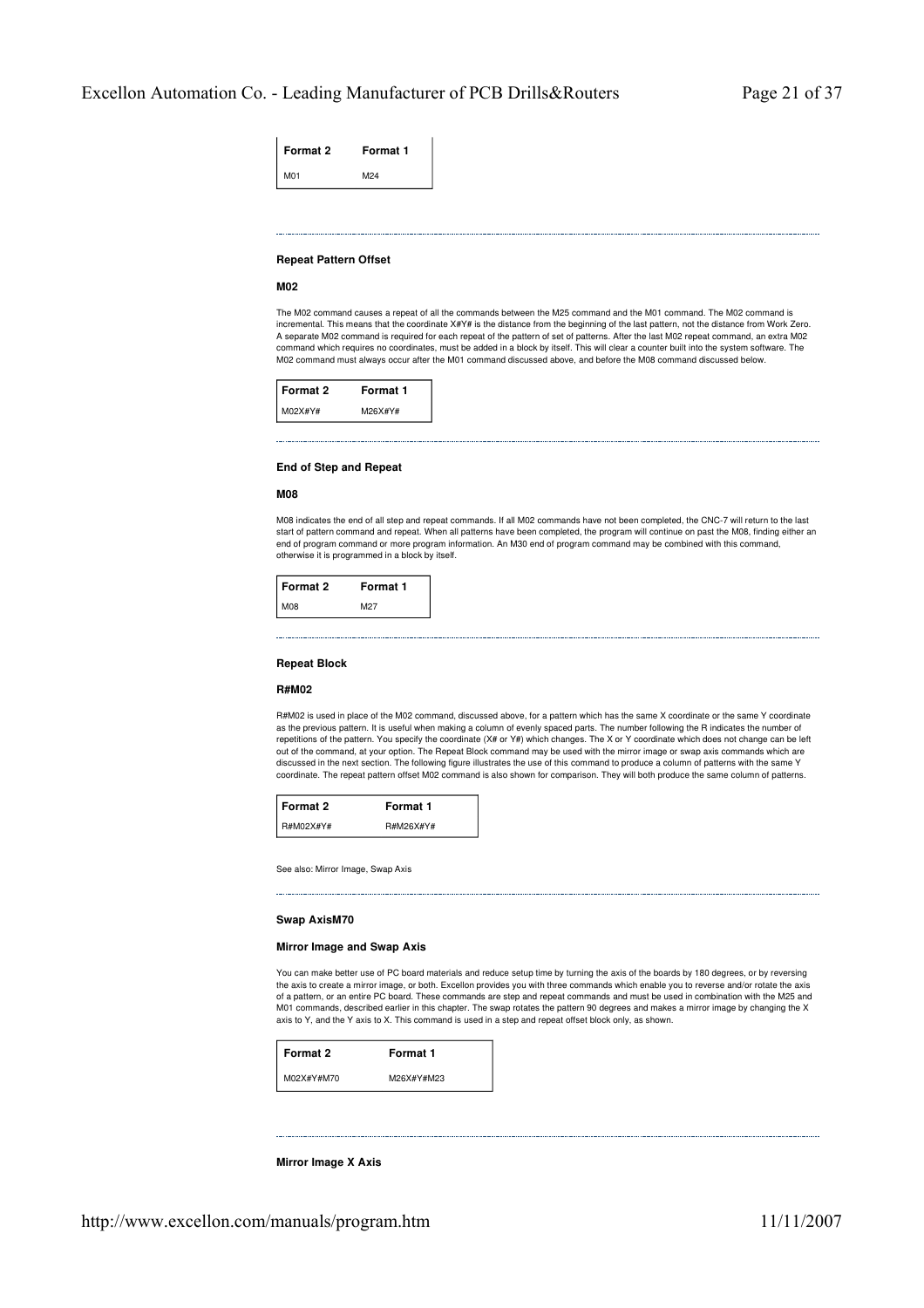# **M80**

M80 creates a mirror image of a pattern or group of patterns by reversing the sign of the X axis coordinates. All X+ coordinates will be changed to X-, and all X- coordinates will be changed to X+. The Y coordinates remain the same. This command is used in a step and repeat offset block only.

| Format 2   | Format 1   |
|------------|------------|
| M02X#Y#M80 | M26X#Y#M21 |

# **Mirror Image Y Axis**

# **M90**

M90 creates a mirror image of a pattern or group of patterns by reversing the sign of the Y axis coordinates. All Y+ coordinates will be changed to Y-, and all Y- coordinates will be changed to Y+. The X coordinates remain the same. This command is used in a step and repeat offset block only.

| Format 2   | Format 1   |
|------------|------------|
| M02X#Y#M90 | M26X#Y#M22 |

# **Nested Step and Repeat Commands**

Step and repeat programs may contain multiple step and repeat patterns, one within the other. When a pattern has been stepped and repeated, it creates two identical patterns. These two patterns can be stepped and repeated to form four patterns, etc. Or you can create three identical patterns and then step and repeat to form six. This procedure is known as nesting. An unlimited number of M01 commands can be used in any one step and repeat section. The following figure shows just how powerful a few commands can be when they are nested. Following the M25 command, a user defined stored pattern routs an L shaped hole, and an M01 commands marks the end of the pattern. Next an M02 offsets Work Zero by the distance X#Y#, and another M02 repeats any pattern between itself and the M25 command. Then an M01 ends the repeat. This produces a total of two patterns. A third M02 offsets Work Zero by the distance X#Y#, and a fourth M02 repeats any patterns between itself and the M25 command. There are now four patterns in this category, so four patterns are repeated. Then an M01 ends the repeat. This produces a total of eight patterns. An M08 ends the step and repeat.

#### **Setup Commands**

Setup commands speed set-up and reduce operator involvement when preparing your machine for a new job. As with all Excellon commands, parentheses () are used to indicate options. These commands must be used in the part program body. They cannot be used as keyboard commands.

The following table provides a list of each of the setup commands in the order they are detailed below.

| <b>COMMAND</b> | <b>DESCRIPTION</b>                           |
|----------------|----------------------------------------------|
| G90            | Absolute Mode                                |
| G91            | Incremental Input Mode                       |
| G93X#Y#        | Zero Set M18 Command tool tip check          |
| M45, text\     | Long Operator message                        |
| M47, text      | Operator Message                             |
| M60            | Reference Scaling enable                     |
| M61            | Reference Scaling disable                    |
| M62            | Turn on peck drilling                        |
| M63            | Turn off peck drilling                       |
| M71            | Metric Measuring Mode                        |
| M72            | Inch Measuring Mode M96 Select Spindle Group |

**Details of the Setup commands are described in the following sections.**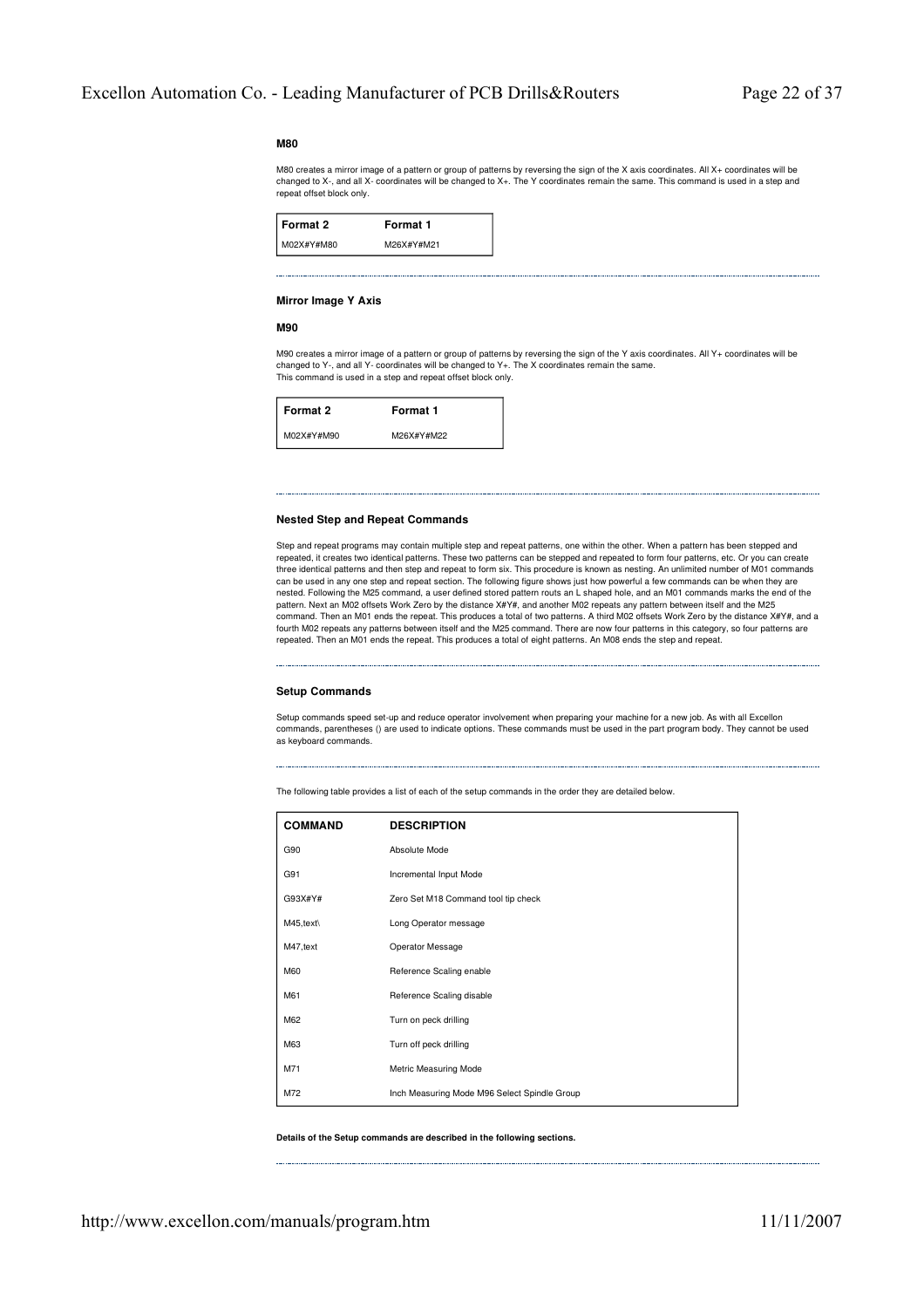# **Absolute Mode**

#### **G90**

G90 Sets absolute measuring mode, which causes all coordinates to be referenced to work zero. G90 must be programmed in a block by itself.

#### **Incremental Mode**

#### **G91**

G91 Sets incremental mode, which causes all coordinates to be referenced to the last coordinate. This mode does not change Work Zero. The computer accumulates the coordinates into absolute dimensions, starting from Work Zero. The incremental accumulators are cleared at the end of a step-and-repeat pattern, the end of the program, or by a system reset. Clearing the accumulators sets them back to Work Zero. G91 is programmed in a block by itself.

# **Zero Set**

# **G93**

G93 Sets work zero relative to absolute zero. You supply a coordinate value in place of #. The CNC-7 adds the zero set coordinates to the zero correction and false zero to set up the new work zero (zero set + zero correction + false zero = work zero). The adding together of separate values allows the user to build part programs that will run on any Excellon machine, regardless of the tooling configuration.

Format: G93X#Y#

#### **Operator Message**

#### **M47**

M47 halts automatic operation of the machine and lights the red CYCLE STOP indicator light. The message you supply in place of text is displayed on the console screen, along with the M47 block. You may supply up to 20 numbers or letters for text. When the operator presses the CYCLE START button, the program will resume. This command can be used to identify a part program before the operator runs it.

**Format: M47,text**

**See also: M45**

# **Long Operator message**

# **M45**

M45 halts automatic operation of the machine and lights the red CYCLE STOP indicator light. The message you supply may consist of multiple lines of text, each (except the last) terminated by a backslash "\" character. A total of up to 78 characters per line may be supplied, and there is no practical limit on the length of the message. The first line which is NOT terminated by a backslash indicates the end of the M45 message. As the system encounters each M45 message in sequence, the machine will stop and bring up the display program (see TYP or HELP) to display the message. You can use the display program to page through VERY long messages. To continue operation, you must QUIT out of the display program, and press START to restart the machine. If the screen is in use when the M45 is encountered (e.g.: in the editor), the system will wait until you return to the displays before bringing up the display program. M45 messages may be displayed ONLY the first time through the program for setup purposes (e.g.: telling the operator which kinds of backup, entry material, etc to use) or they may be displayed each time the program is run (refer to the M45\_REDISPLAY VSB command). If the M45 messages are displayed only the first time through, you must clear the program out of memory with an "I" or "SI" command in order to get the M45 messages to display again. Format: M45,text\ text\ text

See also: M47, TYP

#### **Reference Scaling enable**

# **M60**

M60 Enables Reference Scaling. Any drilled hole coordinates following this command will be adjusted per the Reference Scaling values entered by the operator and displayed on the Reference Scaling page. This command allows the part program to enable Reference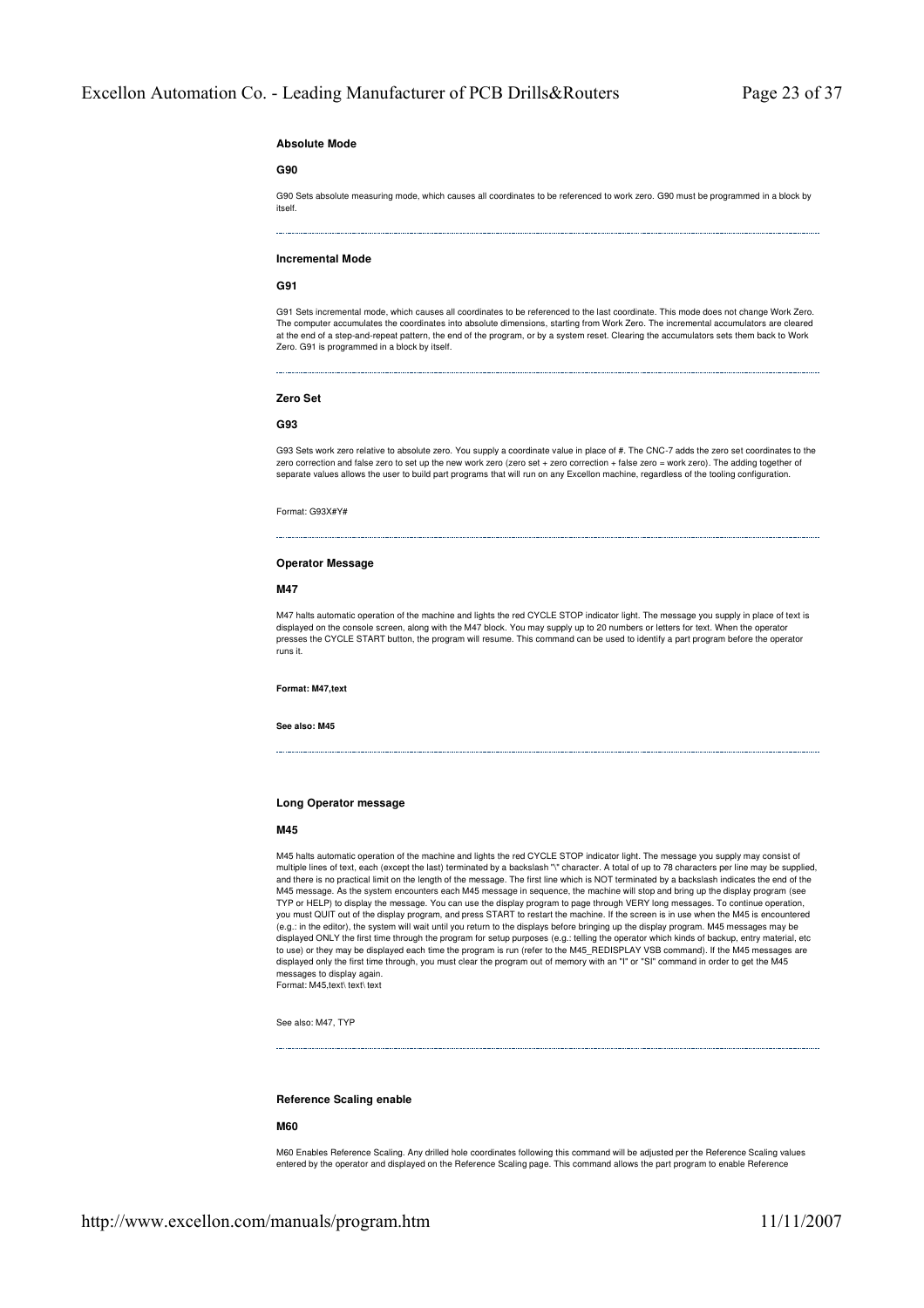Scaling under part program control so that certain coordinates can be scaled, others not. This part program command is equivalent to entering the SCLR,ON keyboard command to enable Reference Scaling. See also the description on setting up Reference Scaling.

Format: M60

#### **Reference Scaling disable**

# **M61**

M61 Disables Reference Scaling. Any drilled hole coordinates following this command will NOT be adjusted per the Reference Scaling<br>values entered by the operator and displayed on the Reference Scaling page. This command al Scaling under part program control so that certain coordinates can be drilled without Scaling. This part program command is equivalent to entering the SCLR,OFF keyboard command to disable Reference Scaling. See also the description on setting up Reference Scaling.

Format: M61

# **Turn on peck drilling**

# **M62**

This command allows the part program to enable peck drilling under part program control. This part program command is equivalent to entering the PECK,ON keyboard command

Format: M62

# **Turn off peck drilling**

#### **M63**

This command allows the part program to disable peck drilling under part program control. This part program command is equivalent to entering the PECK,OFF keyboard command

Format: M63

# **Tool tip checkProgrammed tool tip check**

# **M18**

M18 commands a tool tip check under part program control. This command allows you to request a tool tip check at any point in the program you desire. No M18 command is necessary to request the tool tip checks which are performed by the system when starting the machine or after a toolchange. These do not have to be programmed with an M18 command. The M18 is normally not needed for Depth Controlled drilling, but may be useful under certain special circumstances. For example:

1) When doing testing and you want to collect data about a number of tool tip checks without going through toolchanges.

2) When doing extremely critical depth controlled drilling where you are concerned about compensating for normally minimal factors, such as thermal spindle growth or drill wear.

M18 has no effect if Depth Control is not enabled, or if Depth Control is not on for the particular tool in question.

Format: M18

# **Metric Measuring Mode**

# **M71**

M71 Sets metric measuring mode. Any values following this command in the part program will be interpreted as millimeters, millimeters per second, or meters of cutting distance. This command does not translate inch values to metric; it merely assumes all values to be metric M71 will use the digit format you last selected (000.000, 0000.00, 000.00) or, if you did not select any, the default format of 000.000. M71 must be programmed in a block by itself. It should be used only at the beginning of a part program, before the first hole is drilled or before the first rout plunge.

#### **Inch Measuring Mode**

# **M72**

M72 Sets inch measuring mode. Any values following this command in the part program will be interpreted as inches, inches per second,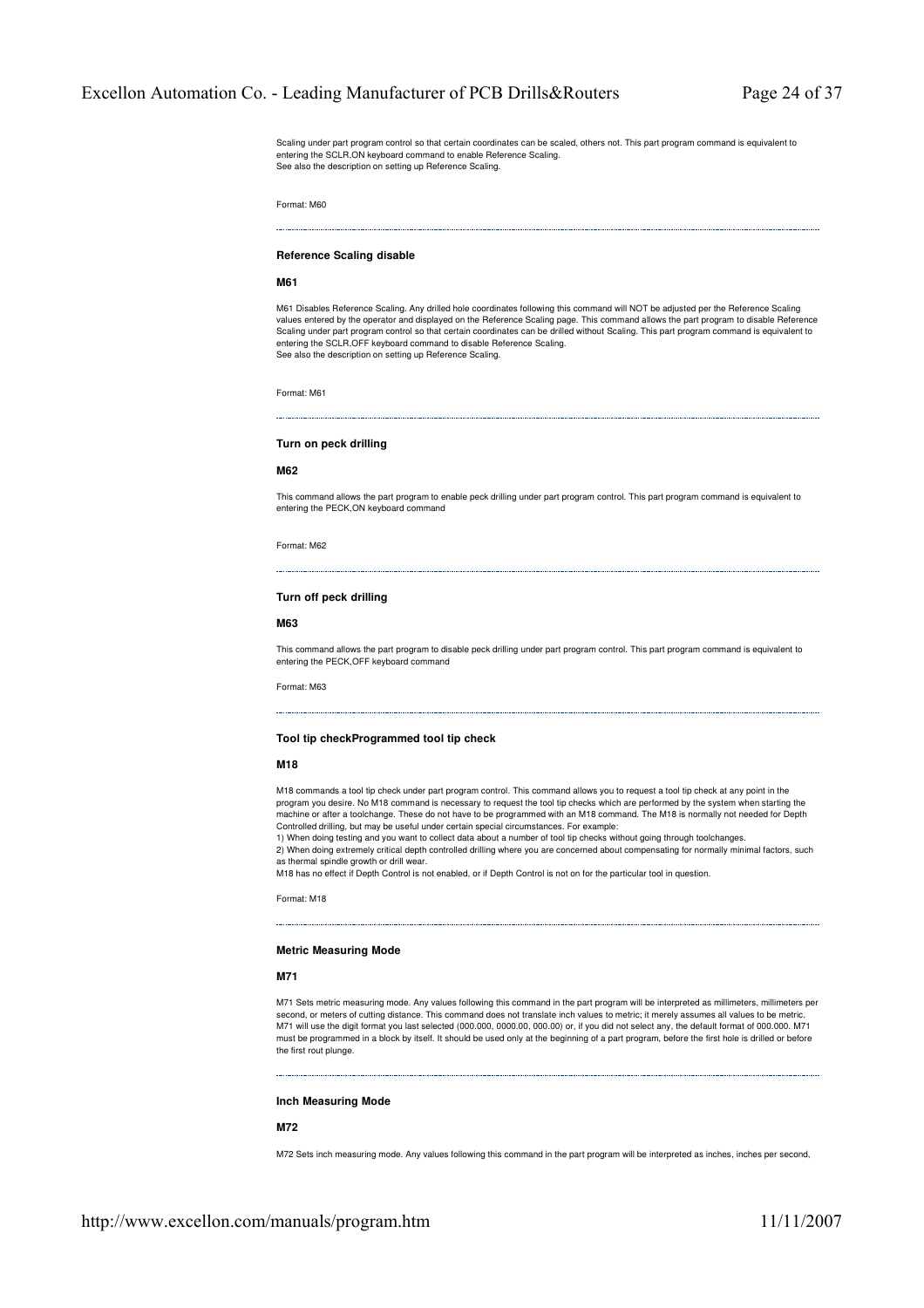or feet of cutting distance. This command does not translate metric values to inch, it merely assumes all values to be inch. M72 must be programmed in a block by itself. It should be used only at the beginning of a part program, before the first hole is drilled or before the first rout plunge. Format: Format 2 Format 1

**Select Spindle Group**

#### **M96**

M72 M70

M96 selects one of the spindle groups previously defined by the Spindle Group Assignment keyboard command (SG). M96,OFF will turn the spindle group mode off from within a part program. After an M96,OFF command is encountered, the operator can be prompted with a<br>message (using the M47 command) to manually select the desired spindle group for further o

Format: M96,# or M96,OFF

# **Stop Commands**

Stop commands are used to temporarily stop the running of the part program or to indicate the end. Many of these commands may contain<br>X and Y coordinates which cause the worktable to position but not to drill. If the coord worktable limits, the limits will override your coordinates.

NOTE: In each of these stop commands, the coordinate (which you provide) is relative to absolute zero, not work zero. Absolute zero is in the X and Y version (1 through 8) which is currently selected. As with all Excellon commands, parentheses () are used to indicate options. Each command is entered by pressing the RETURN key after typing the command. The following table provides a list of each of the setup commands, in the order they are detailed below.

# **List of Stop Commands**

| <b>COMMAND</b> | <b>DESCRIPTION</b>        |
|----------------|---------------------------|
| G04X#          | Variable Dwell            |
| M09(X#Y#)      | Stop for Inspection       |
| M06(X#Y#)      | Optional Stop             |
| $M00(X\#Y\#)$  | End of Program, No Rewind |
| M30(X#Y#)      | End of Program, Rewind    |

Details of the Stop commands are described in the following sections.

# **Variable Dwell**

# **G04**

G04 Halts the machine for the time you specify in place of #. This command is used, for example, to cool a router bit after a long cut. The dwell time is interpreted as 1 millisecond per increment in the current coordinate measurement mode (inch or metric). The dwell time may be programmed from 1 to 10 seconds of 1 msec. If you program beyond these limits, or if you do not supply a value, the dwell time defaults to 10 seconds.

Format: G04X# Example of usage:  $G04X001 = 1$  second

#### **Stop for Inspection**

# **M09**

M09 Halts automatic operation of the machine and lights the red CYCLE STOP indicator light. The Machine Status box on the console screen will display the message:

If you supply a coordinate (X#Y#), the worktable will move to that position relative to absolute zero. If you do not provide a coordinate, the machine stops in its current location (it does not self park). Pressing the CYCLE START button will continue the program. Format:

| Format 2  | Format 1      |
|-----------|---------------|
| M09(X#Y#) | $MOO(X\#Y\#)$ |

**Optional Stop**

**M06**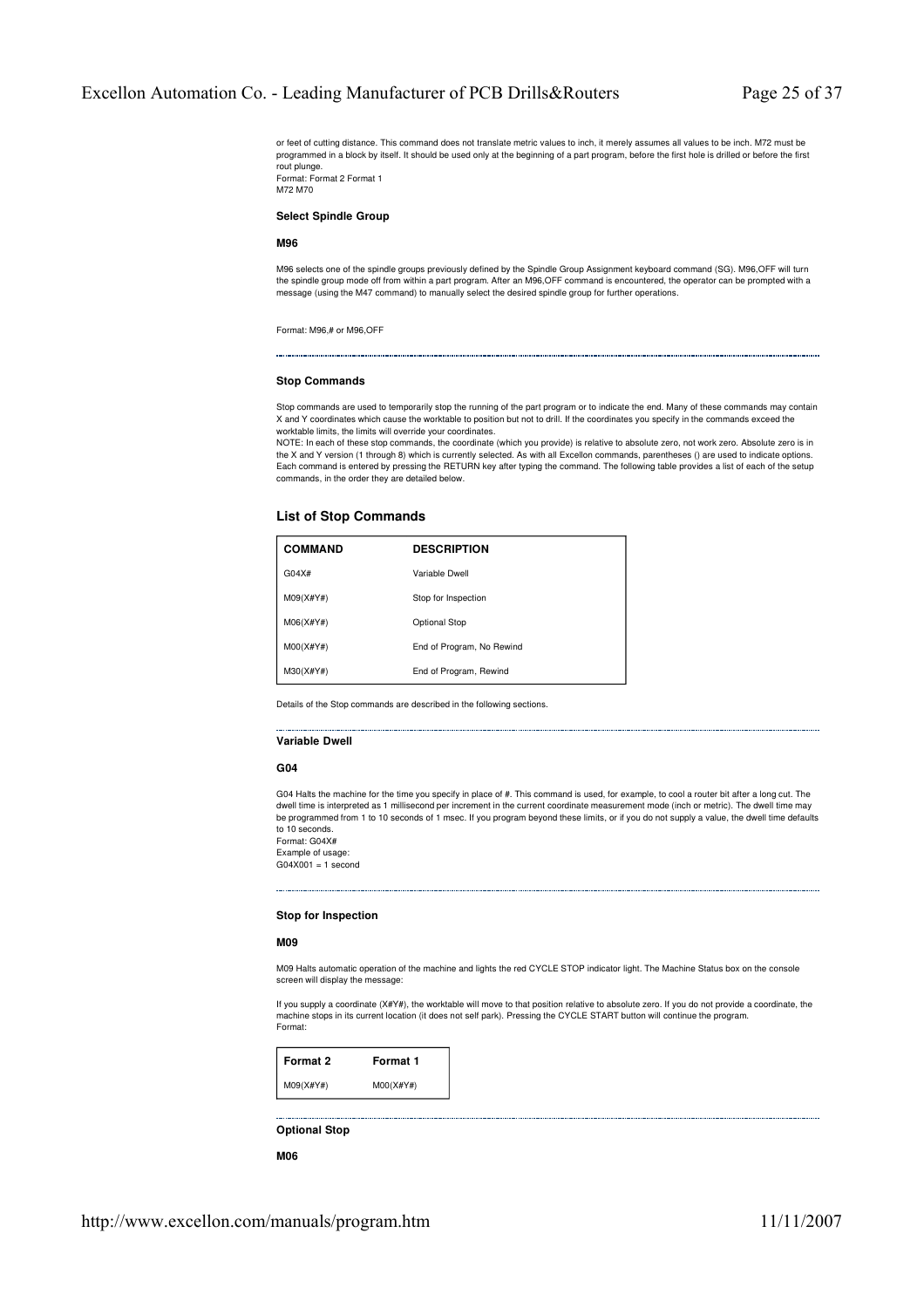M06 this command is similar to the Stop for Inspection command, with the exception that the operator must turn the function on at the keyboard. When the operator types the OSTOP,ON command before the M06 command is encountered, the machine will stop for inspection. If OSTOP is OFF, the CNC-7 will ignore the M06 command. To continue the part program after an optional stop, the operator presses the CYCLE START switch. Format:

| Format 2  | Format 1  |
|-----------|-----------|
| M06(X#Y#) | M01(X#Y#) |

# **End of Program, no rewind**

**M00**

M00 indicates the end of the part program with no rewind of the paper tape. If you specify a coordinate (X#Y#), the worktable moves to that position relative to absolute zero. If no coordinate is supplied, the worktable will move to the park position. Format:



See also: End of Program Command file

#### **End of Program, rewind**

# **M30**

M30 indicates the end of the part program with rewind of the paper tape. The tape will rewind until it encounters an End of Rewind command (%). If none is found, the tape will rewind to the end of the tape. If you specify a coordinate (X#Y#), the worktable moves to that position relative to absolute zero. If no coordinate is supplied, the worktable will move to the park position.

See also: End of Program Command file

#### **Binary Map Commands**

M19 code inside the part program will allow the machine to drill binary map code. The characters after M19 will be treated as binary map code only when you specify the binary map input from part program. Otherwise it will be ignored. See also Binary Map Setup Commands.

Format: M19 or M19,######

# **Rules for Naming Your Programs**

Part programs and user defined patterns are stored as files on floppy disks, hard disk directories, or on a remote file server (such as a DataWorkshop). You must give each file a name so that the CNC-7 can identify each file. When you display the list of files in the directory,<br>the different file names will display in the file selection pop-up window. File up to 20 characters long on a ZOS format floppy disk. You may use the following characters, in any order: A through Z 0 through 9 ? % - \$ ! The characters space, tab, comma, quotes and backslash, as well as "&@(){}[|<>" are specifically<br>prohibited. Forward slashes - "/" - usually will not work, since the operating system take Examples of file names:

IC32PIN Describes a 32-pin pattern for an IC WO6443 Work Order number

**6443 PO11640 Purchase Order 11640**

#### **Sample Part Program**

Following is a sample part program developed by Excellon. It was designed to demonstrate how part program commands work together to produce a PC board with a variety of drill patterns. The pattern shown below is produced from this part program.

| 1. | M48 | Part Program Header |
|----|-----|---------------------|
| 2. | R.C | <b>Reset Clocks</b> |
| 3. | R.H | <b>Reset Hits</b>   |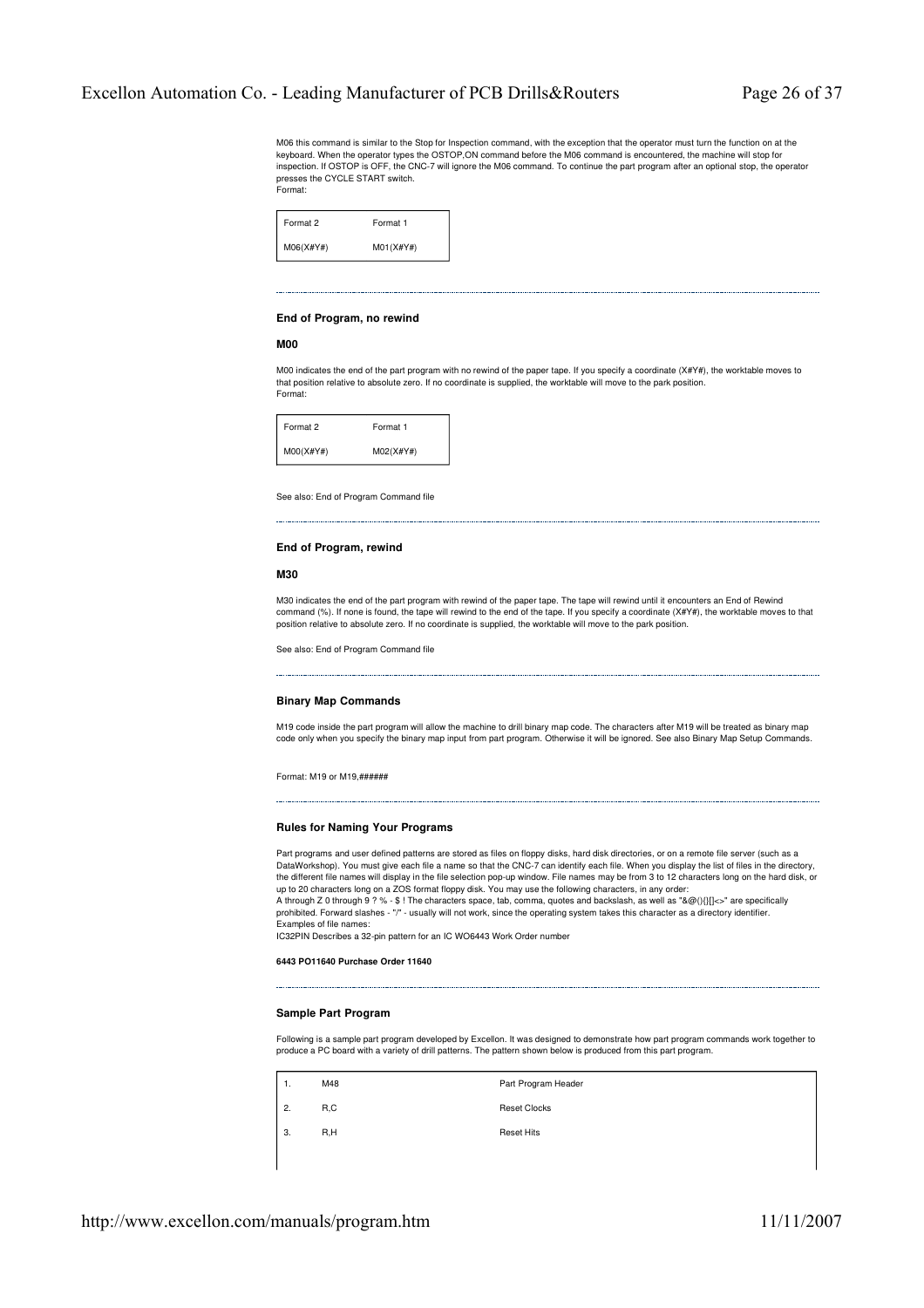| 4.  | R,T                       | Reset Tool Information                                                                                                                |
|-----|---------------------------|---------------------------------------------------------------------------------------------------------------------------------------|
| 5.  | VER,1                     | Axis Version Select                                                                                                                   |
| 6.  | FMAT,2                    | Excellon Format Two                                                                                                                   |
| 7.  | INCH,LZ                   | Inch Mode, Leading Zero Format                                                                                                        |
| 8.  | <b>BLKD,OFF</b>           | <b>Block Delete Switch</b>                                                                                                            |
| 9.  | SBK, OFF                  | Single Block Mode Switch                                                                                                              |
| 10. | SG, OFF                   | Spindle Group Select                                                                                                                  |
| 11. | TCST,OFF                  | Tool Change Stop Switch                                                                                                               |
| 12. | ICI, OFF                  | Incremental Mode Switch                                                                                                               |
| 13. | OSTOP, OFF                | Optional Stop Switch                                                                                                                  |
| 14. | RSB,ON                    | Front Panel Reset Button Switch                                                                                                       |
| 15. | ATC,ON                    | Auto Tool Change Switch                                                                                                               |
| 16. | FSB,ON                    | Feed and Speed Button Switch                                                                                                          |
| 17. | T1C.0135F080S80B0500H1500 | F=FeedS=SpeedB=RetractH=Max Hits                                                                                                      |
|     |                           | Z=Z-Axis Depth Offset/Compensation                                                                                                    |
| 18. | T2C.032F070S70B0700H2000  |                                                                                                                                       |
| 19. | T3C.043F160S53B1000H3000  |                                                                                                                                       |
| 20. | T4C.052F132S44B1000H3000  |                                                                                                                                       |
| 21. | T5C.062F109S36B1000H3000  |                                                                                                                                       |
| 22. | T6C.070F099S33B1000H3000  |                                                                                                                                       |
| 23. | T7C.125F040S20B1000Z-.010 |                                                                                                                                       |
| 24. | T8C.250F020S20B1000Z-.020 |                                                                                                                                       |
| 25. | %                         | End of Rewind Block                                                                                                                   |
| 26. | M47, DRILL DEMO           | Operator Message                                                                                                                      |
| 27. | G <sub>05</sub>           | Drill Mode                                                                                                                            |
| 28. | M72                       | Inch Mode                                                                                                                             |
| 29. | G93X0325Y015              | Zero Set                                                                                                                              |
| 30. | T1                        | Pick Up Tool One (339 Hits)                                                                                                           |
| 31. | M25                       | Beginning of Step & Repeat                                                                                                            |
| 32. | X042Y01                   | (Start Original Pattern)                                                                                                              |
| 33. | R9X0005                   |                                                                                                                                       |
| 34. | Y0105                     |                                                                                                                                       |
| 35. | R9X-0005                  |                                                                                                                                       |
| 36. | M01                       | End of Pattern <nested 3="" and="" array(maximum="" m01)<br="" of="" repeat="" step=""><math display="inline">\, &gt;</math></nested> |
| 37. | R2M02XY001                | 1st Array                                                                                                                             |
| 38. | M01                       | End of Pattern                                                                                                                        |
| 39. | R2M02X007Y                | 2nd Array                                                                                                                             |
| 40. | M01                       | End of Pattern                                                                                                                        |
| 41. | R2M02XY007                | 3rd Array                                                                                                                             |
| 42. | M08                       | End of Step & Repeat                                                                                                                  |
| 43. |                           |                                                                                                                                       |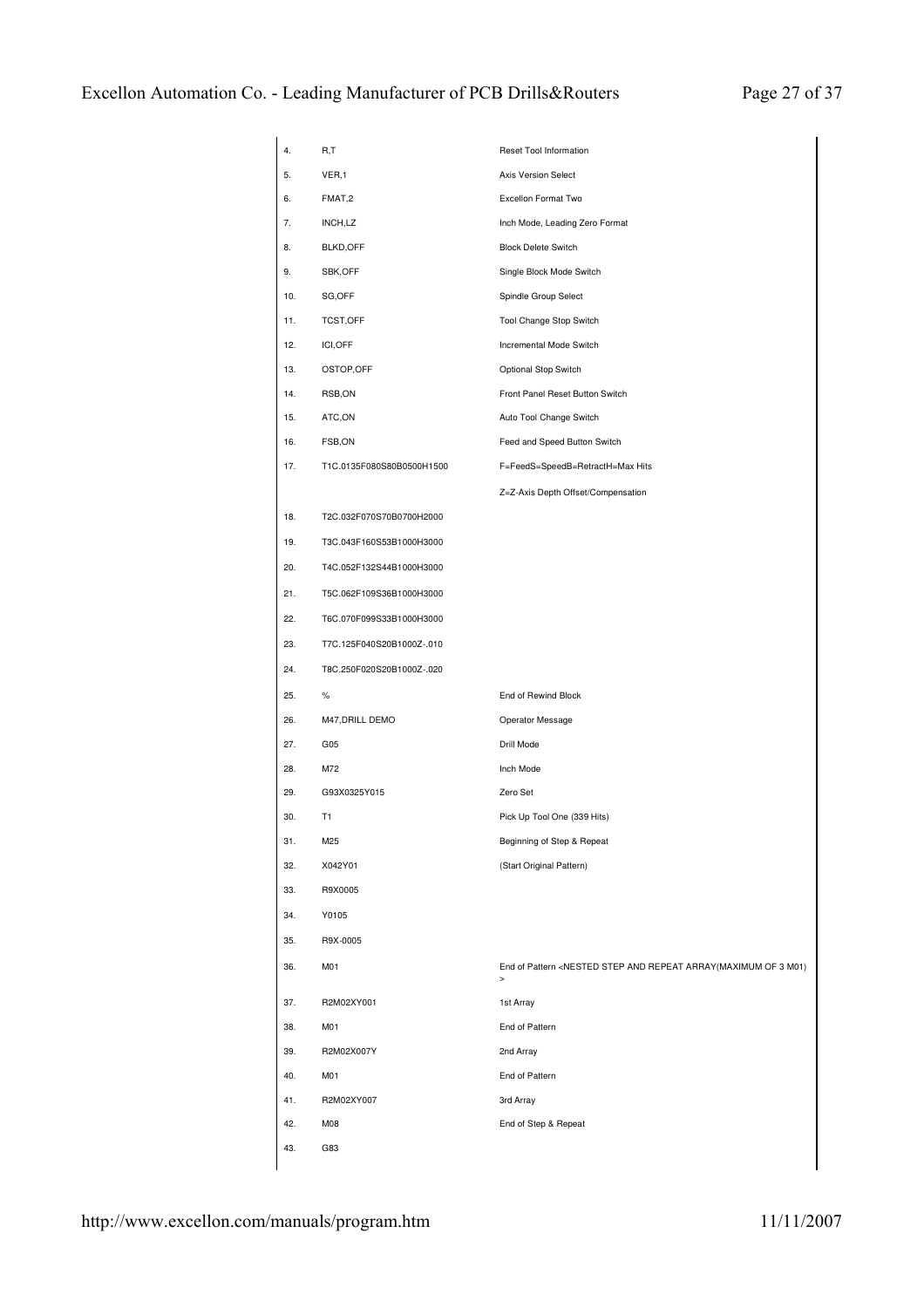| 44. | X003Y041                    | <circular eight="" pattern="" pin=""></circular> |
|-----|-----------------------------|--------------------------------------------------|
| 45. | X007Y041                    |                                                  |
| 46. | G83                         |                                                  |
| 47. | X011Y041                    |                                                  |
| 48. | X015Y041                    |                                                  |
| 49. | T <sub>2</sub>              | Pick Up Tool Two (1,322 Hits)                    |
| 50. | X03Y05G85X03Y047            |                                                  |
| 51. | X034Y046G85X031Y046         |                                                  |
| 52. | X03Y042G85X03Y045           |                                                  |
| 53. | X026Y046G85X03Y045          | <drilled pattern="" slot=""></drilled>           |
| 54. | G045X005                    | Variable Dwell (5 Seconds)                       |
| 55. | X032Y047G85X033Y049         |                                                  |
| 56. | X031Y045G85X033Y043         |                                                  |
| 57. | X029Y049G85X027Y043         |                                                  |
| 58. | X027Y049G85X029Y047         |                                                  |
| 59. | M97, COMPLEX, PART, PROGRAM |                                                  |
| 60. | X0115Y003                   | Reference Location                               |
| 61. | M98, DEMONSTRATION, PANEL   | <canned text=""></canned>                        |
| 62. | X06Y012                     | Reference Location                               |
| 63. | M97, EXCELLON, AUTOMATION   |                                                  |
| 64. | X0115Y052                   | Reference Location                               |
| 65. | T <sub>3</sub>              | Pick Up Tool Three (134 Hits)                    |
| 66. | G82                         |                                                  |
| 67. | X005Y033                    | 16 Pin 0.1 x .3                                  |
| 68. | X012Y036                    |                                                  |
| 69. | G82X.1Y.4                   |                                                  |
| 70. | X02Y033                     | 28 Pin 0.1 x .4                                  |
| 71. | X033Y036                    |                                                  |
| 72. | G82X.2Y.5                   |                                                  |
| 73. | X04Y033                     | 16 Pin 0.2 x .5                                  |
| 74. | X054Y038                    |                                                  |
| 75. | G82X.1Y.6                   |                                                  |
| 76. | X04Y023                     | 32 Pin 0.1 x .6                                  |
| 77. | X055Y029                    |                                                  |
| 78. | G82                         |                                                  |
| 79. | X037Y042                    | 14 Pin 0.1 x .3                                  |
| 80. | X04Y048                     |                                                  |
| 81. | P2X007                      | Stored Pattern Repeat                            |
| 82. | T4                          | Pick Up Tool Four (104 Hits)                     |
| 83. | M25                         | Beginning of Step and Repeat                     |
| 84. | X01Y018                     |                                                  |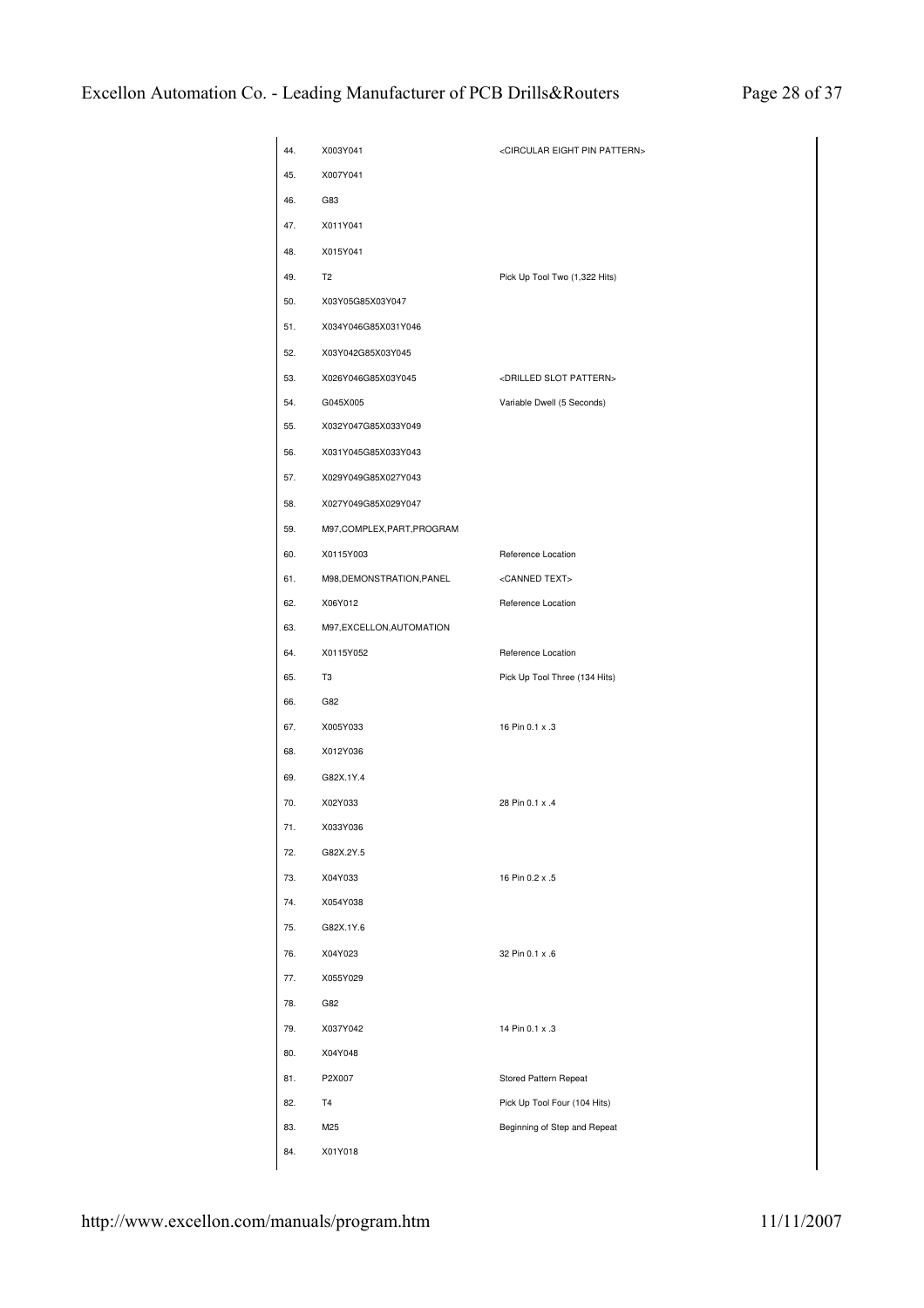| 85.  | R8Y-001               | Original Pattern                                      |
|------|-----------------------|-------------------------------------------------------|
| 86.  | R4X001                |                                                       |
| 87.  | M01                   | End of Pattern                                        |
| 88.  | M02X002Y002M70        | Axis Swap                                             |
| 89.  | M02X043M90M70         | Mirror Image Y Axis Swap                              |
| 90.  | M02X002Y-002M80       | Mirror Image X                                        |
| 91.  | M02X-002Y038M80M90M70 | Mirror Image X Y Axis Swap                            |
| 92.  | M02X002Y002M80M90     | Mirror Image X Y                                      |
| 93.  | M02X-047M90           | Mirror Image Y                                        |
| 94.  | M02X002Y-002M80M70    | Mirror Image X Axis Swap                              |
| 95.  | M02                   | Offset Counter Control                                |
| 96.  | M08                   | End of Step and Repeat                                |
| 97.  | T <sub>5</sub>        | Pick Up Tool Five (76 Hits)                           |
| 98.  | M99, LOGO             | User Defined Stored Pattern                           |
| 99.  | X015Y014              | Reference Location                                    |
| 100. | T <sub>6</sub>        | Pick Up Tool Six (57 Hits)                            |
| 101. | X0025Y01              | Move to And Drill                                     |
| 102. | G91                   |                                                       |
| 103. | Y001                  |                                                       |
| 104. | Y001                  |                                                       |
| 105. | Y001                  | < Stored Program Called LOGO Located On Disk Drive 2> |
| 106. | Y001                  |                                                       |
| 107. | Y001                  |                                                       |
| 108. | X001                  |                                                       |
| 109. | X001                  |                                                       |
| 110. | X001 XY007            |                                                       |
| 111. | X001 R2Y-001          |                                                       |
| 112. | X001                  | Incremental Mode R6X001                               |
| 113. | Y-001 R5Y-001         |                                                       |
| 114. | Y-001 R8X001          |                                                       |
| 115. | Y-001 R2Y001          |                                                       |
| 116. | Y-001 R6X-001         |                                                       |
| 117. | Y-001 R8Y001          |                                                       |
| 118. | X-001 R6X001          |                                                       |
| 119. | X-001 R2Y001          |                                                       |
| 120. | X-001 R8X-001         |                                                       |
| 121. | X-001 R5Y-001         |                                                       |
| 122. | X-001 R5X-001         |                                                       |
| 123. | G90                   | Absolute ModeX012Y007 R2X001 R2Y-001 R5X-001          |
|      |                       | R2X001Y001                                            |
| 124. | R5Y001 125. R5X001    | REPEAT HOLE (One Axis Moves)                          |
|      |                       |                                                       |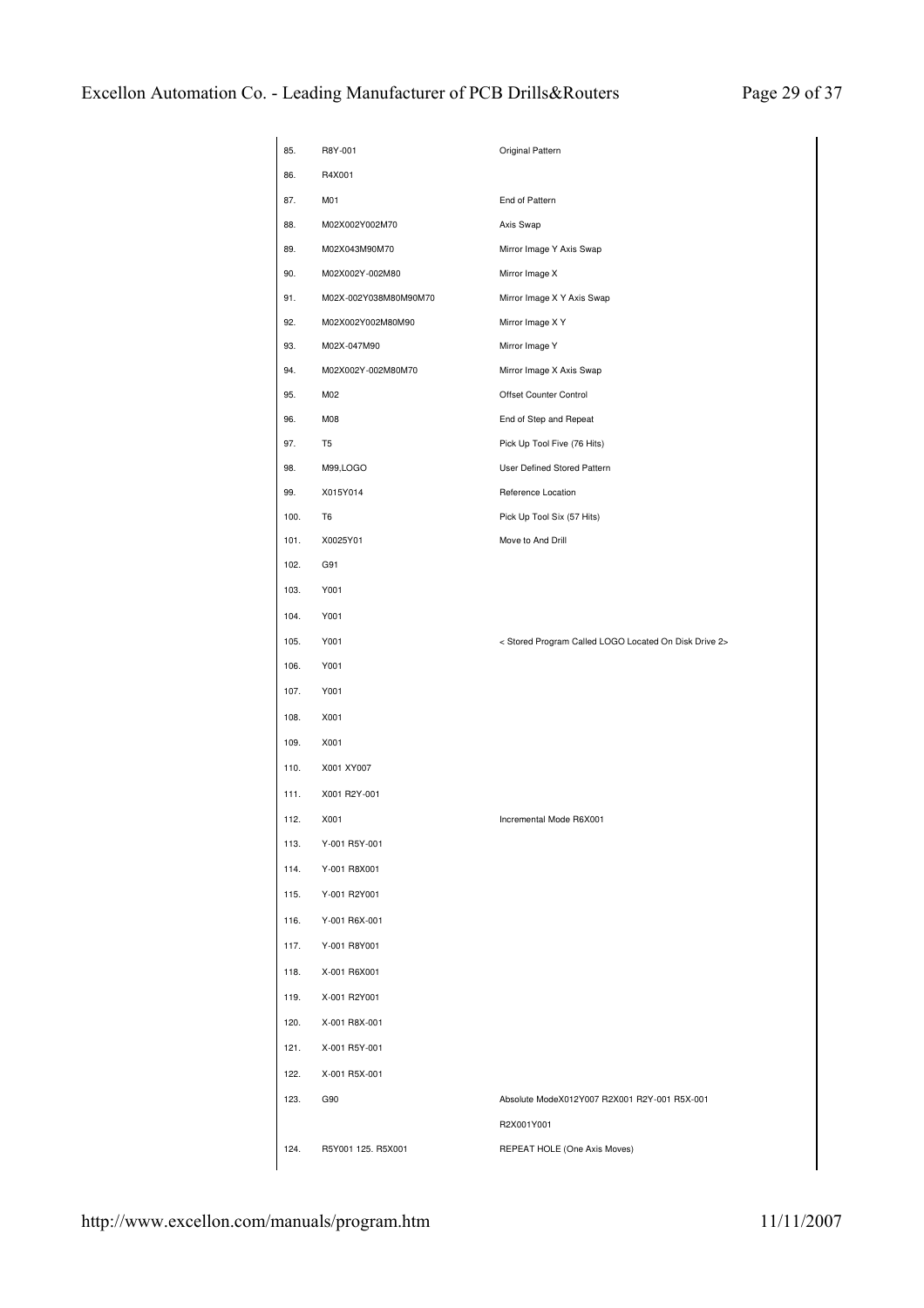| 126. | R5Y-001         |                                |
|------|-----------------|--------------------------------|
| 127. | R4X-001         |                                |
| 128. | X016Y046        | Move to and Drill              |
| 129. | R4X.1Y.1        |                                |
| 130. | R4X.1Y-.1       | REPEAT HOLE (Two Axis Moves)   |
| 131. | R4X-.1Y-.1      |                                |
| 132. | R3X-.1Y.1       |                                |
| 133. | X03Y046         | Move to and Drill              |
| 134. | T <sub>8</sub>  | Pick Up Tool Eight (3 Hits)    |
| 135. | X005Y041        | Move to and Drill              |
| 136. | X009Y046        | Move to and Drill              |
| 137. | X013Y041        | Move to and Drill              |
| 138. | T7              | Pick Up Tool Seven (78 Hits)   |
| 139. | X009Y046G84X005 | <b>Drilled Circle Pattern</b>  |
| 140. | XY              | Move to and Drill Program Zero |
| 141. | M30             | End of Program, Rewind         |

# **Vision Assist Commands**

Vision Assist commands are used with the Vision Assisted Drilling and/or Routing option. The additional commands described in this section allow to to do precise drilling relative to a set of visible landmarks. Several vision commands are provided, and allow you to locate<br>reference landmarks and drill and/or rout patterns relative to them. Commands ar multipoint compensation, drilling a target, and Autocalibration. In addition, nested vision functions are provided so that you can use one set of landmarks to compensate the approximate panel locations, and nested functions to find precise targets within the panel. As with all Excellon commands, parentheses () are used to indicate options. These commands must be used in the part program body. They cannot<br>be used as keyboard commands. The following table provides a list of each of the vision comm

| <b>COMMANDS</b> | <b>DESCRIPTION</b>                                             |
|-----------------|----------------------------------------------------------------|
| $G34, \#(.#)$   | Select Vision Tool                                             |
| G35(X#Y#)       | Single Point Vision Offset (Relative to Work Zero)             |
| G36(X#Y#)       | Multipoint Vision Translation (Relative to Work Zero)          |
| G37             | Cancel Vision Translation or Offset (From G35 or G36)          |
| G38(X#Y#)       | Vision Corrected Single Hole Drilling (Relative to Work Zero)  |
| G39(X#Y#)       | Vision System Autocalibration                                  |
| G45(X#Y         | #) Single Point Vision Offset (Relative to G35 or G36)         |
| G46(X#Y#)       | Multipoint Vision Translation (Relative to G35 or G36)         |
| G47             | Cancel Vision Translation or Offset (From G45 or G46)          |
| G48(X#Y#)       | Vision Corrected Single Hole Drilling (Relative to G35 or G36) |
| M50,#           | Vision Step and Repeat Pattern Start                           |
| M51,#           | Vision Step and Repeat Rewind                                  |
| M52(#)          | Vision Step and Repeat Offset Counter Control                  |

Details of the Vision commands are described in the following sections.

**Select Vision Tool**

**G34,#,#**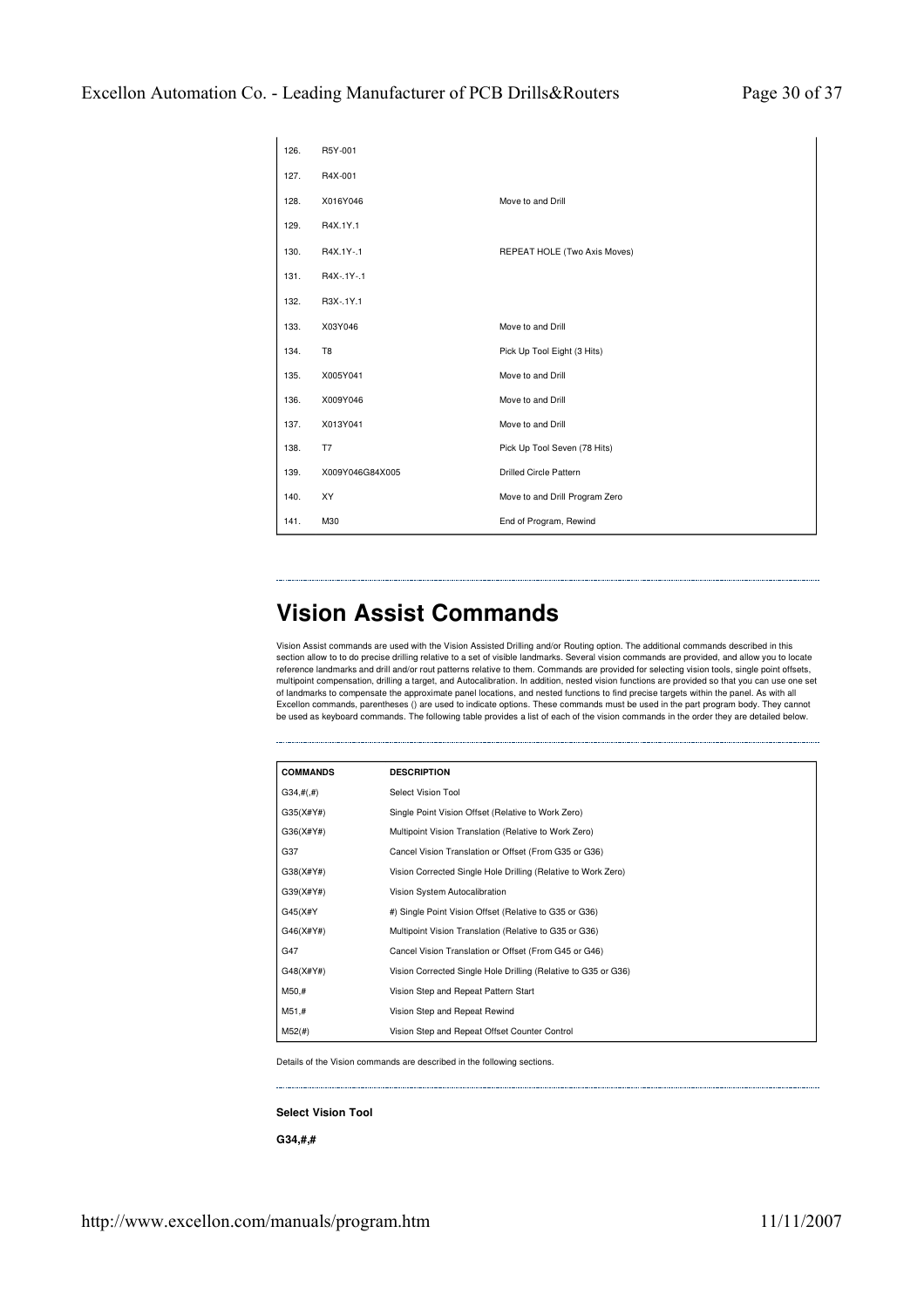G34 Selects a vision tool for use. The number following the G34 is the number of the vision tool, which starts at one. If there are five parameters, parameters two through four are four vision tools used for inspecting a large target. In the case of more than one parameter, the last optional number is an offset used for a four point vision cycle using four consecutive vision tools. In the case of multiple tool use, the inspected center will be the average of the four results. This is useful when inspecting targets which are large relative to the field of view. G34 and its arguments are programmed in a block by themselves. This command may have one of three forms: G34,v1 "v1" tool is used for inspection G34,v1,delta "v1" tool is used for four inspections at a spacing of "delta" around the target. G34,v1,v2,v3,v4,delta Tools "v1" through "v4" are used to do four inspections at a spacing of "delta" around the target.

# **Single Point Offset**

#### **G35X#Y#**

G35 is used to find a single point offset which is used to adjust a series of locations which follow. For example, you might want to drill a series of holes relative to the inspected location of a visible pad. The coordinate provided with the G35 is the location of the pad to be measured, and the amount of variance to the ACTUAL location of the pad will affect all coordinates that follow. Please note that G35 is relative to the current work zero, and is not affected by any current vision translation or offset. G35 and G36 cannot be active at the same time. G35 and its coordinate are programmed in a block by themselves.

# **Multipoint Vision Translation**

#### **G36X#Y#**

G36 is used to adjust a series of locations relative to two or three alignment pads which can be seen by the Vision System. For example, you might want to align the drilled pattern to some alignment pads. Two or three G36 commands are used in series, depending on the setting of the ROTATE variable in the Vision Configuration file. If two G36 codes are used, the pattern is adjusted for offset and rotation only. If three G36 codes are used, the pattern is adjusted for offset, rotation, and stretch. The coordinate provided with the G36 is the location of the pad to be measured, and the amount of the variances are used together to translate all coordinates that follow. Please note that G36 is relative to the current work zero, and is not affected by any current vision translation or offset. G35 and G36 cannot be active at the same time. G36 and its coordinate are programmed in a block by themselves.

# **Cancel Vision Translation or Offset**

#### **G37**

G37 is used to cancel a G35 or G36 adjustment which has been set up previous to this point in the part program. After this command has been used, all coordinates that follow are strictly relative to work zero, and are unaffected by any vision translation or offset. G37 is programmed in a block by itself.

#### **Vision Corrected Single Hole Drilling**

#### **G38X#Y#**

G38 is used to locate a target at the specified location and drill a hole in the middle of it. This is useful for hitting the center of a critical pad or other target. The coordinate provided with the G38 is the location of the pad to be drilled, and the amount of the variance is used to translate just this one hole. Please note that G38 is relative to the current work zero, and is not affected by any current vision translation or offset. G38 is not affected by, nor does it affect the current G35 or G36 translation or offset. G38 and its coordinate are programmed in a block by themselves.

#### **Vision System Autocalibration**

# **G39X#Y#**

G39 is used to drill a series of holes used to calibrate the Spindle to Camera Offset. The number of holes to be drilled is specified by the COUPON setup in the Vision Configuration file. If entry material is being used, you will be instructed to install and remove the entry material at the appropriate places. This function is useful when it is desired to highly automate the use of the Vision System in a production environment, recalibrating the Vision System regularly, perhaps every board, to assure proper operation of the system The coordinate provided with the G39 is the location of the first calibration hole. All other variables are provided by the COUPON setup in the Vision Configuration file.

Please note that G39 is relative to the current work zero, and is not affected by any current vision translation or offset. G39 is not affected by, nor does it affect the current G35 or G36 translation or offset.

G39 and its coordinate are programmed in a block by themselve

#### **Nested Single Point Offset**

#### **G45X#Y#**

G45 is used to find a single point offset which is used to adjust a series of locations which follow. For example, you might want to drill a series of holes relative to the inspected location of a visible pad. The coordinate provided with the G45 is the location of the pad to be measured, and the amount of variance to the ACTUAL location of the pad will affect all coordinates that follow. Please note that G45 is relative to the current G35 or G36 vision translation or offset. G45 and G46 cannot be active at the same time. G45 and its coordinate are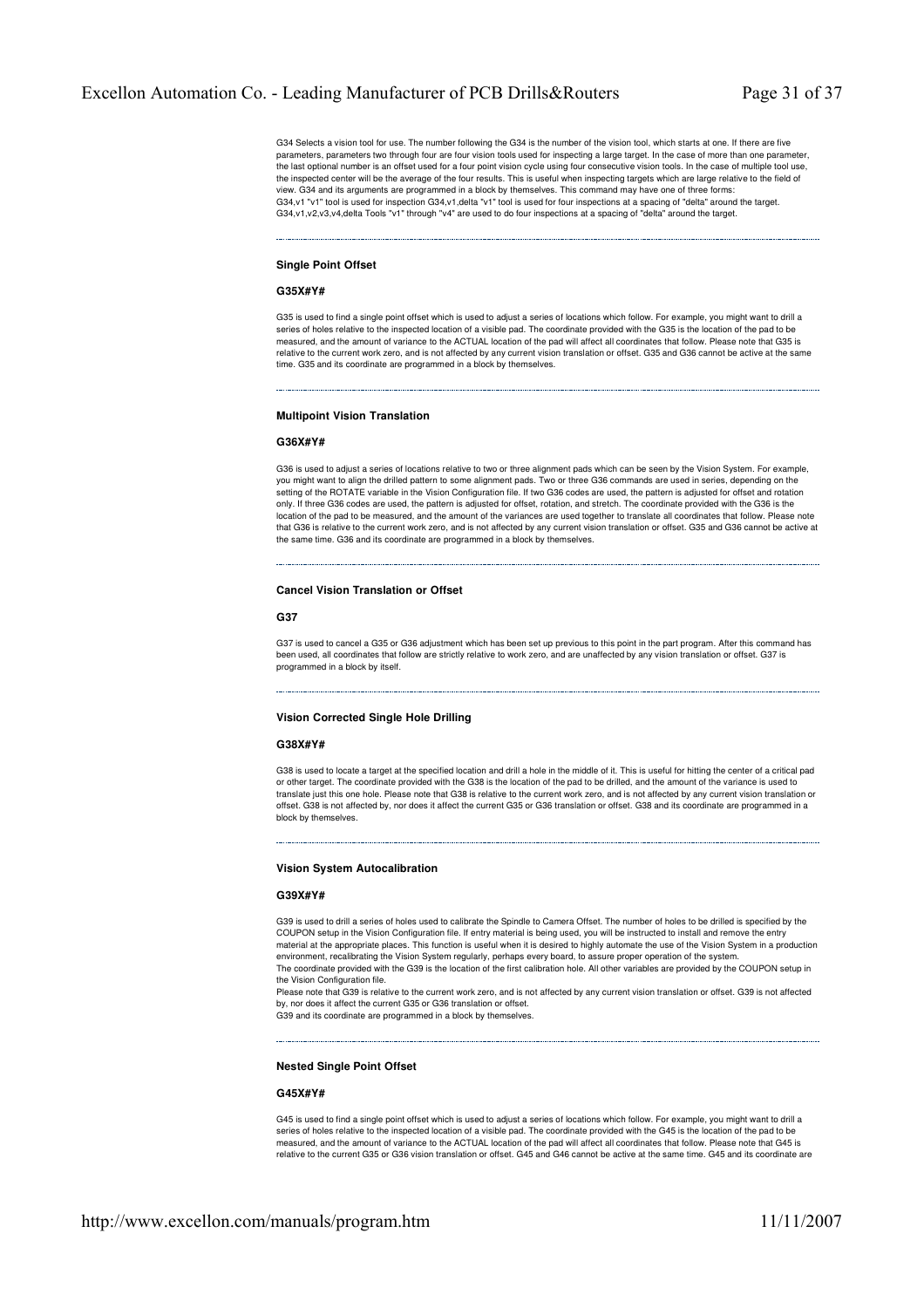programmed in a block by themselves.

# **Nested Multipoint Vision Translation**

#### **G46X#Y#**

G46 is used to adjust a series of locations relative to two or three alignment pads which can be seen by the Vision System. For example, you might want to align the drilled pattern to some alignment pads. Two or three G46 commands are used in series, depending on the setting of the ROTATE variable in the Vision Configuration file. If two G46 codes are used, the pattern is adjusted for offset and rotation only. If three G46 codes are used, the pattern is adjusted for offset, rotation, and stretch. The coordinate provided with the G46 is the location of the pad to be measured, and the amount of the variances are used together to translate all coordinates that follow. Please note that G46 is relative to the current G35 or G36 vision translation or offset. G45 and G46 cannot be active at the same time. G46 and its coordinate are programmed in a block by themselves.

#### **Cancel Nested Vision Translation or Offset**

#### **G47**

G47 is used to cancel a G45 or G46 adjustment which has been set up previous to this point in the part program. After this command has been used, all coordinates that follow are relative to the original G35 or G36 vision translation or offset. It is important to understand that the G47 does not affect the G35 or G36, but simply cancels the G45 or G46 translation. G47 is programmed in a block by itself.

#### **Nested Vision Corrected Single Hole Drilling**

#### **G48X#Y#**

G48 is used to locate a target at the specified location and drill a hole in the middle of it. This is useful for hitting the center of a critical pad or other target. The coordinate provided with the G48 is the location of the pad to be drilled, and the amount of the variance is used to translate just this one hole. Please note that G48 is relative to the current G35 or G36 vision translation or offset. G48 is not affected by, nor does it affect the current G45 or G46 translation or offset. G48 and its coordinate are programmed in a block by themselves.

#### **Vision Step and Repeat**

# **Step and Repeat. Vision Commands**

The vision step and repeat commands M50, M51 and M52 are a powerful set that help to optimize vision assisted drilling and routing. By using these commands, all the patterns on a panel may be vision inspected first and the resulting corrections used over and over as many times as needed, usually after tool changes. For example, after inspection a drill tool may be used to drill all patterns with the regular step and repeat commands. Then the tool may be replaced and the holes of that diameter may be drilled on all patterns and so on. This procedure eliminates the need for extra tool changes which would be the case if these commands were not used.

#### **Vision Step and Repeat Pattern Start**

# **M50,#**

M50 is used to indicate the beginning of a vision correction pattern which is expected to be repeated later on. The number that follows the command is a label or marker used to "name" that particular pattern so it may be referenced later with the command M51. This command is normally used in the part program right before an M25, so the machine will vision inspect the pads contained in the main pattern enclosed between M25 and M01, and then it will also inspect the equivalent targets contained in the stepped and repeated patterns marked by M02 creating a set of vision corrections for each of them all. As previously said, the main advantage of this command is that along with M51 and M52 allows the part-programmer to vision inspect a pattern and use the generated corrections any time later, for example after tool changes. Please note that M50 is not affected by, nor does it affect the current G36, G38, G45 or G46 translation or offset. However, it should be used in conjunction with G36 and/or G46. M50 and its label are programmed in a block by themselves.

# **Vision Step and Repeat Rewind**

#### **M51,#**

M51 is used to rewind a vision correction "pointer" back to a previous pattern in order to use the vision corrections stored with the command M50. The number that follows the command is the same label or marker used to "name" that particular pattern with the command M51.

This command is normally used in the part program right before an M25, and after a tool change command T# so the machine will use the vision corrections for the main pattern enclosed between M25 and M01 and the subsequent step and repeat patterns marked by M02. M51 and its mandatory label are programmed in a block by themselves. Note that the label following M51 must be previously used with M50.

**Vision Step and Repeat Offset Counter Control**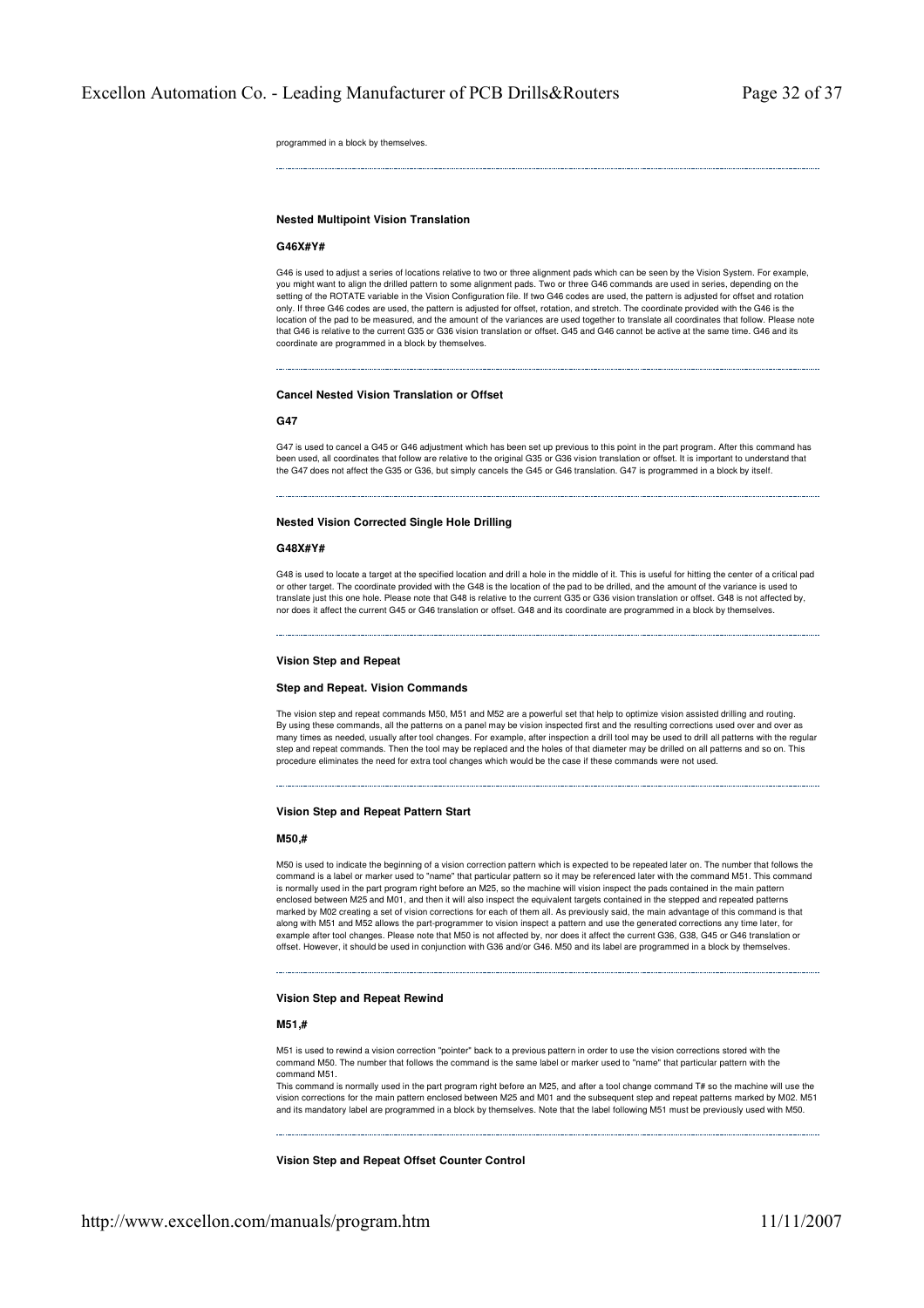# **M52[#]**

M52 is used to advance the vision correction "pointer" to the next pad in a pattern that it is being corrected after an M51,#. Because G36 or G46 are used only in the main pattern with M50, any time the vision corrections for that pattern are used again, they must be replaced with<br>M52s. There must be as many M52 commands after an M51 as G36/G46 there were in the G36 were used after M50, three M52 would be necessary after M51. To simplify the part-program an optional number may follow the command to indicate the total number of M52 in only one block. In this case the block would look like this: M52,3. This command is normally used in the part program right after an M25, so the machine will advance the vision corrections every time it steps and repeats. M52 and its optional label are programmed in a block by themselves.

Note that M51 must precede M52.

# **Vision Step and Repeat Examples**

There are two ways to write a part-program using these vision step and repeat commands. Both of them produce the same results, but allow the programmer to use the method with which he/she feels more comfortable. One of these methods combine vision blocks with drill blocks. In this case the part program looks very much like a standard drill program. The second method has a step and repeat section just for the vision inspection blocks and then is followed by subsequent sections where the drilling blocks are specified. An example of the first procedure follows:

| <b>COMMAND</b> | <b>DESCRIPTION</b>                                                          |
|----------------|-----------------------------------------------------------------------------|
| M48            |                                                                             |
| T1S20F09       |                                                                             |
| T2S20F09       |                                                                             |
| T3S20F09       |                                                                             |
| $\%$           |                                                                             |
| G34,1          | Vision tool number                                                          |
| G36X-0087Y-007 | Panel pre-alignment targets                                                 |
| G36X-0087Y155  |                                                                             |
| G36X09Y155     |                                                                             |
| T1             |                                                                             |
| M50,1          | Vision Step and Repeat Pattern Start                                        |
| M25            |                                                                             |
| G46XY          | Alignment targets                                                           |
| G46XY02        |                                                                             |
| G46X02Y02      |                                                                             |
| X005Y005       |                                                                             |
| X0051Y0151     |                                                                             |
| M01            |                                                                             |
| M02X03         |                                                                             |
| M02X03         |                                                                             |
| M02            |                                                                             |
| M08            |                                                                             |
| T <sub>2</sub> |                                                                             |
| M51,1          | Vision Step and Repeat Rewind                                               |
| M25            |                                                                             |
| M52,3          | Vision Step and Repeat Offset (Replaces previous G46's declared inside M50) |
| X01Y005        |                                                                             |
| X0101Y0151     |                                                                             |
| M01            |                                                                             |
| M02X03         |                                                                             |
| M02X03         |                                                                             |
| M02            |                                                                             |
| M08            |                                                                             |
| M50,           | 2 New vision Step and Repeat Pattern Start                                  |
| M25            |                                                                             |
|                |                                                                             |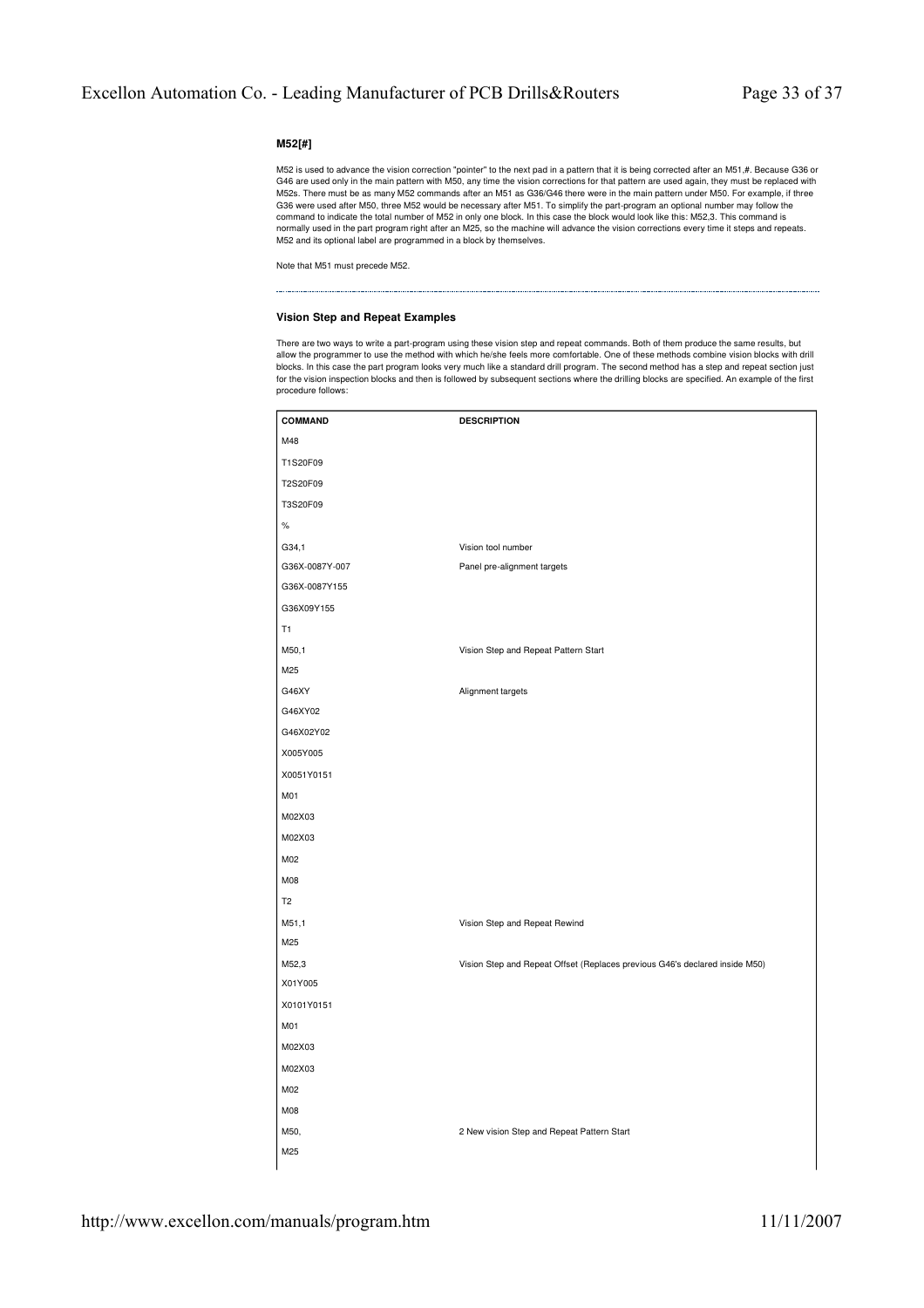| G46X015Y   | Alignment targets             |
|------------|-------------------------------|
| G46X01Y02  |                               |
| G46X02Y03  |                               |
| X01Y002    |                               |
| X01Y018    |                               |
| M01        |                               |
| M02X03     |                               |
| M02X03     |                               |
| M02        |                               |
| M08        |                               |
| T3         |                               |
| M51,1      | Vision Step and Repeat Rewind |
|            |                               |
| M25        |                               |
| M52,3      | Vision Step and Repeat Offset |
| X015Y005   |                               |
| X0151Y0151 |                               |
| M01        |                               |
| M02X03     |                               |
| M02X03     |                               |
| M02        |                               |
| M08        |                               |

**An example of the second procedure looks like:**

| <b>COMMAND</b> | <b>DESCRIPTION</b>                   |
|----------------|--------------------------------------|
| M48            |                                      |
| T1S20F09       |                                      |
| T2S20F09       |                                      |
| T3S20F09       |                                      |
| $\%$           |                                      |
| G34,1          | Vision Tool Number                   |
| G36X-0087Y-007 | Panel pre-alignment targets          |
| G36X-0087Y155  |                                      |
| G36X09Y155     |                                      |
| M50,1          | Vision Step and Repeat Pattern Start |
| M25            |                                      |
| G46XY          | Alignment targets                    |
| G46XY02        |                                      |
| G46X02Y02      |                                      |
| M01            |                                      |
| M02X03         |                                      |
| M02X03         |                                      |
| M02            |                                      |
| M08            |                                      |
| T1             |                                      |
| M51,1          | Vision Step and Repeat Rewind        |
| M25            |                                      |
|                |                                      |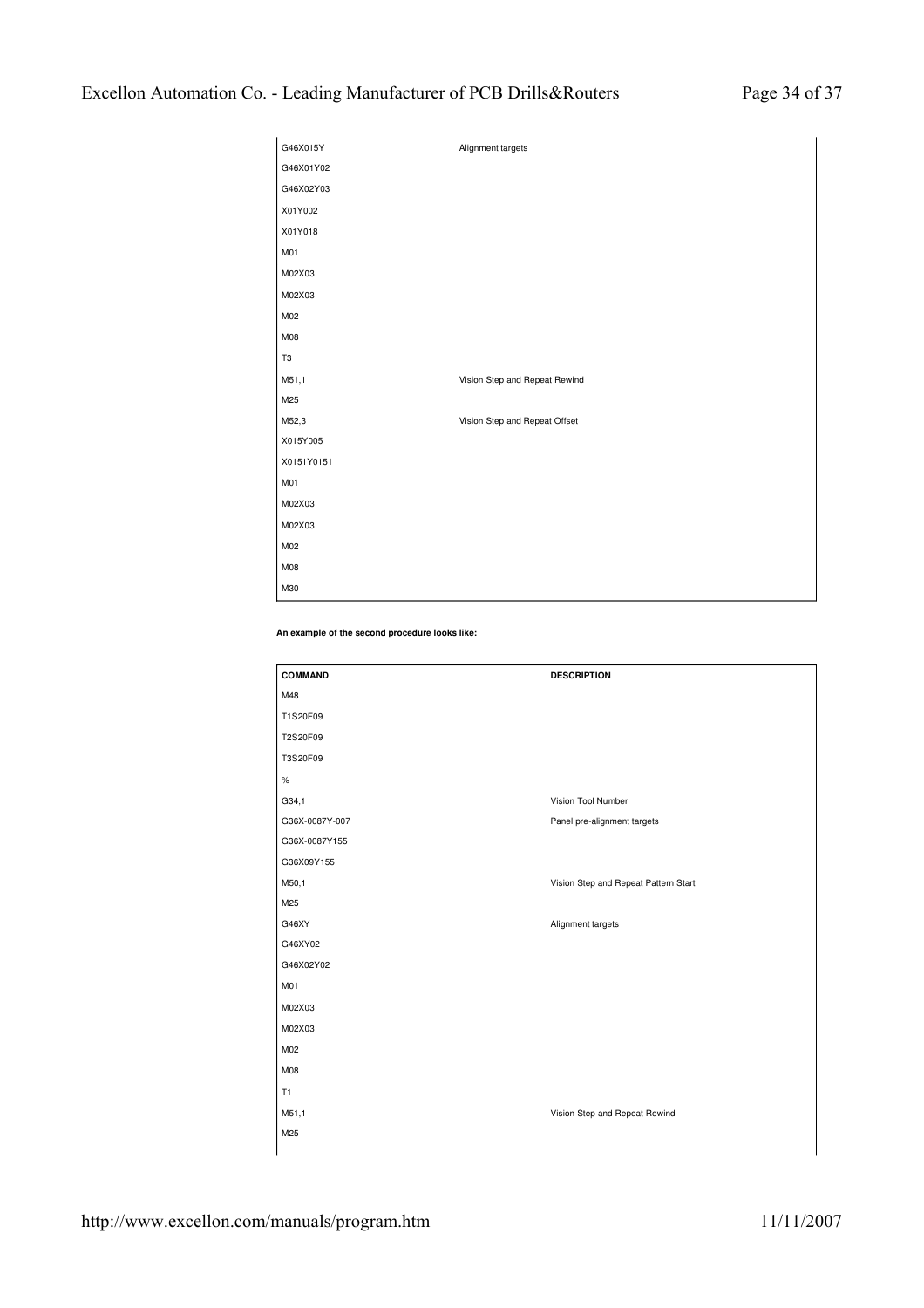| M52,3                  | Vision Step and Repeat Offset    |
|------------------------|----------------------------------|
| X005Y005               |                                  |
| X0051Y0151             |                                  |
| M01                    |                                  |
| M02X03                 |                                  |
| M02X03                 |                                  |
| M02                    |                                  |
| M08                    |                                  |
| T <sub>2</sub>         |                                  |
| M51,1                  | Vision Step and Repeat Rewind    |
| M25                    |                                  |
| M52,3                  | Vision Step and Repeat Offset    |
| X01Y005                |                                  |
| X0101Y0151             |                                  |
| M01                    |                                  |
| M02X03                 |                                  |
| M02X03                 |                                  |
| M02                    |                                  |
| M08                    |                                  |
| M50,2                  | New Vision Step and Repeat Start |
| M25                    |                                  |
| G46X015Y               | New Alignment Targets            |
| G46X01Y02              |                                  |
| G46X01Y02              |                                  |
| X01Y002                |                                  |
| X01Y018                |                                  |
| M01                    |                                  |
| M02X03                 |                                  |
| M02X03                 |                                  |
| M02                    |                                  |
| M08                    |                                  |
| T <sub>3</sub>         |                                  |
| M51,1                  | Vision Step and Repeat Rewind    |
| M25                    |                                  |
| M52,3                  | Vision Step and Repeat Offset    |
| X015Y005<br>X0151Y0151 |                                  |
|                        |                                  |
| M01<br>M02X03          |                                  |
| M02X03                 |                                  |
| M02                    |                                  |
| M08                    |                                  |
|                        |                                  |
| M30                    |                                  |

# **Part Program Vision Commands**

In addition to the regular vision part program commands seen before, several keyboard commands may be included inside the part<br>program to change the configuration and set up of the vision system at run time while the machi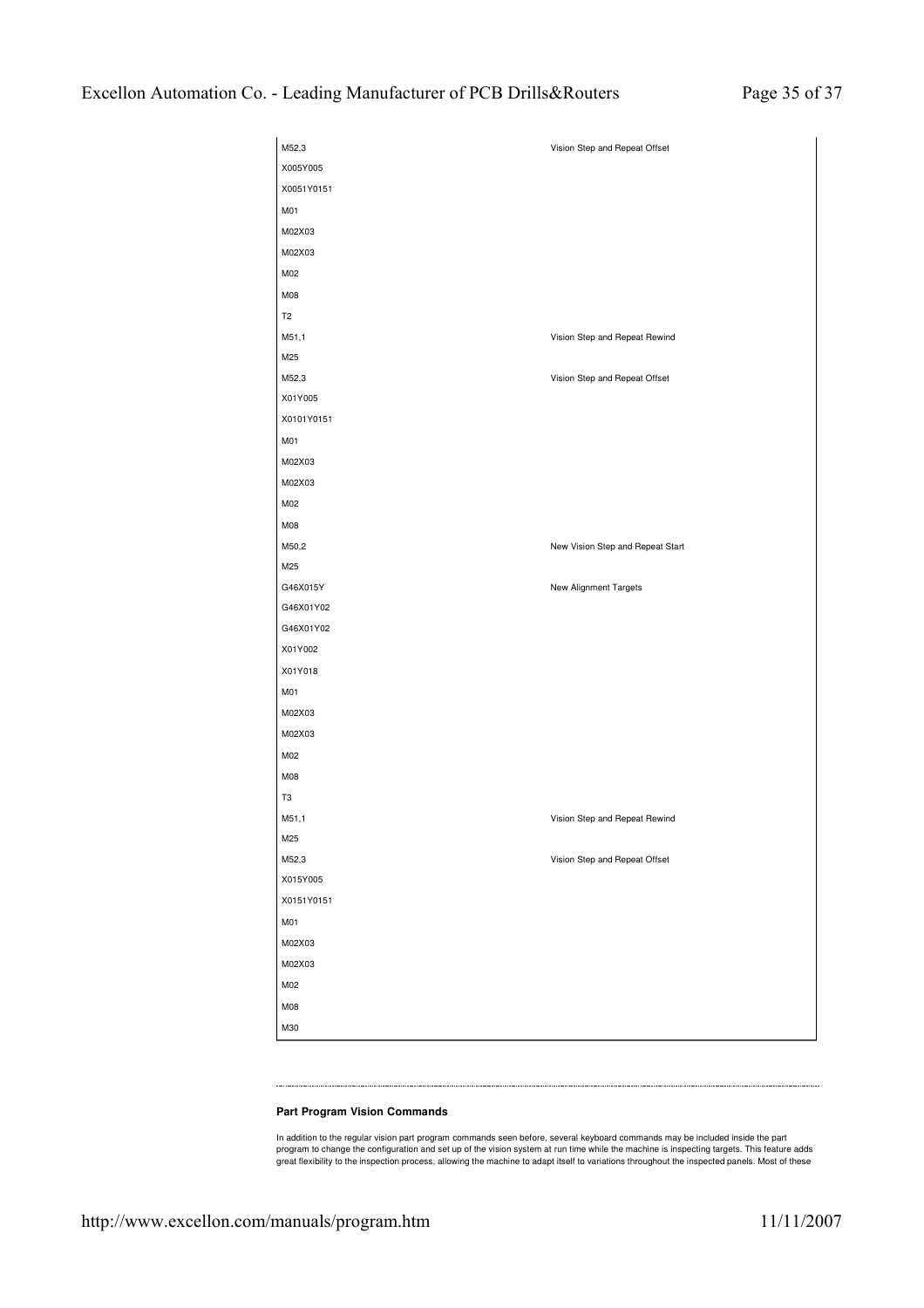commands are the equivalent to screen buttons, which means that while executing these commands, the machine will behave as if there was an operator modifying the set up as the inspection phase progresses. Please note that when vision mode is enabled, the machine<br>performs two complete passes thru the part program. In the first one, only vision commands drilling/routing operations are carried on. The syntax of these commands is the same as if they were issued from keyboard. The only difference is that they must be preceded by the symbol "\$". For a complete detail of the operation of these commands, see the Buttons section. A list of them and a brief description follows:

| \$uvis,auto,on(off)      | Entry material used/not used             |
|--------------------------|------------------------------------------|
| \$uvis, box, on (off)    | External video processor used/not used   |
| \$uvis, search, on (off) | Turn autosearch on                       |
| \$uvis, searcharea, #    | Specify the radius of the area to search |
| \$uvis, entry, on (off)  | Same as \$uvis, auto, on                 |
| \$uvis, insp,#           | Set number of vision inspections         |

# **If your machine is equipped with Servo Controlled Variable Zoom and Focus, the following additional commands are available:**

| \$uvis, focus, x#y#   | Auto focus at the indicated location    |
|-----------------------|-----------------------------------------|
| \$uvis,lamp,#         | Change camera light to indicated value  |
| \$uvis,zoom,#         | Set magnification to passed level       |
| \$uvis,calib          | Do camera to spindle offset calibration |
| $\xi$ uvis, alg, #, # | Specify algorithm number and fiducials  |

# **Part Program Vision Commands Examples**

The following example shows a typical vision assisted part program with the addition of specific commands which permit the user to<br>change the machine's vision configuration at run time and so further automating the inspect

| <b>COMMAND</b>    | <b>DESCRIPTION</b>                          |
|-------------------|---------------------------------------------|
| M48               |                                             |
| T1S20F09          |                                             |
| T2S20F09          |                                             |
| T3S20F09          |                                             |
| $\%$              |                                             |
| \$uvis,search,on  | Turn Autosearch ON                          |
| \$uvis,zoom,7     | Change Magnification Level                  |
| \$uvis,lamp,30    | Change Camera Light Intensity               |
| \$uvis, focus, xy | Auto Focus on Target at Work Zero           |
| \$uvis,alg,0,2    | Use Excellon Algorithm (0) with 2 Fiducials |
| \$uvis,zoom,3     |                                             |
| \$uvis,calib      | Perform Auto Camera Calibration             |
| \$uvis,lamp,25    |                                             |
| \$uvis,insp,2     | Request two inspections                     |
| G34,1             |                                             |
| G36XY             |                                             |
| G36X8.6Y          |                                             |
| \$uvis,search,off | Turn Autosearch OFF                         |
| T1                |                                             |
| G34,2             |                                             |
| \$uvis,zoom,7     |                                             |
| \$uvis,calib      |                                             |
| \$uvis,lamp,55    |                                             |
|                   |                                             |